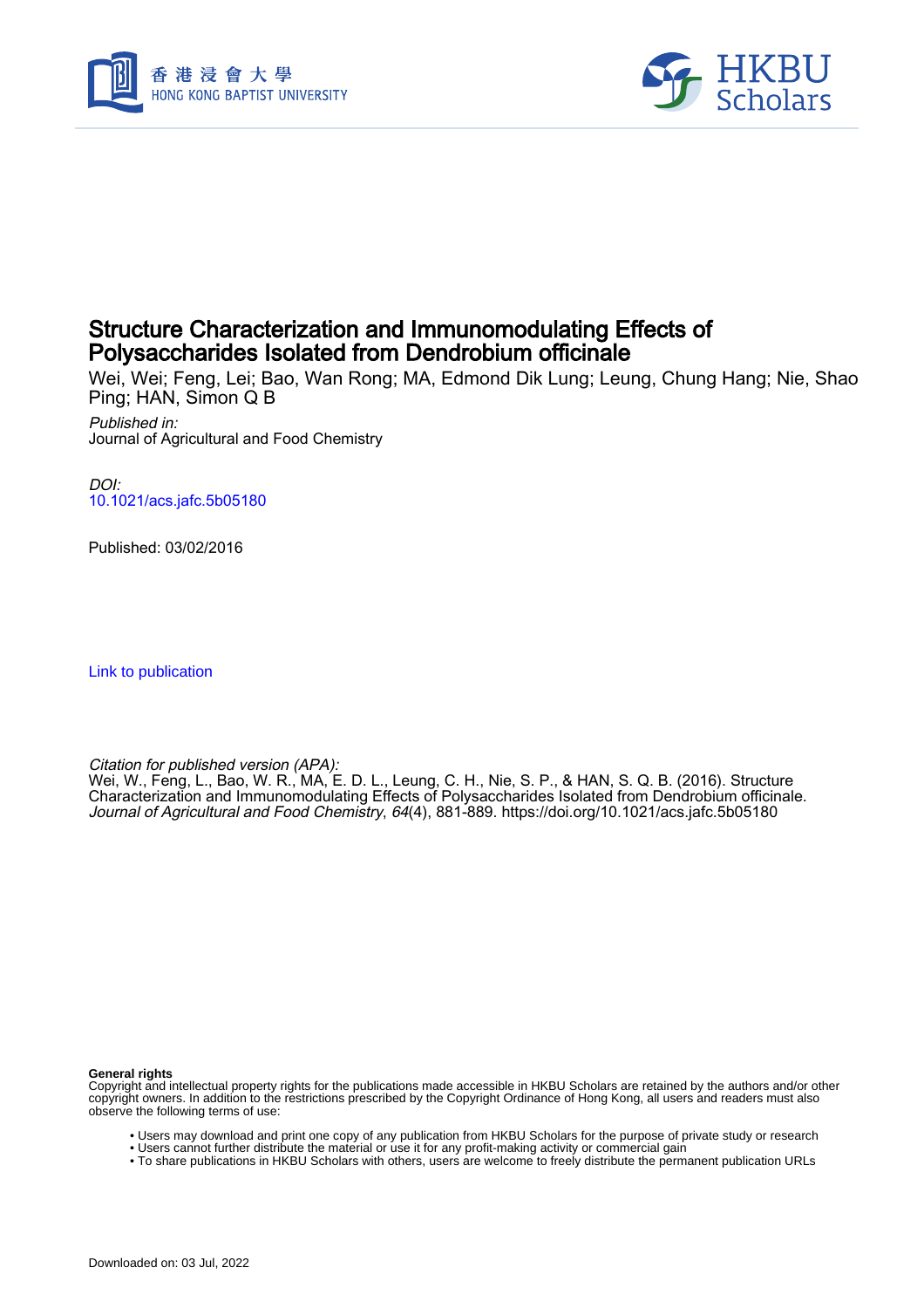## Authors

Wei Wei, Feng Lei, Wan-Rong Bao, Dik Lung Ma, Chung-Hang Leung, Shao-Ping Nie, and Quanbin Han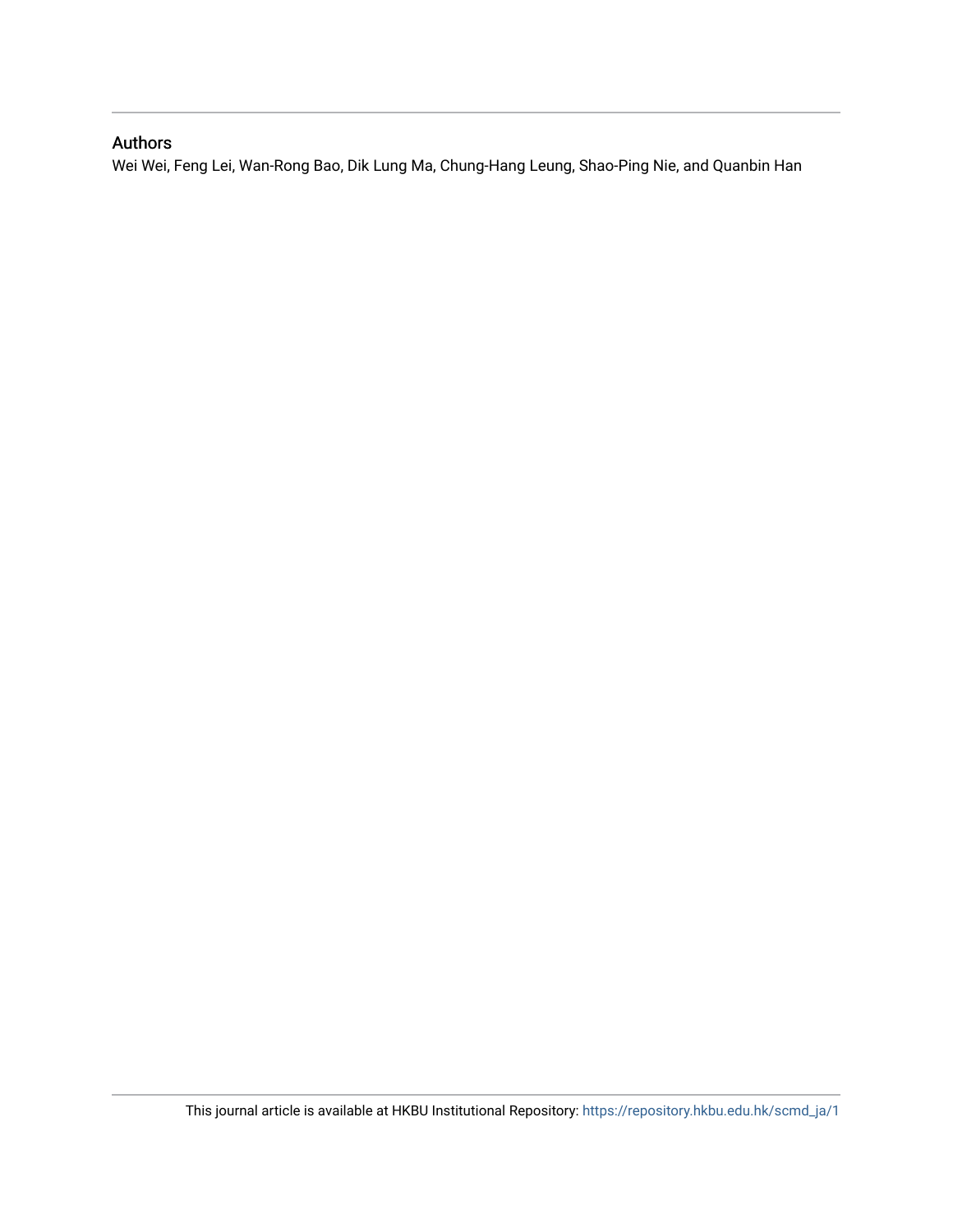| $\mathbf 1$    | Structure characterization and immunomodulating effects of                                                                                          |
|----------------|-----------------------------------------------------------------------------------------------------------------------------------------------------|
| $\overline{2}$ | polysaccharides isolated from Dendrobium officinale                                                                                                 |
|                |                                                                                                                                                     |
| $\mathsf 3$    |                                                                                                                                                     |
| 4              | Wei Wei <sup>a*</sup> , Lei Feng <sup>a,b*</sup> , Wan-Rong Bao <sup>a</sup> , Dik-Lung Ma <sup>c</sup> , Chung-Hang Leung <sup>d</sup> , Shao-Ping |
| 5              | Nie <sup>b**</sup> , Quan-Bin Han <sup>a**</sup>                                                                                                    |
| 6              |                                                                                                                                                     |
|                |                                                                                                                                                     |
| 7              | <sup>a</sup> School of Chinese Medicine, Hong Kong Baptist University, Hong Kong, China                                                             |
| 8              | $^b$ State Key Laboratory of Food Science and Technology, Nanchang University, Nanchang,                                                            |
| 9              | Jiangxi, China;                                                                                                                                     |
| 10             | <sup>c</sup> State Key Laboratory of Quality Research in Chinese Medicine, Institute of Chinese Medical                                             |
| 11             | Sciences, University of Macau, Macao, China;                                                                                                        |
| 12             | <sup>d</sup> Department of Chemistry, Hong Kong Baptist University, Hong Kong, China                                                                |
| 13             |                                                                                                                                                     |
| 14             | *Equal contribution                                                                                                                                 |
| 15             | **Corresponding authors:                                                                                                                            |
| 16             | Q.B. Han                                                                                                                                            |
| 17             | 7 Baptist University Road, School of Chinese Medicine, Hong Kong Baptist University, Kowloon Tong, Hong                                             |
| 18             | Kong SAR, China                                                                                                                                     |
| 19             | Tel: 00852-34112906 / Fax: 00852-34112461                                                                                                           |
| 20             | E-mail: simonhan@hkbu.edu.hk                                                                                                                        |
| 21             |                                                                                                                                                     |
| 22             | S.P. Nie                                                                                                                                            |
| 23             | State Key Laboratory of Food Science and Technology, Nanchang University, Nanchang, Jiangxi, China                                                  |
| 24             | Tel/Fax: 0086-791-88304452                                                                                                                          |
| 25<br>26       | E-mail: spnie@ncu.edu.cn                                                                                                                            |
|                |                                                                                                                                                     |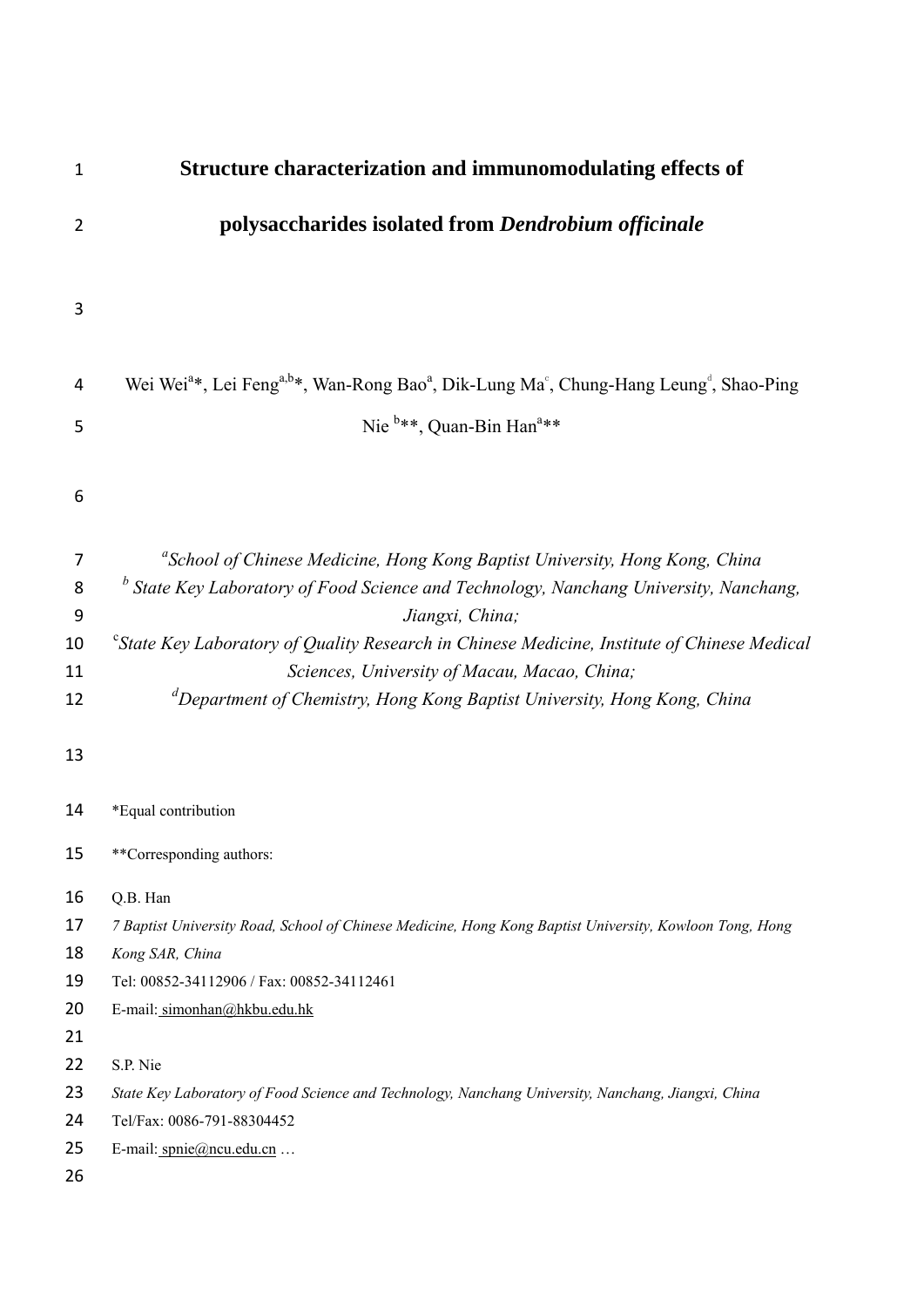# **Abstract**

| 28 | A crude polysaccharide fraction (cDOP) has been determined to be the characteristic                                               |
|----|-----------------------------------------------------------------------------------------------------------------------------------|
| 29 | marker of <i>Dendrobium officinale</i> , an expensive tea material in Asia, but its chemistry and                                 |
| 30 | bioactivity have not been studied. In work reported here, cDOP was de-starched (DOP, 90%)                                         |
| 31 | yield), and separated into two polysaccharides, DOP-1 and DOP-2, which were characterized                                         |
| 32 | by monosaccharide composition and methylation analyses, and spectral analyses (FT-IR and                                          |
| 33 | <sup>1</sup> H and <sup>13</sup> C NMR). Both are composed of mannose and glucose, at similar ratios; and have a                  |
| 34 | similar structure with a backbone of 1,4-linked $\beta$ - <sub>D</sub> -mannopyranosyl and $\beta$ - <sub>D</sub> -glucopyranosyl |
| 35 | residues. Significant differences were observed only in their molecular weights. Bioassay                                         |
| 36 | using mouse macrophage cell line RAW 264.7 indicated that DOP and its two sub-fractions                                           |
| 37 | enhance cell proliferation, $TNF-\alpha$ secretion, and phagocytosis in a dose-dependent manner.                                  |
| 38 | They also induced the proliferation of lymphocytes alone and with mitogens. DOP-1 and                                             |
| 39 | DOP-2 are thus proven to be major, active polysaccharide markers of <i>D. officinale</i> .                                        |

 **Keywords**: *Dendrobium officinale*, polysaccharides, chemical structure, RAW264.7 cells, lymphocytes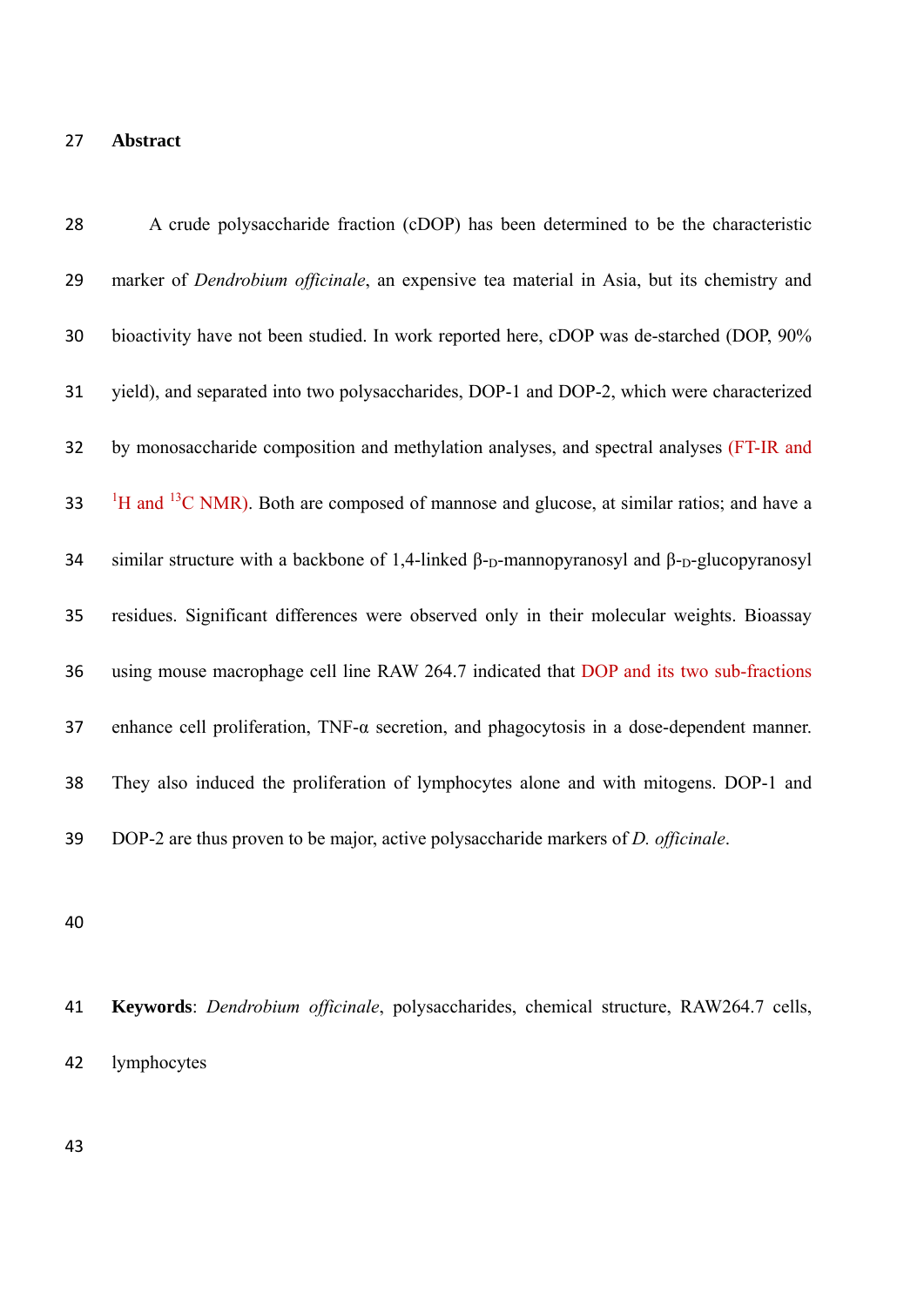#### **1. Introduction**

 *Dendrobium* is one of the largest genera in the plant family Orchidaceae. More than 1100 species of *Dendrobium* have been identified, with a wide distribution throughout Asia, Europe and Australia (*1*). Totally, 74 species are found in China and more than 50 of them can be used as "*Shihu*", a well-known and expensive China tea. Dendrobii Officinalis Caulis, called *Tiepi Shihu* in Chinese, which is derived from dried stems of *Dendrobium officinale* Kimura et Migo, is traditionally recognized as the best *Dendrobium* species for tonic purposes, such as benefiting the stomach, supplementing body fluids and strengthening immunity (*2, 3*). In addition, its green stem can be either chewed directly or stewed in porridge, soup and dishes as a high-quality food in diets (*4*). More and more companies tend to use *D. officinale* stem as dietary supplements to develop functional beverages (*5*). For selling in herbal markets, the stems of *D. officinale* are always heated, twisted into a spiral or spring form, and finally dried; in this form, it is commonly known as *Tiepi Fengdou*. Nowadays, due to extremely scarce wild resources and increasing demand, *Tiepi Fengdou* has become one of the most expensive tea materials in herb markets worldwide, particularly in Southeast Asia. The high diversity of species in the *Dendrobium* genus, a lack of distinguishing macroscopic identifying characteristics, and high price of *Tiepi Fengdou* have led to the occurrence of adulterants, confused species, and counterfeits (*6*). Authentication of *Tiepi Fengdou* has been a challenge for a long time. A reliable, accurate means of identifying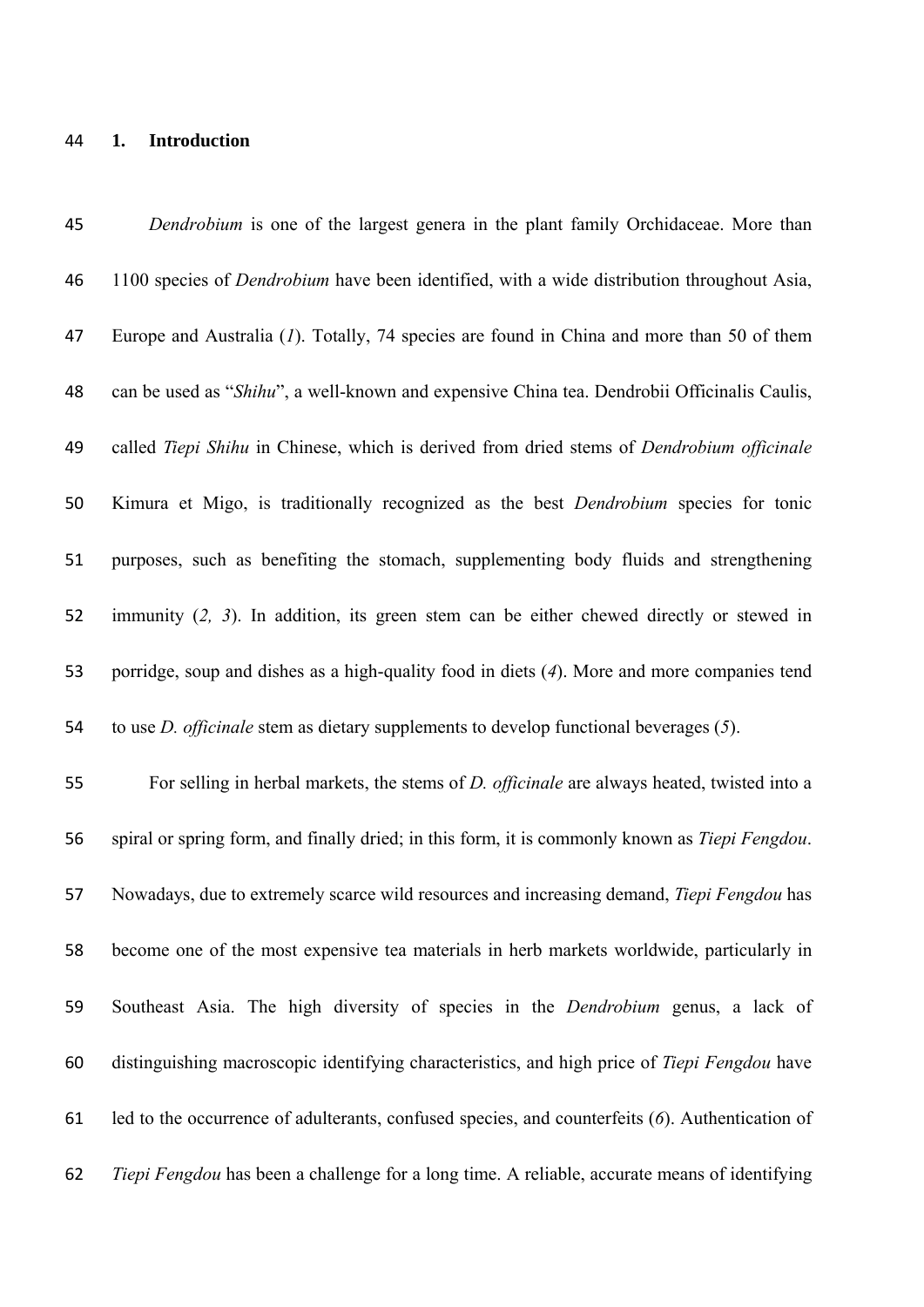true *Tiepi Fengdou* would bring clarity to an uncertain market, allowing authorities to regulate and certify the authentic species, giving consumers confidence, and safeguarding the reputation of this expensive China tea.

 Continous efforts have been made for authentication of *D. officinale* (*2*)*.* Different methods, like microscopic identification, DNA barcoding, fingerprinting small molecules, and fingerprinting monosaccharide composition, have been studied but all have significant weaknesses. Neither microscopic identification nor DNA barcoding is easy, and both need well-trained hands to operate the instruments. More importantly, neither of them can present quantitative analysis and therefore they will not work if the sample is true but its chemicals have been extracted. Fingerprinting of both small molecules and hydrolysis products of polysaccharide (monosaccharide composition) has also been studied (*7-11*); however, these methods cannot reliably distinguish *Teipi Shihu* from other *Dendrobium* species**.** 

 In our previous study, we collected authentic *Teipi Shihu* samples from 5 GAP farms (mainly in Yunnan Province), 10 other *Dendrobium* species, and 13 commercial samples from HK local herb stores; and compared their molecular size distribution patterns using HPLC coupled with HPGPC (high-performance gel permeation chromatography). Excitingly, the authentic samples from GAP farms displayed identical and unique HPGPC profiles with a huge peak (named cDOP) with molecular size in the range of 276-877 kDa. This peak was selected as the authentication marker, because it has not been found in other *Dendrobium*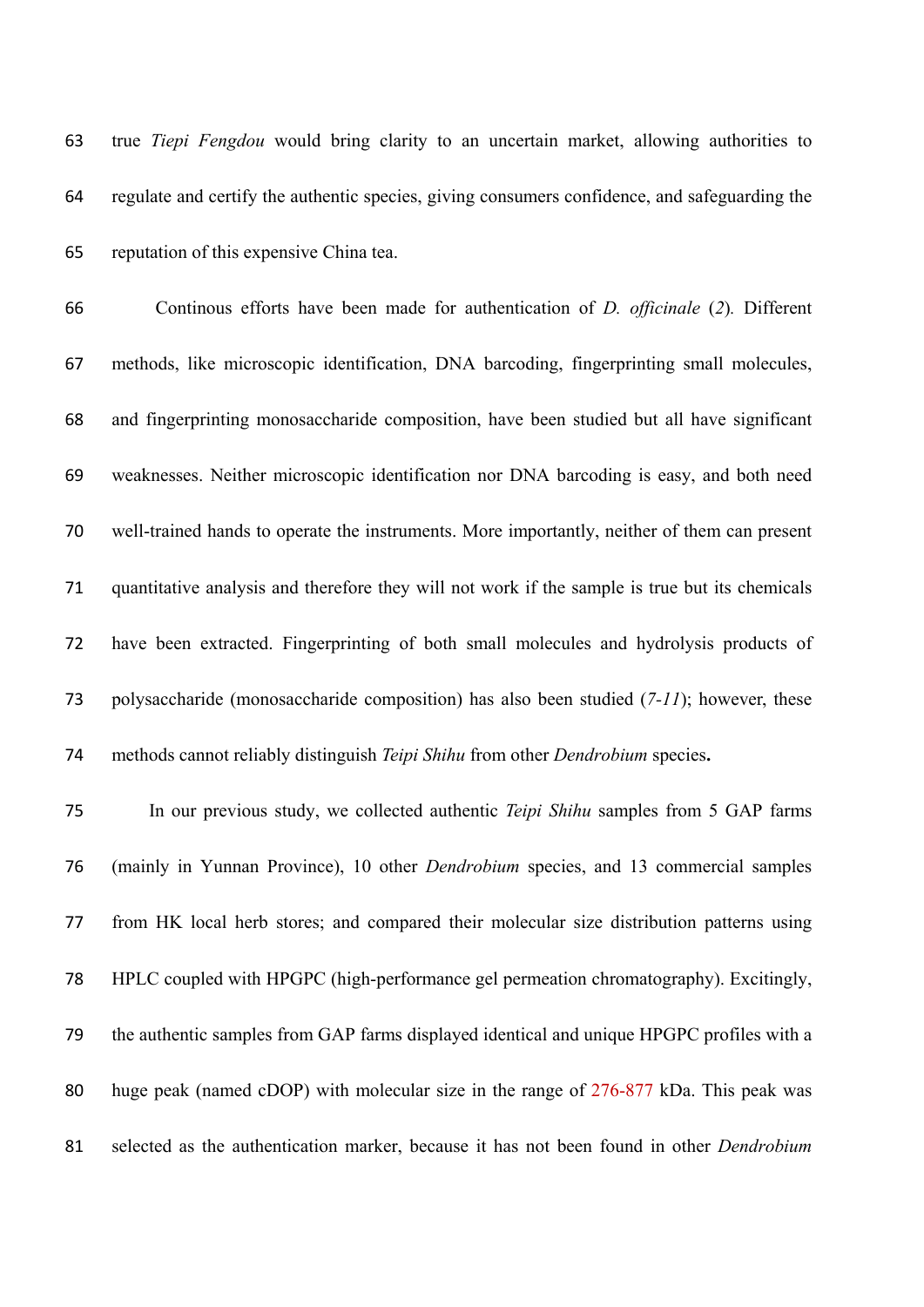| 82 | species. This marker has been successfully used as a QC marker in qualitative and          |
|----|--------------------------------------------------------------------------------------------|
| 83 | quantitative analysis of <i>Dendrobium</i> samples using HPGPC methods; however, little is |
| 84 | known about its chemical structure and bioactivity.                                        |

| 85 | In this study, we report the isolation and purification of two water soluble linear       |
|----|-------------------------------------------------------------------------------------------|
| 86 | glucomannans (DOP-1 and DOP-2) from this QC marker. We have characterized their           |
| 87 | chemical structures using monosaccharide composition analysis, methylation analysis, and  |
| 88 | spectral analysis of their FT-IR, ESI-MS, GC–MS, and NMR spectra. Their effects on murine |
| 89 | macrophage RAW 264.7 cells and murine lymphocytes were also assayed.                      |

#### **2. Materials and methods**

#### *2.1. Materials*

 The authentic *Dendrobium officinale* sample, also named *Tiepi Fengdou*, was kindly provided by certified production area in mainland China and authenticated by Dr. Chen Hubiao (*12*). A voucher specimen was deposited at the School of Chinese Medicine in Hong Kong Baptist University, Hong Kong.

 Monosaccharide standards for D-mannose (Man) and D-glucose (Glc) were purchased from Merck Co. (Darmstadt, Germany). Thermostable α-amylase (29,559 units/mL), iodomethane, sodium borohydride, sodium borodeuteride (98% atom% D), and dextran 99 standards with different molecular weights  $(M_W. 1.1 \times 10^6, 6.7 \times 10^5, 4.1 \times 10^5, 2.7 \times 10^5, 1.5 \times 10^5,$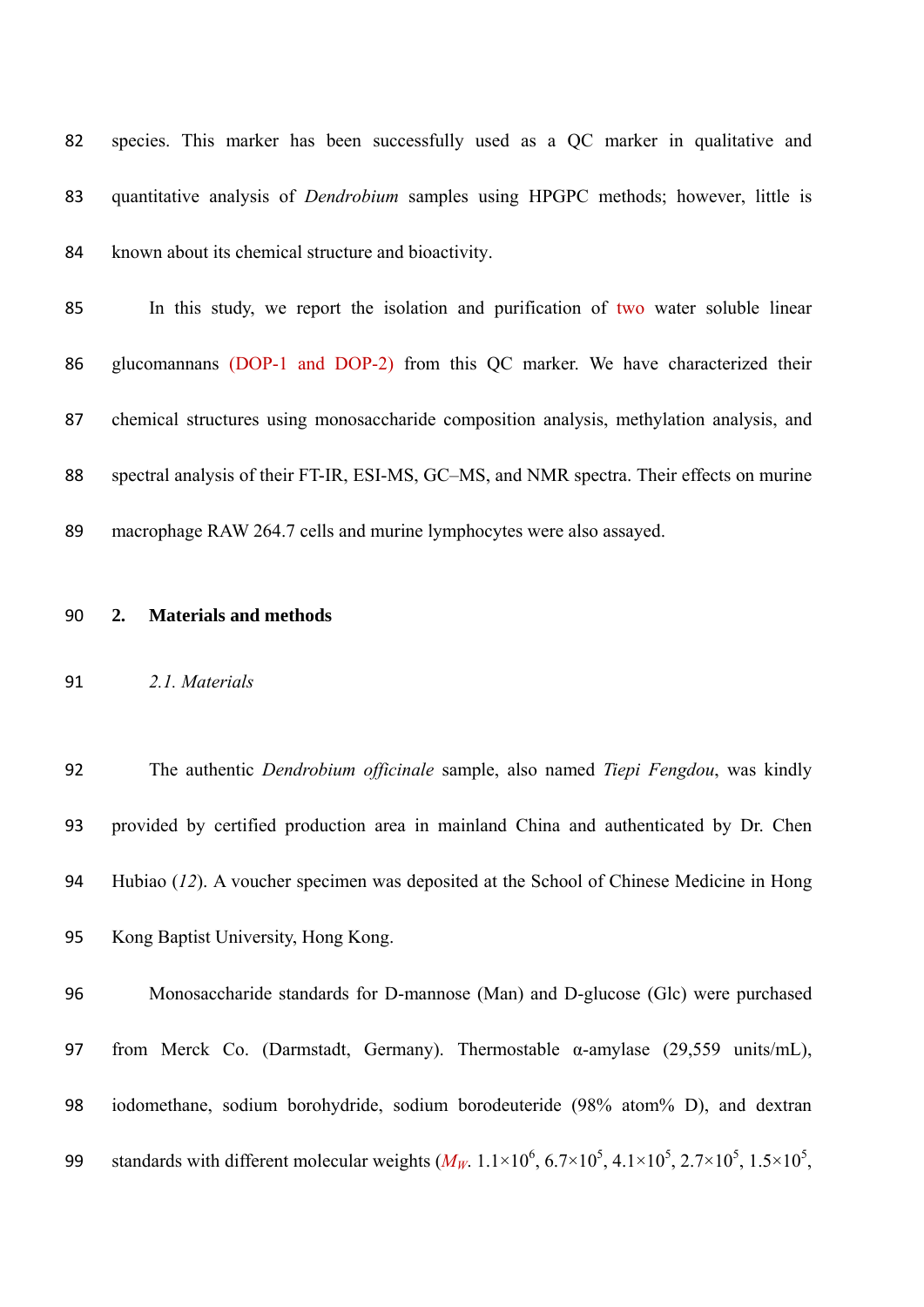$8.0 \times 10^4$ ,  $2.5 \times 10^4$ , and  $1.2 \times 10^4$  Da) were all purchased from Sigma-Aldrich (St. Louis, MO, USA). Deuterium oxide (99.9% D) was purchased from J&K Scientific Ltd (Beijing, China). A total starch assay kit (K-TSTA) was obtained from Megazyme (Wicklow, Ireland). All the other chemicals or solvents were of analytical grade. Ultrapure water was produced by Milli-Q system (Millipore, Billerica, USA).

 LPS (from *Escherichia coli* 0111:B4), Griess reagent (modified), Concanavalin A (Con A), polymyxin B sulfate salt (poly B), and 3-(4,5-dimethylthiazol-2-yl)-2,5-diphenyltetrazolium bromide (MTT) were purchased from Sigma-Aldrich (St. Louis, MO, USA). Mouse IL-6 and TNF-α ELISA kits were purchased from eBioscience (San Diego, CA, USA). The kit (CellTiter 96<sup>®</sup> AQueous One Solution Cell Proliferation Assay) was purchased from Promega Inc. (Madison, WI, USA).

 Animals: Inbred strain female (6 to 8 week-old) BALB/c mice were purchased from the Laboratory Animal Services Centre of The University of Hong Kong. The animals were provided with standard pellet diet and water ad libitum and maintained under controlled conditions of temperature and humidity, with a 12 h light/dark cycles. All experiments with animals were carried out in accordance with the Animals Ordinance, Department of Health, Hong Kong Special Administration Region, China for the care and use of experimental animals. All of the experimental protocols were first approved by the Committee on Use of Human and Animal Subjects in Teaching and Research of the Hong Kong Baptist University.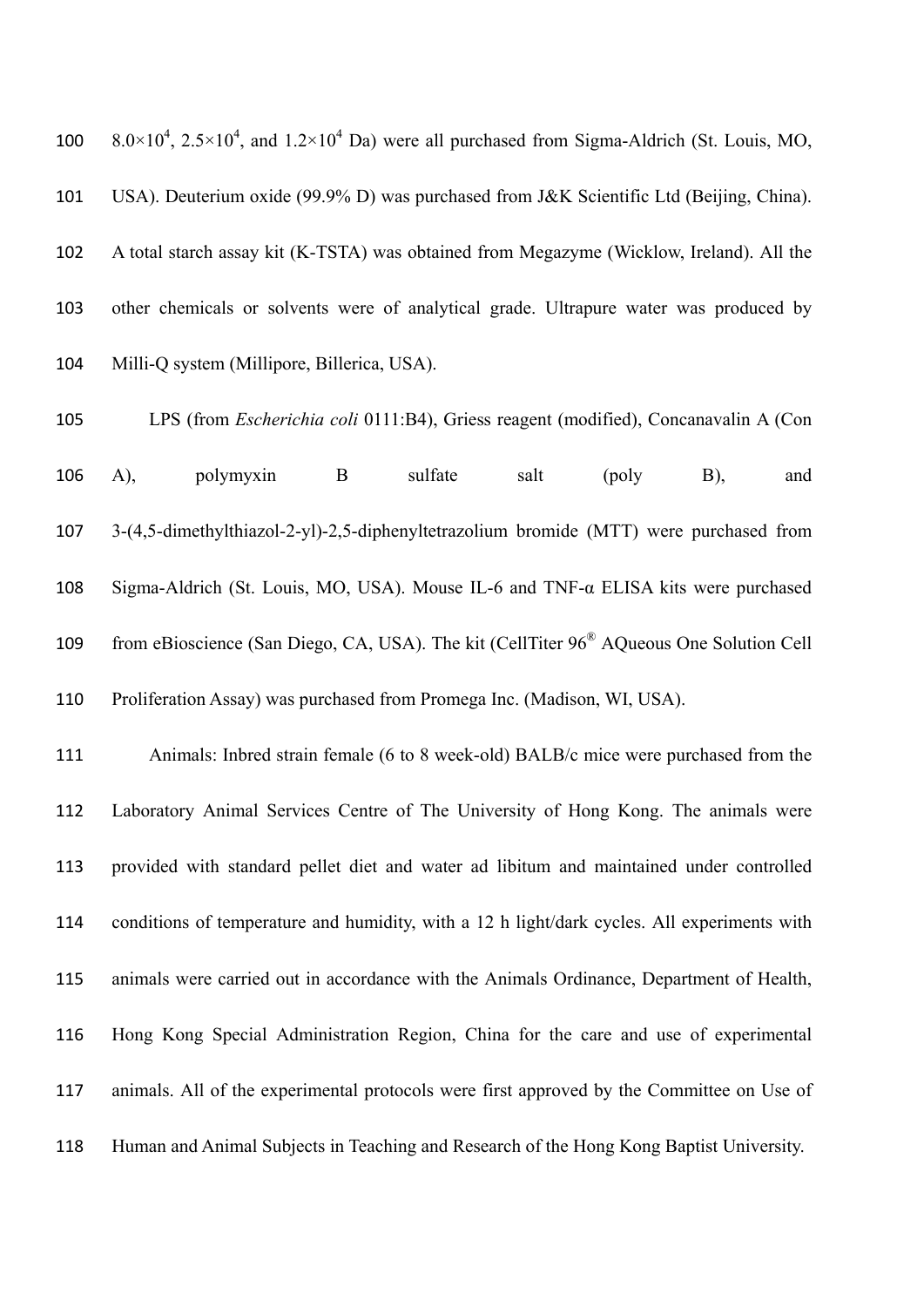| 120 | The dried powder of <i>Dendrobium officinale</i> (200 g) was defatted with 95% ethanol for 2                     |
|-----|------------------------------------------------------------------------------------------------------------------|
| 121 | days at room temperature under stirring. After filtration, the residue was treated twice with 2                  |
| 122 | L ultrapure water at 100 °C for 2 h and filtered. The combined extracts were centrifuged                         |
| 123 | $(8,000 \text{ rpm}, 10 \text{ min})$ , and concentrated in a rotary evaporator under reduced pressure at 55 °C. |
| 124 | Then the gel-like solution was precipitated by adding 3 volumes of 95% ethanol under                             |
| 125 | vigorous stirring. After standing overnight at $4 \degree C$ , the precipitate was obtained by                   |
| 126 | centrifugation (8,000 rpm, 10 min), and further washed with absolute ethanol, acetone and                        |
| 127 | ether. Finally, the precipitate was dissolved in water, dialyzed against ultrapure water for 3                   |
| 128 | days, concentrated and lyophilized to yield the crude polysaccharide (cDOP).                                     |
| 129 | Then, cDOP was de-starched according to Xing's method $(13)$ , and the obtained purified                         |
| 130 | Dendrobium officinale polysaccharide was designated as DOP. A total of 100 mg of DOP was                         |
| 131 | dissolved in 10 mL of ultrapure water and loaded onto a DEAE-650M anion-exchange                                 |
| 132 | chromatography column (5.0 i.d. $\times$ 30 cm). The column was eluted with ultrapure water first                |
| 133 | and then with $0.01$ , $0.03$ , $0.05$ , $0.10$ , and $0.30$ M NaCl solutions at the flow rate of $1.5$          |
| 134 | mL/min. Fractions (20 mL) were collected by a fraction collector and the carbohydrate                            |
| 135 | content was analyzed by the phenol-sulphuric acid assay method $(14)$ . Two fractions, namely                    |
| 136 | DOP-1 (eluted by ultrapure water) and DOP-2 (eluted by 0.01 M NaCl), were successfully                           |
| 137 | separated from DOP, dialyzed for 48 h, concentrated and lyophilized.                                             |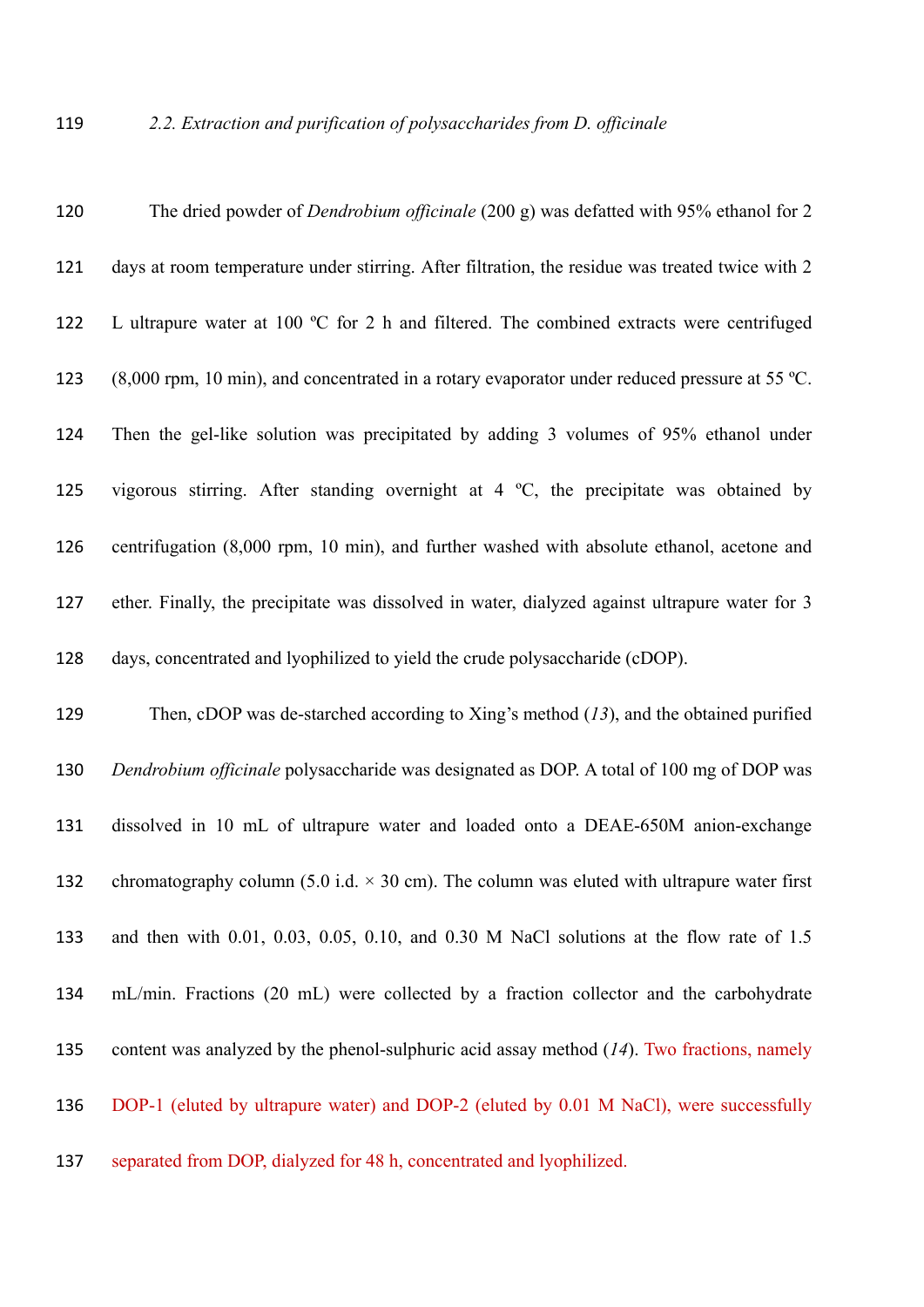*2.3.1. Molecular weight determination* 

 Homogeneity and the molecular mass of DOP, DOP-1, and DOP-2 were determined using high-performance gel-permeation chromatography (HPGPC) according to the method of Xu (*12*). The analyses were performed on an Agilent 1100 series HPLC-DAD system (Agilent Technologies, Palo Alto, CA, USA) coupled with evaporative light scattering detector (ELSD, Grace, Deerfield, USA). Dextran standards with different molecular weights  $(M_W: 1.1 \times 10^6, 6.7 \times 10^5, 4.1 \times 10^5, 2.7 \times 10^5, 1.5 \times 10^5, 8.0 \times 10^4, 2.5 \times 10^4,$  and  $1.2 \times 10^4$  Da) were used for the calibration curve.

#### *2.3.2. Chemical components and monosaccharide composition*

 The total sugar content was measured by phenol-sulphuric acid spectrophotometric 149 assay  $(15)$  and  $_D$ -mannose was used as equivalents. The content of uronic acid was 150 determined by the modified carbazole and sulphuric acid method  $(16)$  with  $D-$ glucuronic acid as the standard. Protein content was determined by spectrophotometric method (*17*) using bovine serum albumin (BSA) as the standard. For monosaccharide composition analysis, 153 samples (5 mg) were hydrolyzed with 2 mL of 2 M trifluoroacetic acid (TFA) at 120 °C for 2 h. Then, the resulting samples were analyzed using high-performance liquid chromatography (HPLC) coupled with ELSD detector according to the method of Yang (*18*) with some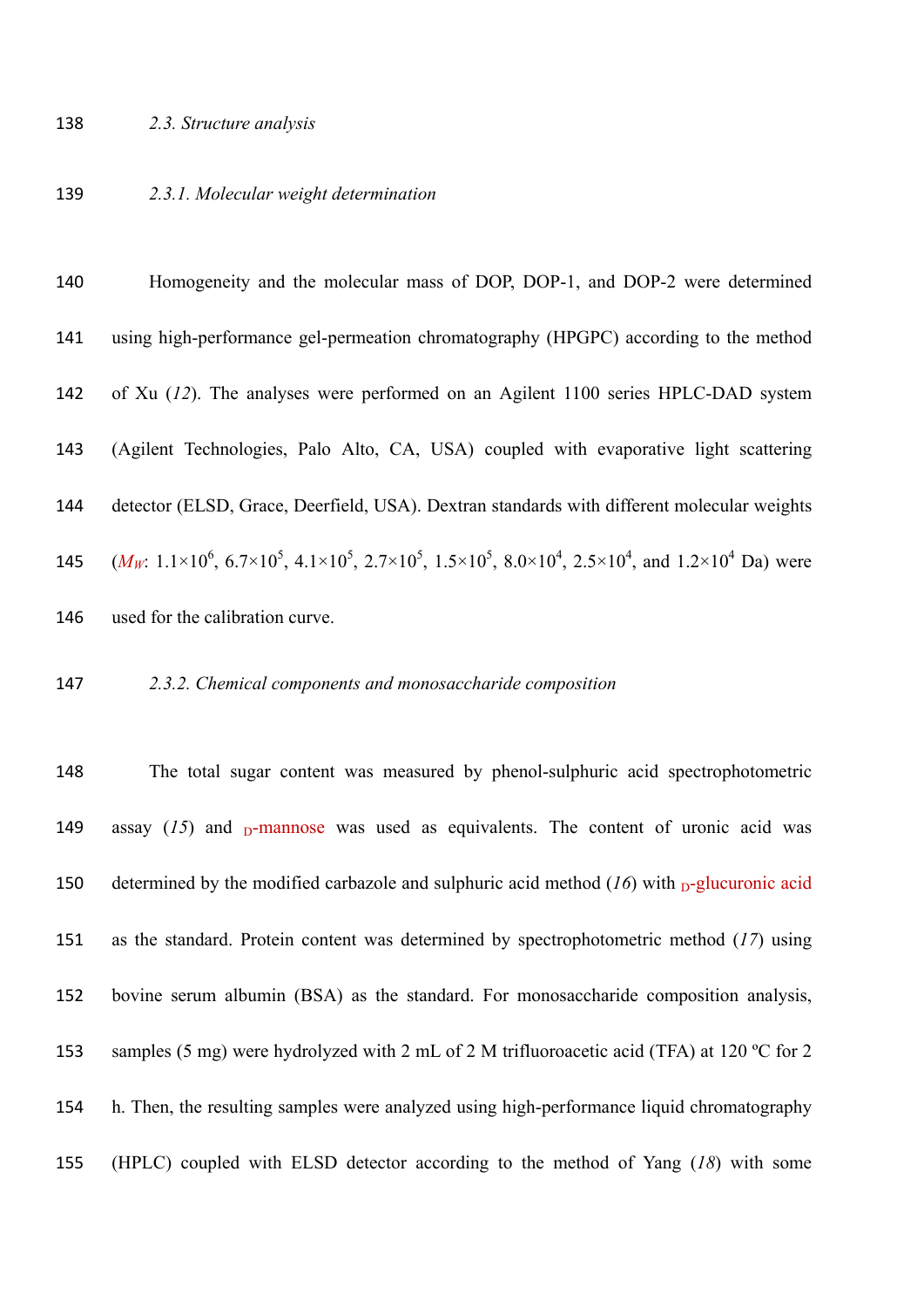modifications. Instead of the gradient elution, an isocratic mobile phase consisting of 22:78 (v/v) mixtures of water and ACN was used.

*2.3.3. Infrared spectroscopic analysis of polysaccharides* 

 DOP and its two fractions (DOP-1 and DOP-2) were characterized by FT-IR spectroscopy on a Thermo Nicolet 5700 infrared spectrophotometer (Thermo Electron, 161 Madison, WI, USA) at room temperature (25 °C) using KBr pellets. Samples were dried at 55 ºC in a vacuum drying oven for 24 h prior to analysis, and spectra were scanned between  $4000 \text{ cm}^{-1}$  to 450  $\text{cm}^{-1}$  with the resolution of 4  $\text{cm}^{-1}$ .

*2.3.4 Methylation and GC-MS analysis* 

 The methylation analysis of DOP, DOP-1, and DOP-2 were carried out according to the method of Carre (*19*) with some modifications (*20, 21*). Briefly, the dried samples were dissolved in anhydrous DMSO with constant stirring at 50 ºC for 20 h to obtain a well dissolved solution. Then, dry NaOH powder (20 mg) was added, and the mixture was stirred at room temperature for 4 h. After that, methyl iodide (1.0 mL) was added slowly, with the mixture in an ice bath, and another 0.5 mL methyl iodide was added 30 min later. The 171 solution was stirred for 2.5 h. The methylated polysaccharides were extracted with  $CH_2Cl_2$ , and then washed with distilled water three times. In order to remove water, the extract was 173 passed through an anhydrous NaSO<sub>4</sub> column and the eluted solution was evaporated by a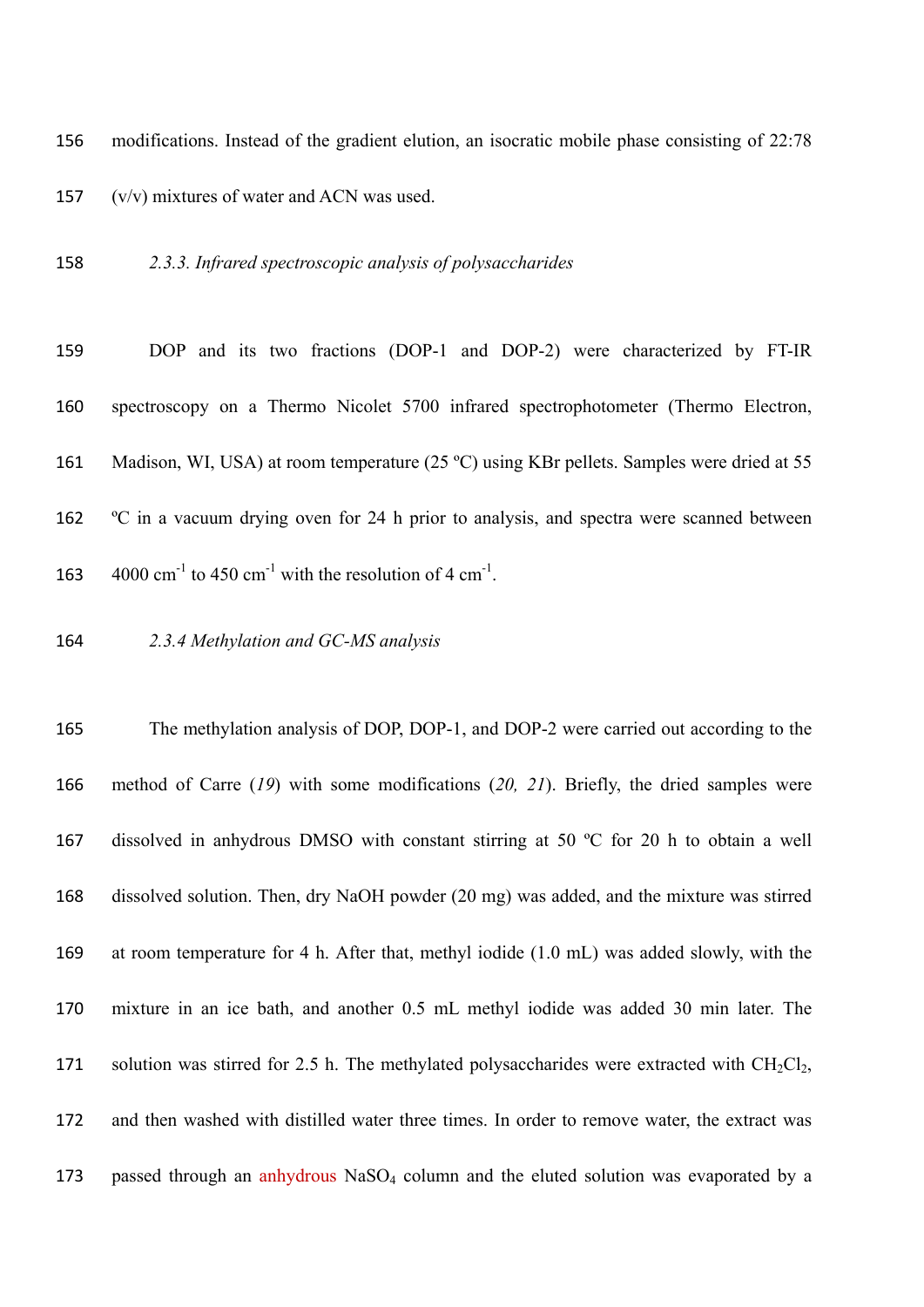| 174 | stream of nitrogen. The dried methylated samples were detected by FT-IR spectroscopy to                        |
|-----|----------------------------------------------------------------------------------------------------------------|
| 175 | ensure that the peak of $-O-H$ in the region 3500-3100 cm <sup>-1</sup> had been eliminated. Then the          |
| 176 | per-methylated samples were hydrolyzed, reduced and acetylated as partially methylated                         |
| 177 | alditol acetates (PMAA) which were further analyzed by GC-MS for linkage analysis.                             |
| 178 | Aliquots of the PMAA were separated on a SP-2330 capillary column (30 m $\times$ 0.25 mm I.D.,                 |
| 179 | 0.2 µm film thickness, Supelco, Bellefonte, PA, USA). The oven temperature was set initially                   |
| 180 | at 160 °C, increased at the rate of 2 °C/min to 210 °C, and then increased at 5 °C/min to 240                  |
| 181 | °C.                                                                                                            |
| 182 | 2.3.5 NMR spectrum                                                                                             |
|     |                                                                                                                |
| 183 | The polysaccharides (30 mg) were deuterium-exchanged three times and finally                                   |
| 184 | dissolved in 0.5 mL of $D_2O$ (99.9% D). The <sup>1</sup> H and <sup>13</sup> C NMR spectra were measured on a |
| 185 | Bruker Advance 400 MHz NMR spectrometer (Bruker, Rheinstetten, Germany) at 298 K.                              |

- TopSpin program was used to acquire and process the NMR data.
- *2.4. Immunomodulating effects determination*
- *2.4.1. Cell cultures*

The murine macrophage cell line RAW264.7 was obtained from American Type Culture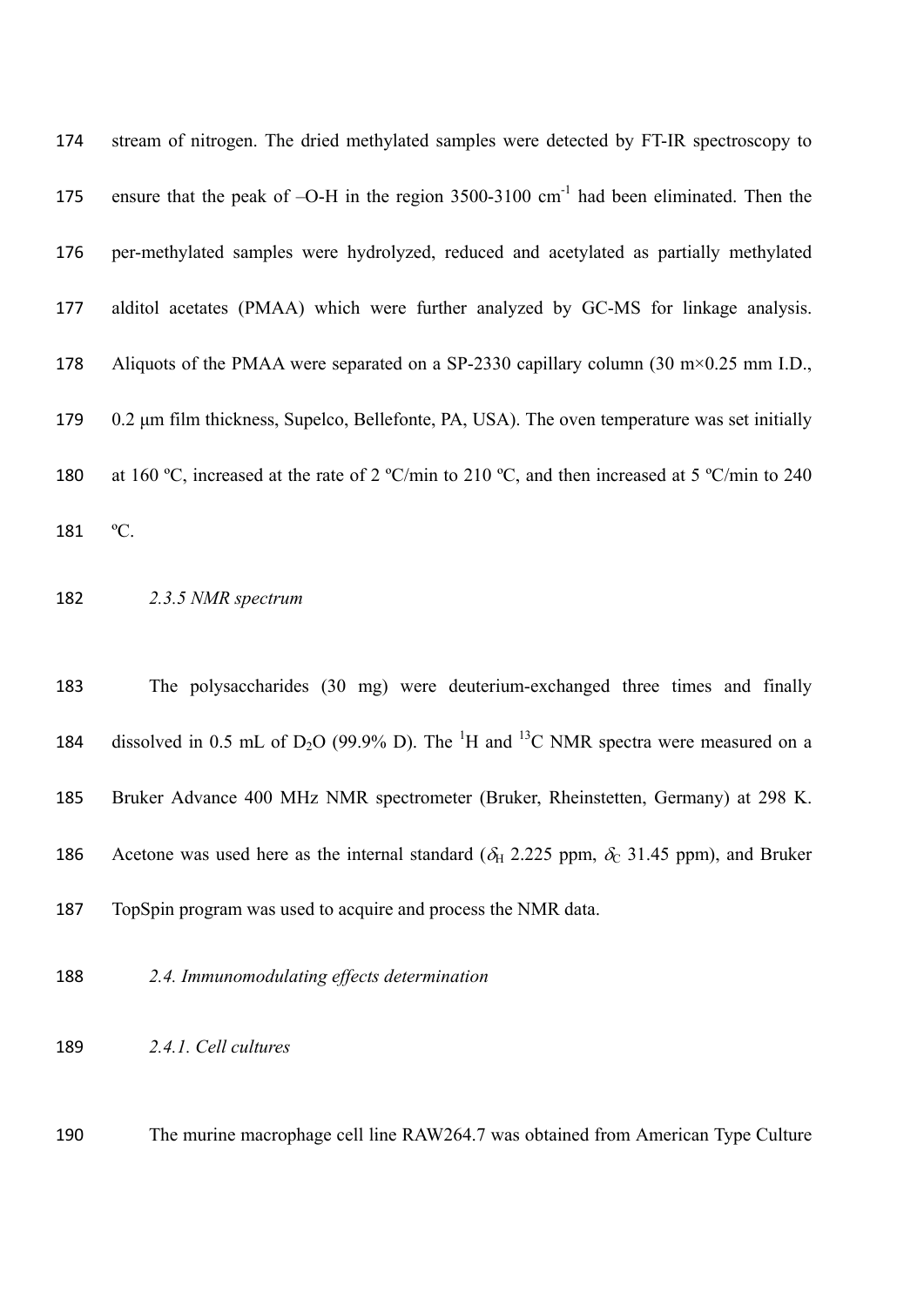| 191 | Collection (Manassas, VA) and was propagated in DMEM high glucose medium (Invitrogen |
|-----|--------------------------------------------------------------------------------------|
| 192 | Life Technologies, Carlsbad, CA) supplemented with 10% heat-inactivated FBS (Gibco,  |
| 193 | Carlsbad, CA, USA), 100 U/mL penicillin and 100 µg/mL streptomycin (Gibco, Carlsbad, |
| 194 | CA, USA).                                                                            |

*2.4.2. Cell viability assay* 

196 The viability of cells was measured using MTT assay. Briefly, RAW264.7 cells  $(5 \times 10^3)$  cells/well) were plated in 96-well microplates overnight and then treated with serial concentrations of DOP, DOP-1 and DOP-2 for 24 h, respectively. Equal volume of medium was used as vehicle control. After treatment, cells were stained with MTT at a final concentration of 0.5 mg/mL in PBS (pH 7.4) for another 4 h in dark and then the medium was discarded. The formazan crystals present in cells were dissolved by dimethyl sulfoxide. The absorbance was read at 570 nm in a Benchmark Plus microplate reader (Bio-Rad, Richmond, CA). The results were expressed as ratio of absorbance values of treatment to vehicle control cells.

- 
- *2.4.3. ELISA for quantitative analysis of cytokines*

206 RAW264.7 cells  $(1\times10^4 \text{ cells/well})$  were seeded in 96-well plates and incubated overnight. Then, DOP and its two sub-fractions at 125, 250, and 500 μg/mL, respectively (plus 10 mg/mL of polymyxin B for eliminating the functions of LPS) were added and the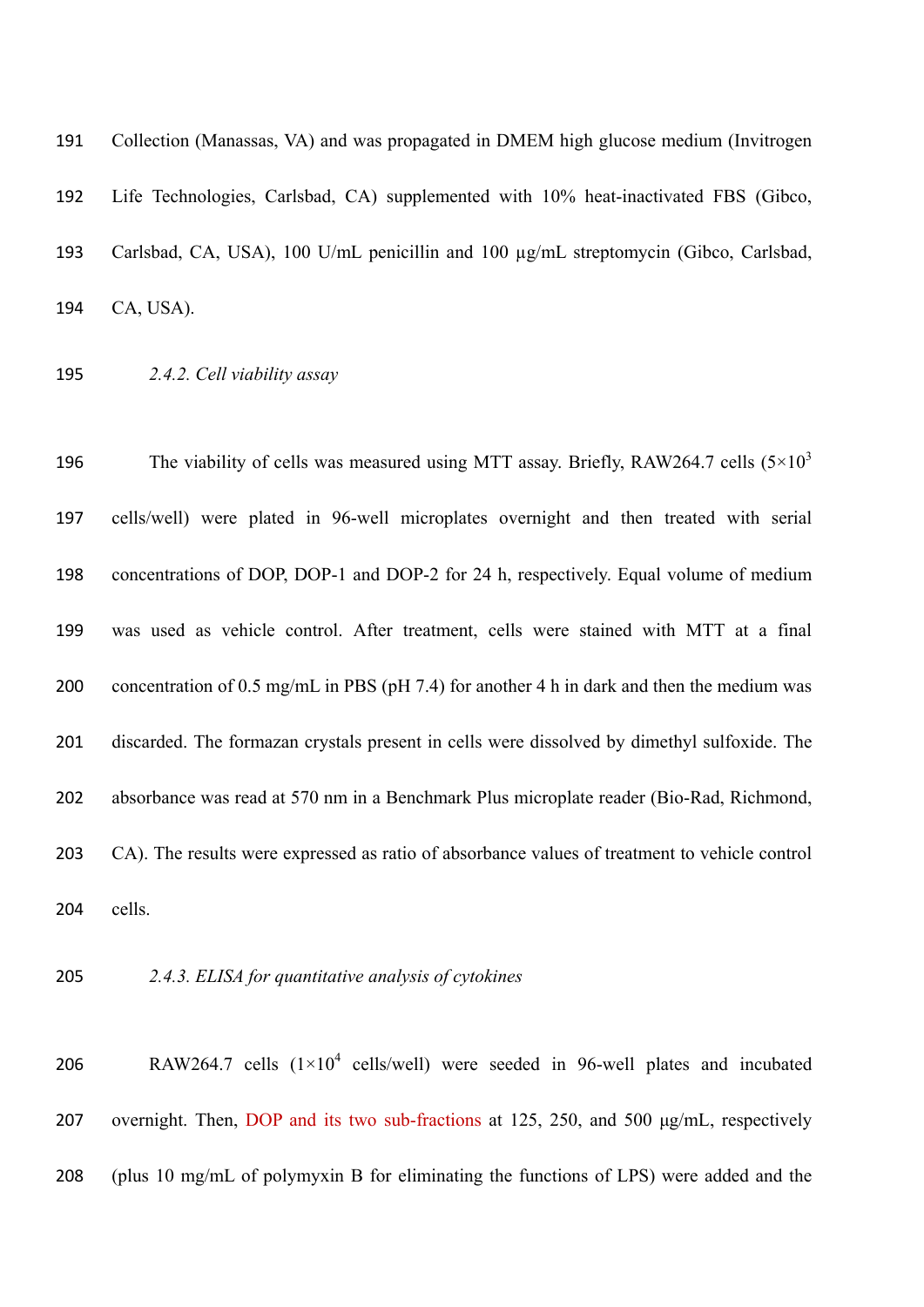| 209 | cells were incubated for another 24 h. The cell supernations were collected by centrifugation |
|-----|-----------------------------------------------------------------------------------------------|
| 210 | at 1,000 ×g for 10 min. The amounts (pg/mL) of IL-6 and of TNF- $\alpha$ secretion in culture |
| 211 | supernatants were determined in duplicate by using an ELISA kit according to the              |
| 212 | manufacturer's instructions. LPS (100 ng/mL) and LPS plus polymyxin B were used here as       |
| 213 | controls.                                                                                     |

*2.4.4. Phagocytic assay* 

215 Dextran  $(M_w$  12 kDa), which is characterized by low immunogenicity and high resistance to cleavage, was fluorescein isothiocyanate-conjugated and prepared for the 217 phagocytic assay according to the published method  $(22, 23)$ . RAW264.7 cells  $(4\times10^5)$  cells/well) were seeded in 12-well plates overnight and then were exposed to cell culture medium, serial concentrations of DOP, DOP-1 and DOP-2, and LPS for 24 h. Then the cells 220 were treated with FITC-dextran (0.1 mg/mL) and incubated for 1 h. After incubation, cells were washed four times in cold PBS and were analyzed by flow cytometry (BD Biosciences, USA).

#### *2.4.5. Lymphocyte proliferation assays*

 Spleens were collected from 6-8 week-old BALB/c mice after killing them by cervical dislocation. Single cell suspension of splenocytes was prepared according to the method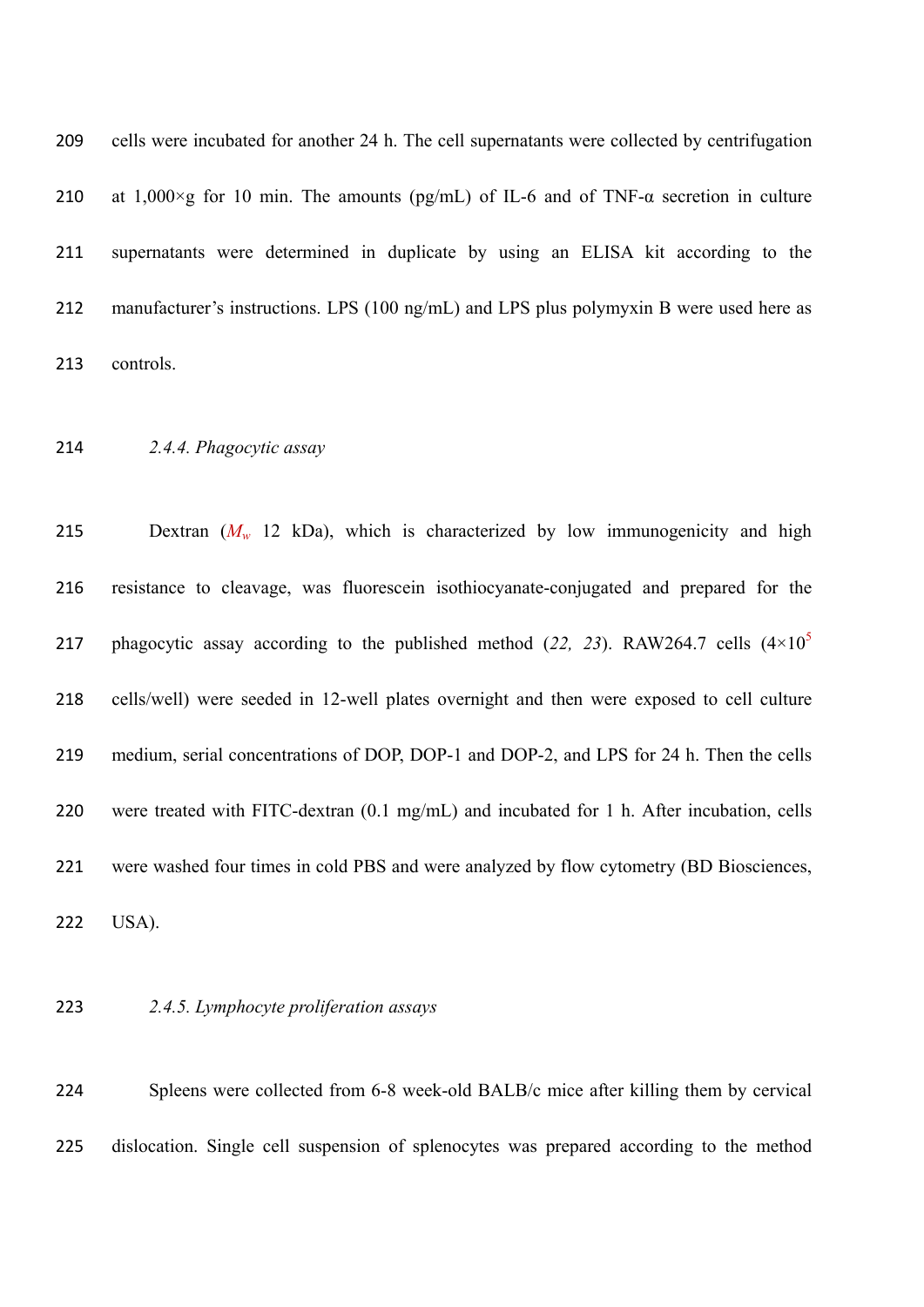| 226 | descried by Matsuzaki (24). Briefly, the spleens were cut into several pieces and pressed            |
|-----|------------------------------------------------------------------------------------------------------|
| 227 | through 70 µm cell strainer (BD falcon, BD Biosciences, San Jose, CA) into culture medium            |
| 228 | using a syringe plunger. After centrifugation at $100 \times g$ for 10 min, cell pellets were washed |
| 229 | twice with Hank's balanced salt solution (HBSS, Gibco, Carlsbad, CA, USA). Spleen cells              |
| 230 | were re-suspended in red cell lysis buffer in order to lyse red cells and incubated at room          |
| 231 | temperature for 5 min. The lymphocytes were collected and washed twice with RPMI-1640                |
| 232 | without FBS. Proliferation of mouse spleen cells was measured using the lymphocyte                   |
| 233 | transformation assay as previously described $(25, 26)$ . Briefly, the resulting pellet was          |
| 234 | re-suspended and diluted to $5 \times 10^6$ cells/mL with RPMI-1640 after the cell viability was     |
| 235 | assessed by trypan blue exclusion. The cell suspension was incubated in 96-well culture              |
| 236 | plates, 100 µL per well. The lymphocyte proliferation of <i>Dendrobium officinale</i>                |
| 237 | polysaccharides was tested by incubating the mouse splenocytes in the absence or presence of         |
| 238 | DOP, DOP-1, and DOP-2 at various concentrations for 48 h. It is known that LPS and Con A             |
| 239 | stimulate B cells and T cells, respectively. Thus, we used the optimal concentration of LPS          |
| 240 | (20 µg/mL) and Con A (1.25 µg/mL) as positive control compounds. After that, 20 µL of                |
| 241 | CellTiter 96® AQueous One Solution Cell Proliferation reagent was added into each well at 4          |
| 242 | h before the end of incubation. The absorbance of cells in each well was measured by                 |
| 243 | Benchmark Plus microplate reader (Bio-Rad, Richmond, CA) at a wave length of 490 nm,                 |
| 244 | and the results of OD values were represented as mean $\pm$ SD.                                      |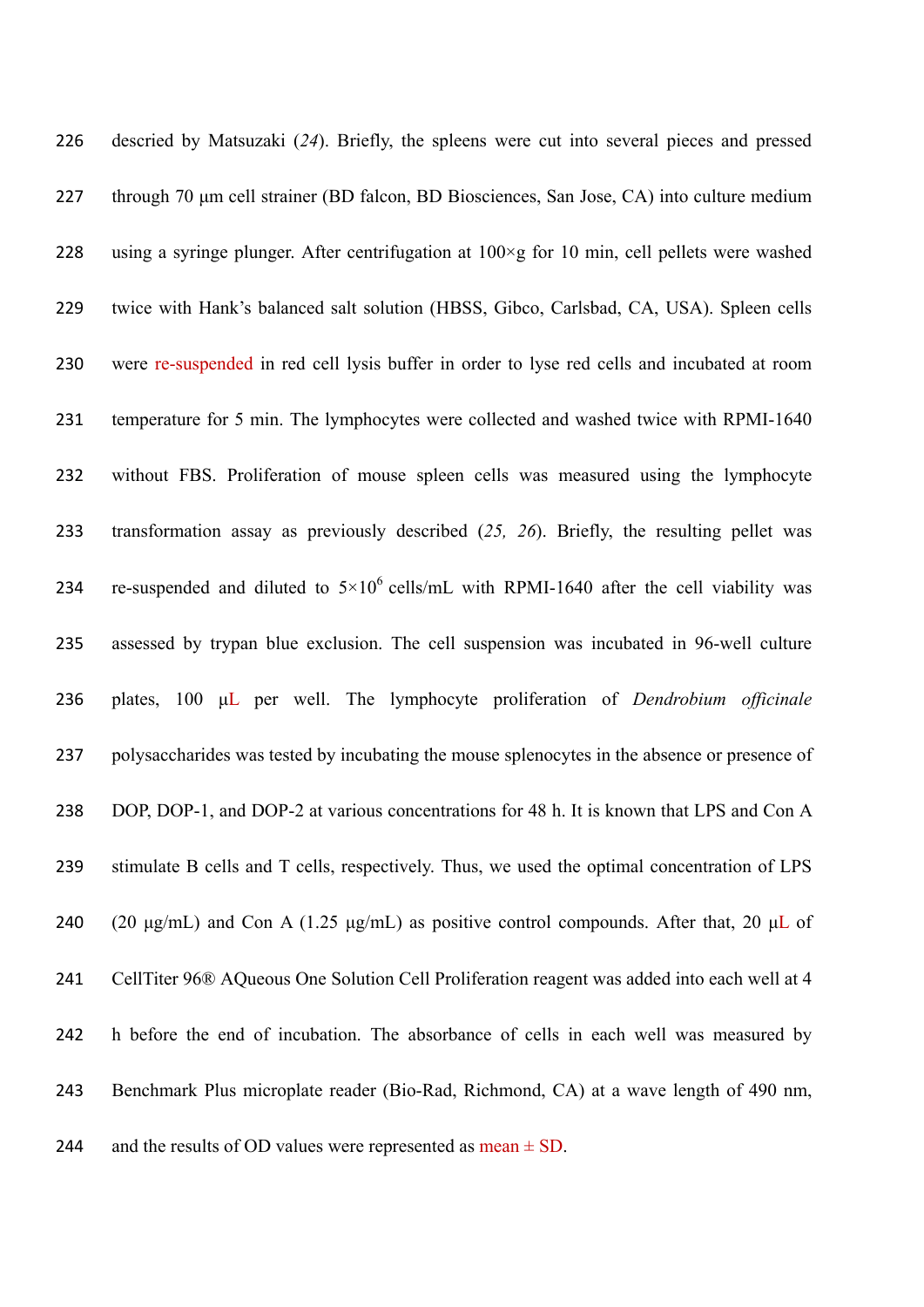| 245 | To detect co-stimulatory activity of <i>Dendrobium officinale</i> polysaccharides and            |
|-----|--------------------------------------------------------------------------------------------------|
| 246 | mitogenic stimulators (Con A and LPS), the mouse splenocytes were cultured with different        |
| 247 | concentrations of DOP, DOP-1, and DOP-2 (125, 250, and 500 $\mu$ g/mL) and two different         |
| 248 | mitogens (Con A and LPS) at their predetermined optimal concentrations (Con A: 1.25              |
| 249 | $\mu$ g/mL; LPS: 20 $\mu$ g/mL) for 48 h. Subsequent treatment and determinations were performed |
| 250 | as described previously.                                                                         |

*2.5. Data analysis* 

252 All data were expressed as mean  $\pm$  SD. Statistical analysis was performed using one way 253 ANOVA, and statistical significance was determined at  $\frac{*p}{0.05}$ ,  $\frac{*p}{0.01}$ ,  $\frac{***p}{0.001}$ , \*\*\*\* *p*<0.0001.

**3. Results** 

*3.1. Fractions and molecular characterization* 

 As shown in Figure 1A, DOP was purified by ion-exchange chromatography on DEAE-650M. Two main fractions DOP-1 (eluted with ultrapure water) and DOP-2 (eluted with 0.01 M NaCl) were obtained, accounting for 66.4% and 23.6% of total polysaccharides by weight, respectively. They both exhibited high homogeneity in HPGPC examination 261 (Figure 1B). The weight-average molecular weight  $(M_W)$  of the DOP and its two fractions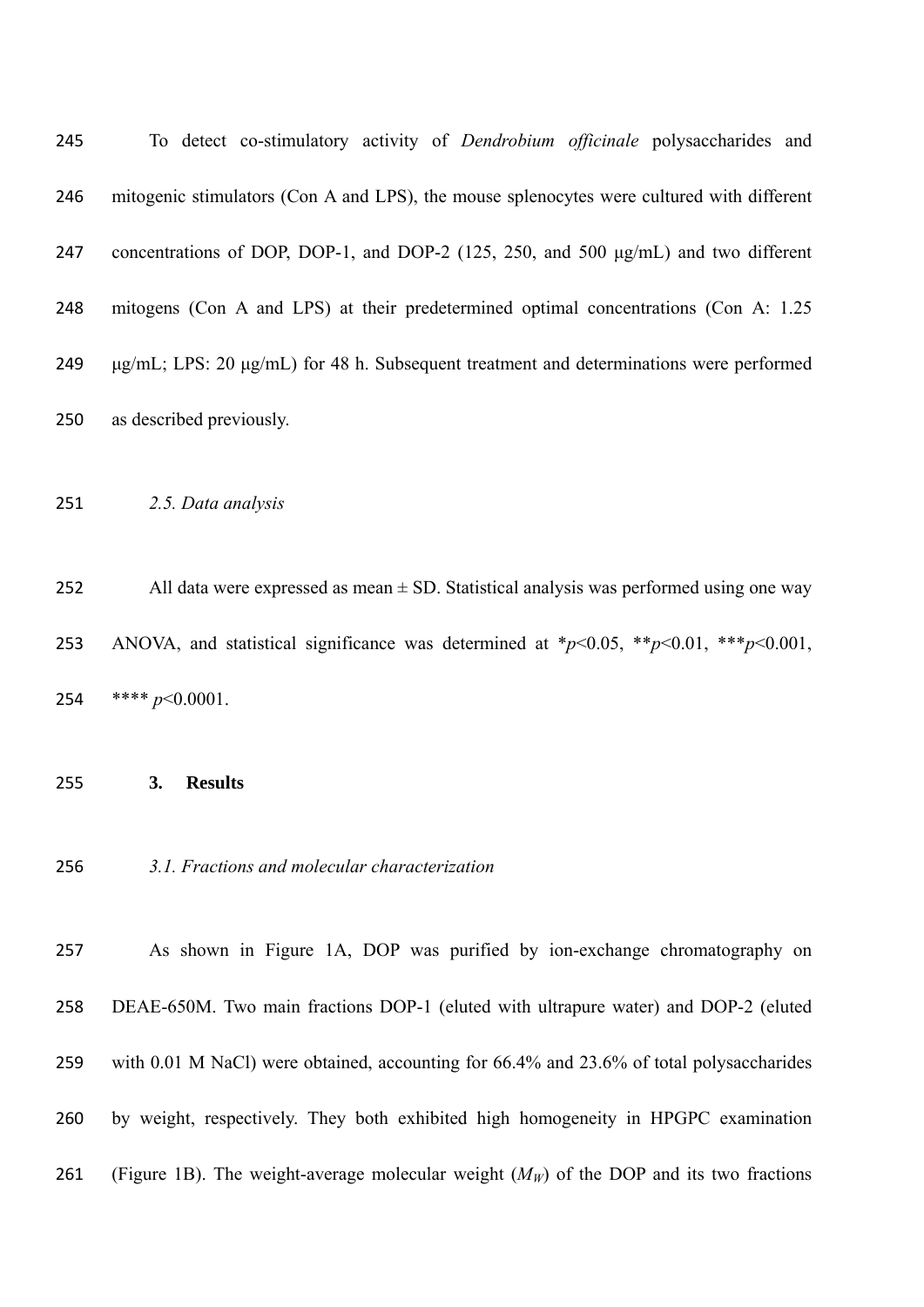262 (DOP-1 and DOP-2) were close, which were found to be  $7.3 \times 10^5$ ,  $8.1 \times 10^5$ , and  $6.7 \times 10^5$  Da, respectively, which illustrated that DOP could be successfully separated into DOP-1 and DOP-2 by ion-exchange chromatography.

#### *3.2. Chemical components and monosaccharide compositions*

 The chemical compositions of cDOP, DOP, DOP-1, and DOP-2 are summarized in Table 267 1. The average starch content of cDOP was 10.0%, while after de-starching with thermostable  $\alpha$ -amylase, starch was not found in DOP, DOP-1, and DOP-2. A higher percentage of neutral sugar and lower percentages of protein and uronic acid were found in DOP, DOP-1, and DOP-2, as compared to cDOP. DOP, DOP-1, and DOP-2 showed similar monosaccharide composition (Figure 1C). Only two monosaccharides were found, namely mannose (Man) and glucose (Glc). The

 mannose percentage, glucose percentage, and mannose/glucose ratios (M/G) are shown in 274 Table 2. The mannose/glucose ratios for DOP, DOP-1, and DOP-2 were  $5.8\pm0.1$ ,  $5.6\pm0.1$ , and 275  $5.9\pm0.1$ , respectively.

*3.3. Infrared spectroscopy* 

 The FT-IR spectra of cDOP, DOP, DOP-1, and DOP-2 (Figure 1D) were similar. The 278 broad and strong absorbance bands at  $3436 \text{ cm}^{-1}$  between the region  $3500-3100 \text{ cm}^{-1}$  can be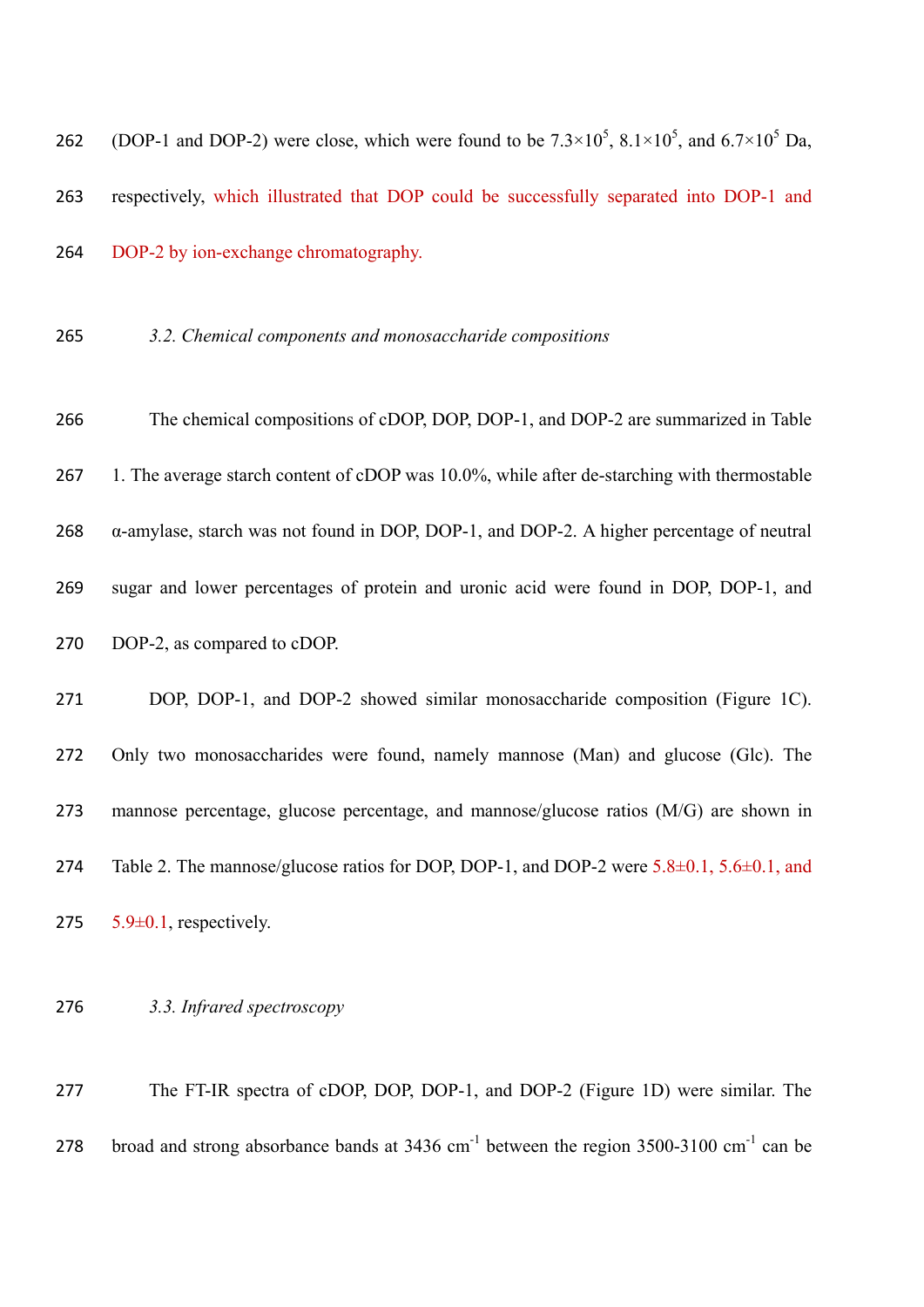attributed to the vibration of hydroxyl groups of polysaccharides and water involved in 280 hydrogen bonding (27). The absorption at around 2891 cm<sup>-1</sup> (3000-2800 cm<sup>-1</sup>) was assigned to the C-H stretching vibration of the methyl group (*28, 29*), and bonds approximately 1736 282 cm<sup>-1</sup> were assigned to the valence vibration of C=O  $(13)$ . Furthermore, peaks at around 1379 283 cm<sup>-1</sup> and 1250 cm<sup>-1</sup> were due to symmetric C-H bending vibration of the methyl group and 284 the C-O vibration of O-acetyl groups, respectively  $(30)$ . The bonds at 878 cm<sup>-1</sup> and 813 cm<sup>-1</sup> 285 revealed the presence of  $\beta$ -<sub>D</sub>-mannopyranose units and  $\alpha$ -<sub>D</sub>-galactopyranose units, respectively (*31*). The assignment of the absorption peaks are given in Table 3, and are consistent with the results of monosaccharide composition analysis (Table 2).

### *3.4. Methylation and GC-MS analysis*

 The major sugar residues and their positions at which they were substituted in the polysaccharides were determined by methylation and GC-MS analysis. The individual residues were qualitatively determined according to the retention times of their derivatives in GC and by comparison of mass spectra with literature data (*20, 32*). The linkage patterns of DOP and its two fractions are summarized in Table 4. They showed similar linkage modes, mainly 1,4-linked mannosyl and 1,4-linked glucosyl units. It is suggested that DOP and its two sub-fractions mainly comprise linear glucomannan. Meanwhile, a small number of terminal groups (T-Man*p*) and branched residues 1,2,4-linked-Man*p*, 1,3,4-linked-Man*p*, and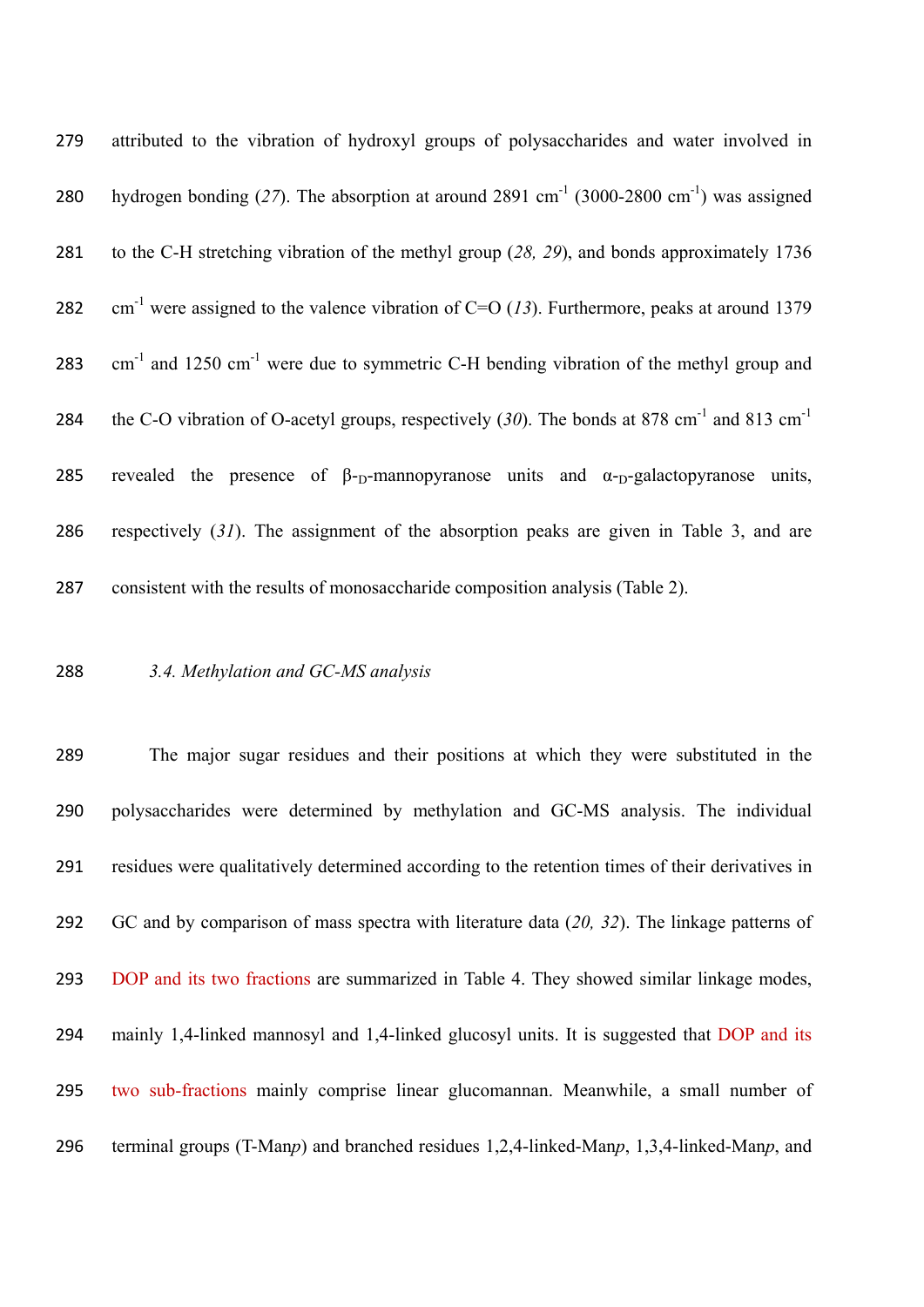297 1,4,6-linked-Man*p* were also found in DOP, DOP-1, and DOP-2, inferring that some terminal 298 mannosyl groups were attached to the *O*-2, *O*-4 and *O*-6 positions of 1,4-linked Man*p*.

## 299 *3.5. NMR spectroscopy*

300 The 1D<sup>-1</sup>H and <sup>13</sup>C NMR spectra of DOP-1 and DOP-2 at 298 K are shown in Figure 2. 301 They look identical. Based on data in the literature (13, 33, 34), the signals at around  $\delta_{\rm H}$  2.08 302 ppm and  $\delta_c$  21.54-21.81 ppm were assigned to the protons and methyl carbons in acetyl 303 groups. And the <sup>13</sup>C resonances at  $\delta$ <sub>C</sub> 173.79-173.83 ppm were assigned to carbonyl carbons 304 in *O*-acetyl groups. There were two peaks at around  $\delta_c$  103.75 and 101.40 ppm in the 305 anomeric region of <sup>13</sup>C NMR spectra of both DOP-1 and DOP-2 (Figure 2B); these belong to 306 β-1,4-linked Glc*p* and β-1,4-linked Man*p*, respectively. The results above indicate that both 307 DOP-1 and DOP-2 have a backbone of 1,4-linked  $\beta$ -<sub>D</sub>-mannopyranosyl and  $308$   $\beta$ -<sub>D</sub>-glucopyranosyl residues, which is consistent with the results of methylation analysis.

309 In summary, we conclude that the structures of DOP-1 and DOP-2 are similar to each 310 other. The backbones of the two polysaccharides consist of units of 311  $\beta$ -<sub>D</sub>-Man*p*-(1→4)- $\beta$ -<sub>D</sub>-Glc*p*-(1→.

## 312 *3.6. Effects of DOP and its two sub-fractions on proliferation of RAW264.7 cells*

313 The cell proliferation effects of DOP and its two fractions on RAW264.7 cells are shown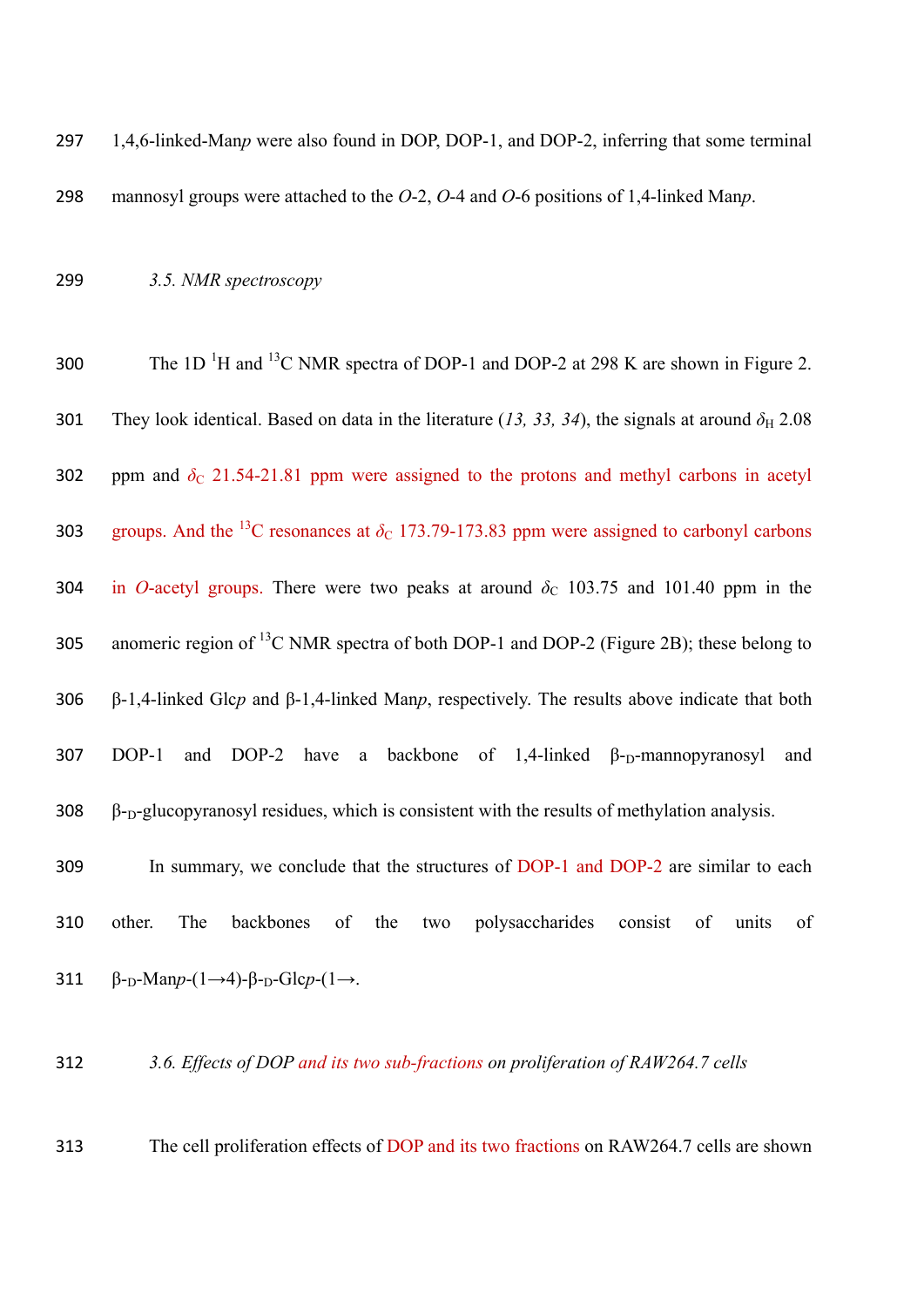| 314 | in Figure 3A. When administered at varied concentrations of 3.75, 7.5, 15, 30, 62, 125, 250,              |
|-----|-----------------------------------------------------------------------------------------------------------|
| 315 | 500, and 1000 $\mu$ g/mL together with polymyxin B (10 $\mu$ g/mL), DOP and its two fractions             |
| 316 | induced cell proliferation but polymyxin B did not inhibit it. However, the effect of LPS was             |
| 317 | excluded by polymyxin B. DOP had significant proliferation effects at different                           |
| 318 | concentrations from 3.75 to 1000 $\mu$ g/mL. The proliferation rate increased along with the              |
| 319 | concentration from 3.75 $\mu$ g/mL to 125 $\mu$ g/mL ( $p$ <0.0001), but declined to the control value at |
| 320 | the high concentration of 1000 µg/mL. Similar results were also observed for DOP-1 and                    |
| 321 | DOP-2. In summary, none of DOP, DOP-1, and DOP-2 showed cytotoxicity on RAW264.7                          |
| 322 | cells. Therefore, the three concentrations of 125, 250, and 500 $\mu$ g/mL were chosen for further        |
| 323 | study.                                                                                                    |

### *3.7. Effects of DOP and its two sub-fractions on cytokine production of RAW 264.7 cells*

 As shown in Figure 3B, DOP, DOP-1, and DOP-2 exhibited similar effects on the 326 TNF- $\alpha$  production of RAW 264.7 cells with the positive control LPS. The effect of LPS was suppressed by polymyxin B, but polymyxin B did not inhibit TNF-α production of DOP and its two fractions. The effect on TNF-α production of DOP, DOP-1, and DOP-2 was dose-dependent at the concentrations of 125, 250, and 500 µg/mL. All of DOP, DOP-1, and DOP-2 had little effect on NO and IL-6 production (data not shown).

*3.8. Phagocytic activities of DOP and its two sub-fractions*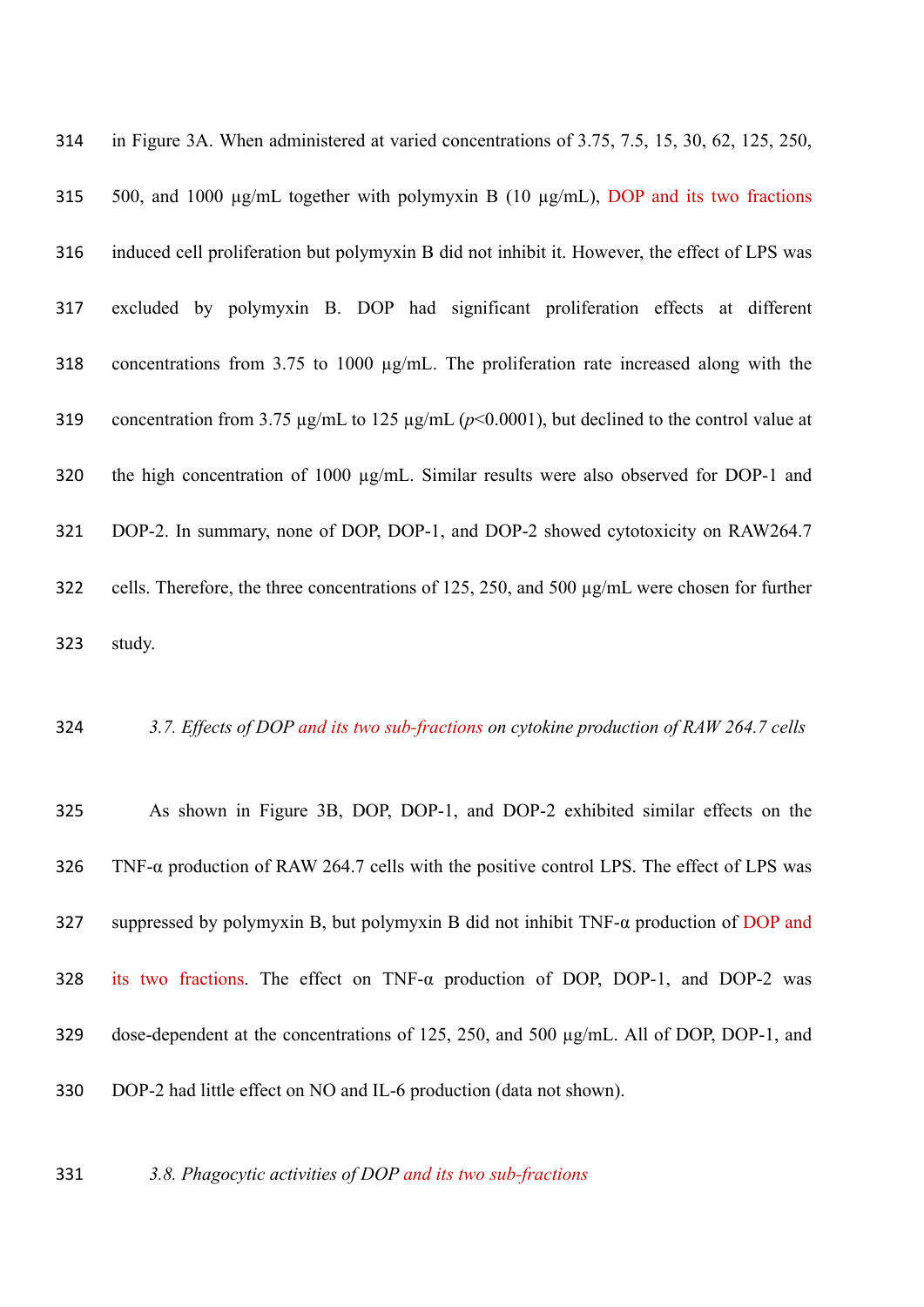| 332 | As shown in Figure 3C, the positive control LPS significantly increased the                  |
|-----|----------------------------------------------------------------------------------------------|
| 333 | phagocytosis rate of RAW264.7 cells at the concentrations of 2 µg/mL, while polymyxin B      |
| 334 | inhibited this effect. DOP, DOP-1, and DOP-2 all exhibited similar inducing effects in a     |
| 335 | dose-dependent manner at the concentrations of 125, 250, and 500 $\mu$ g/mL, but polymyxin B |
| 336 | did not suppress their effects. DOP significantly increased phagocytosis rates from          |
| 337 | 18.3±0.42% (125 µg/mL, $p<0.001$ ) to 26.6±1.70% (500 µg/mL, $p<0.0001$ ), and comparable    |
| 338 | activities were also observed in groups of DOP-1 and DOP-2.                                  |
|     |                                                                                              |

 *3.9. Proliferation of mouse spleen lymphocytes after stimulation with DOP and its two sub-fractions*

 As shown in Figure 4A, Con A and LPS significantly triggered T lymphocyte and B lymphocyte proliferation, respectively, and these results were consistent with previous studies (*35, 36*). *DOP and its two sub-fractions* also stimulated lymphocyte proliferation *in vitro*. The OD490 values of DOP, DOP-1, and DOP-2 groups were significantly higher than that of the control group at concentrations of 125, 250, and 500 μg/mL.

- *3.10. Changes of T and B lymphocyte proliferation in synergistical stimulation by DOP*
	- *and its two sub-fractions with mitogen*
	- As shown in Figure 4B, the OD490 values of DOP and its two sub-fractions groups were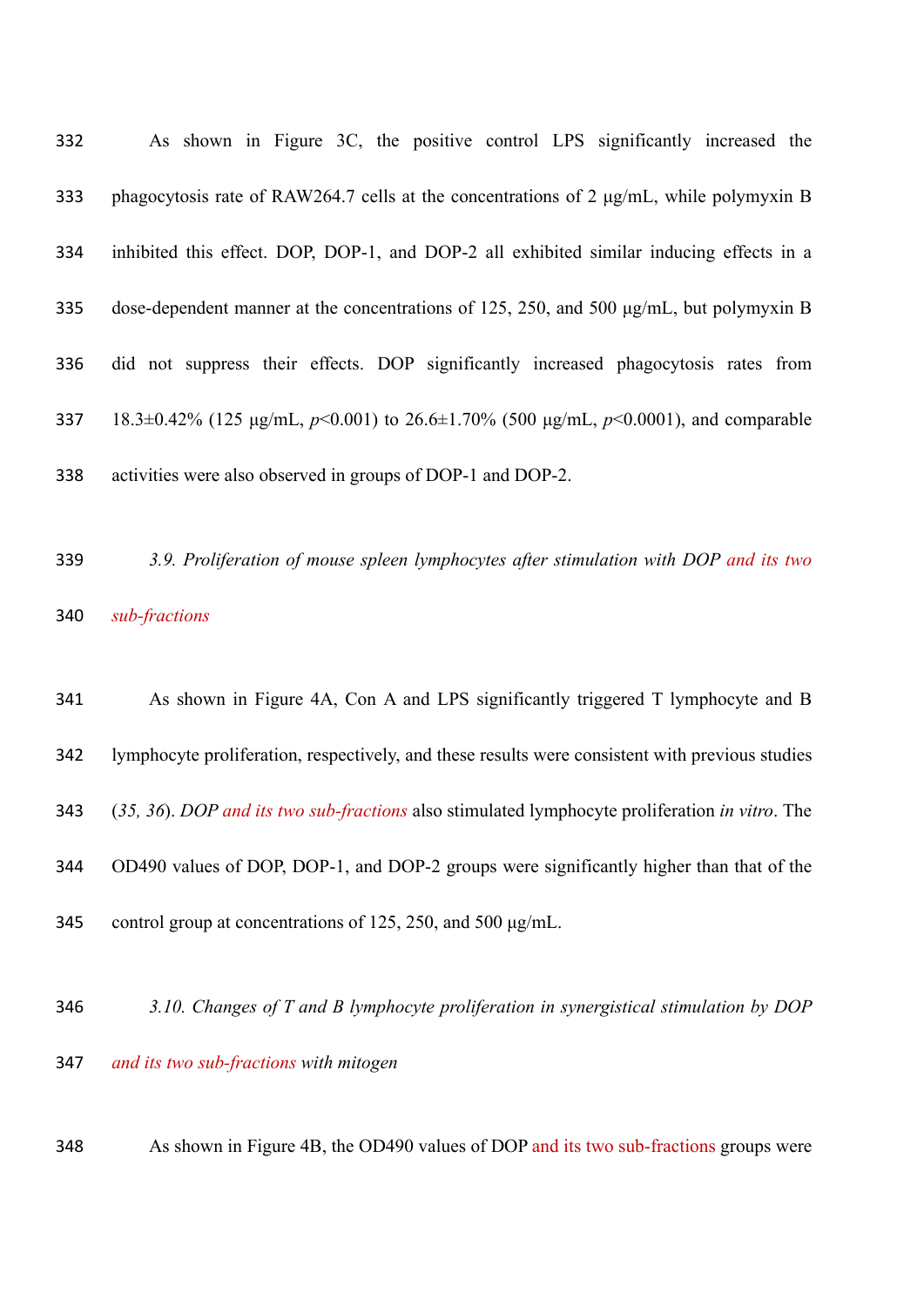| 349 | significantly higher than that of the cell control group, and rose in a dose-dependent manner       |
|-----|-----------------------------------------------------------------------------------------------------|
| 350 | at the concentrations of 125, 250, and 500 $\mu$ g/mL. Compared to the value of positive control    |
| 351 | LPS group, DOP, DOP-1, and DOP-2 co-cultured with LPS groups also significantly                     |
| 352 | increased OD490 values at the concentrations of 125 250, and 500 µg/mL. DOP-2 displayed             |
| 353 | significant mitogenic activity on mouse lymphocytes, yet it did not have significant                |
| 354 | proliferation effect at the concentration of 125 $\mu$ g/mL as compared to the LPS group. When      |
| 355 | co-cultured with <i>D. officinale</i> polysaccharides, the lympho-proliferative response induced by |
| 356 | optimal concentration of Con A $(1.25 \mu g/mL)$ was significantly enhanced (Figure 4C)             |
| 357 | compared with the Con A-stimulating group and control group in a dose-dependent manner.             |

#### **4. Discussion**

 *Teipi Shihu* has a complicated chemical profile. In addition to bibenzyls, phenanthrenes, sesquiterpenoids, and other small compounds, polysaccharides are the dominant component, with content up to 50% of the total dry weight (*37*). In our previous study (*12*), we demonstrated the molecular size distribution pattern of the water extract of *Teipi Shihu*, and found DOP to be the unique polysaccharide marker with its content being close to 30% of the total dry weight. There are also some other polysaccharides, in addition to DOP.

 Five polysaccharide fractions have been obtained from *D. officinale* through a sequential ethanol precipitation method (*38*). Another study using anion-exchange chromatography on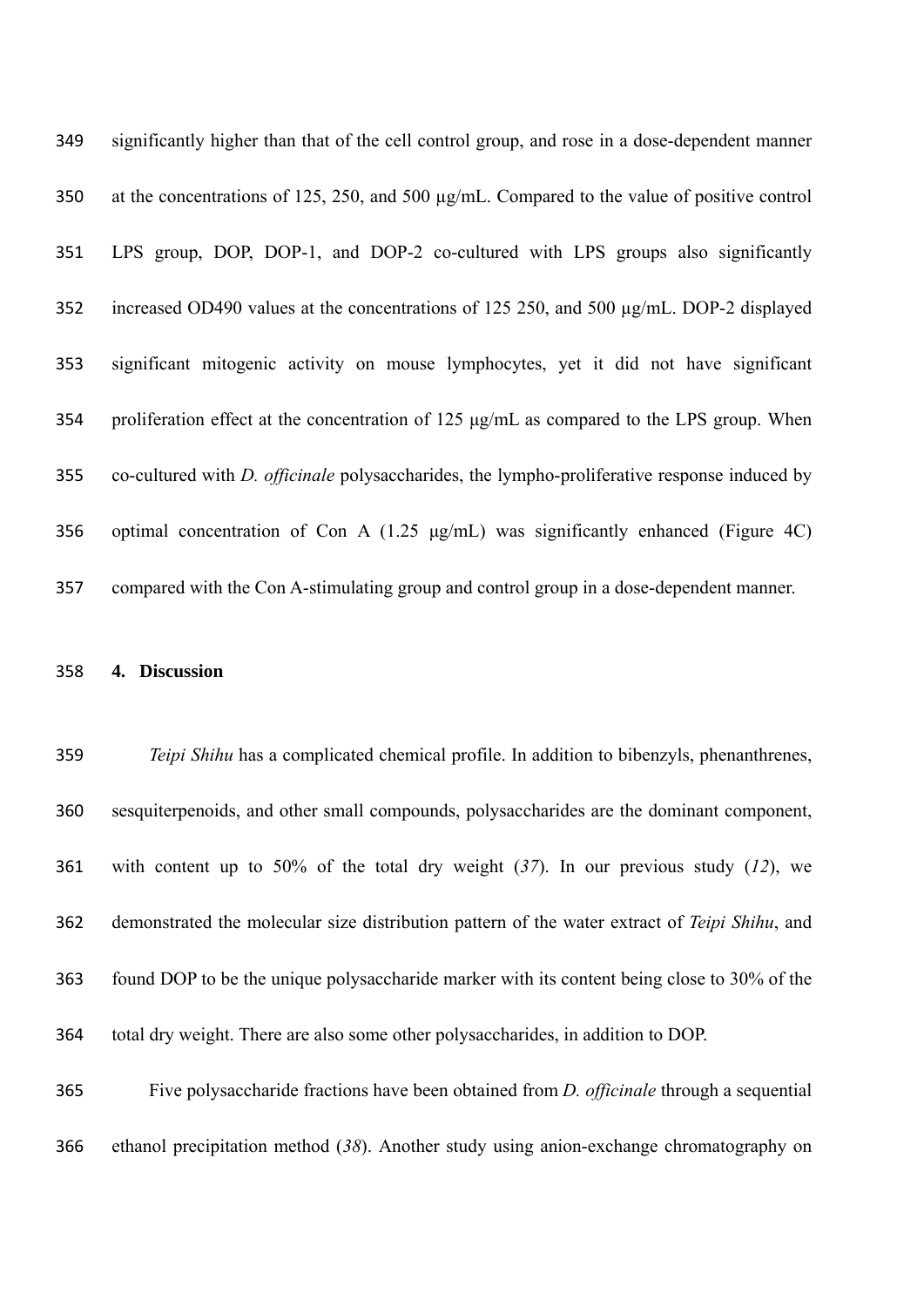DEAE-cellulose (NH2 ̶ ) separated six fractions from a crude *D. officinale* polysaccharide (*39, 40*). Despite the differences in molecular weights, mannose-to-glucose ratios, and number of acetyl groups, all these polysaccharides are types of acetyl-glucomannan. In our study, DOP and its two sub-fractions also showed the identical general features: acetyl-glucomannan having a high degree of polymerization and a limited degree of branching.

 Up to now, only two studies have reported the structural details of de-starched and HPGPC-homogenous 2-*O*-acetyl-glucomannan isolated from *D. officinale* (*13, 39*). Comparison with these literature data reveals some similarities and differences between these reported polysaccharides and the *Dendrobium officinale* polysaccharides in our study. Consistent with data in the literature (*13, 39*), our data also indicates that the backbone of 377 DOP-1 and DOP-2 has  $(1\rightarrow 4)$ -linked β-<sub>D</sub>-mannopyranosyl residues and β-<sub>D</sub>-glucopyranosyl residues. Both the literature and our studies show identical 1D NMR spectra. But, in our 379 results, the Mw of DOP-1 and DOP-2  $(8.1 \times 10^5 \text{ and } 6.7 \times 10^5 \text{ Da}$ , respectively) was a bit larger than the data in the literature (*13, 39, 40*). The reported polysaccharides also contained traces of arabinose (*39*) or galactose and arabinose (*13, 40*). However, we found no monosaccharides other than mannose and glucose in DOP-1 and DOP-2.

 The chemical structures of these polysaccharides have not been directly confirmed by high-quality 2D NMR spectra. In order to obtain a high-quality NMR spectrum, the 385 polysaccharide sample needs to be dissolved in  $D_2O$  or DMSO to form a homogenous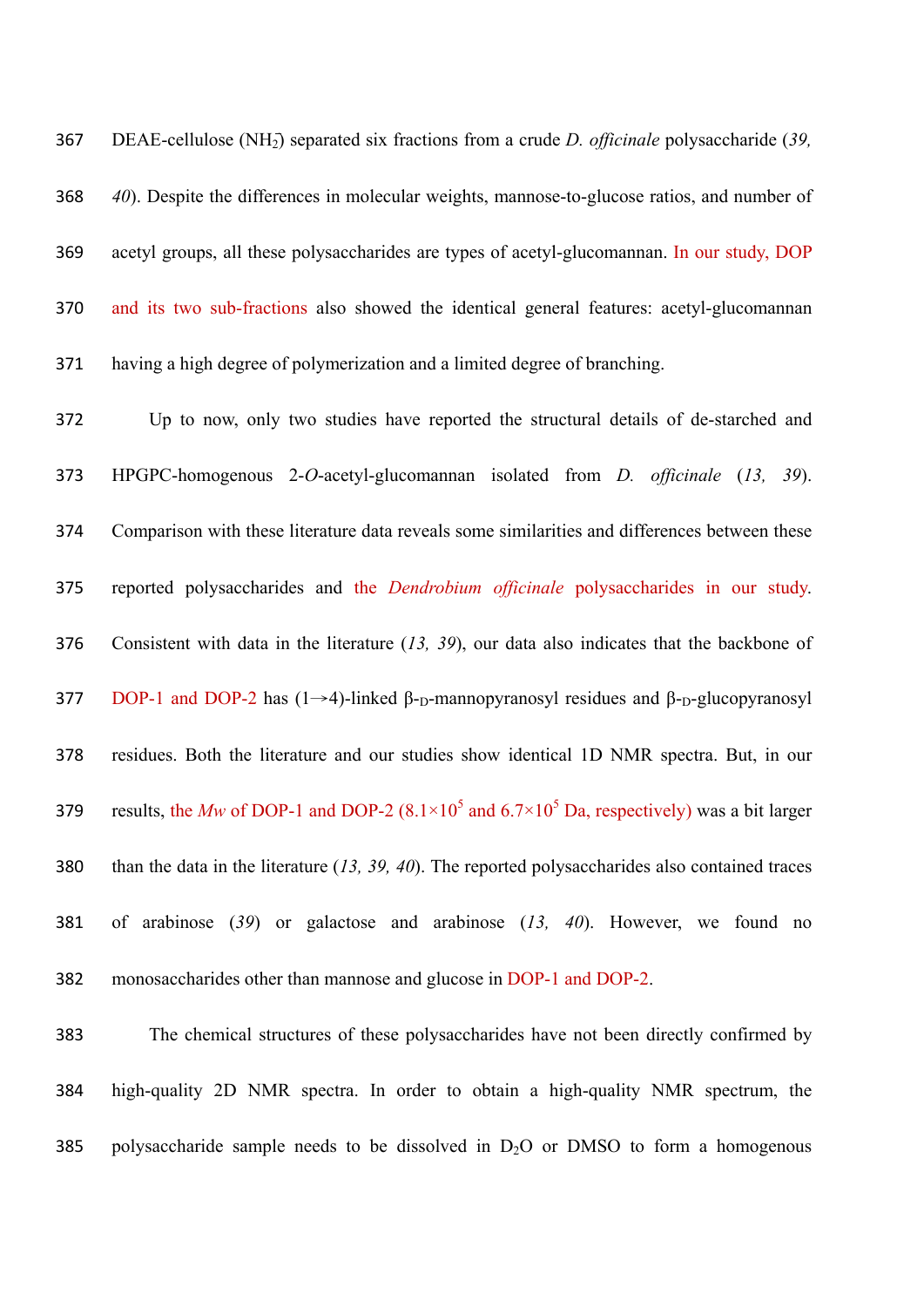solution at the concentrations of approximate 3–4% (w/v). But *Dendrobium* polysaccharides including DOP-1 and DOP-2 in the present study always have high viscosity and relatively 388 low solubility in D<sub>2</sub>O. Therefore it is hard to get their high-quality 2D NMR spectra. A previous study also encountered this problem (*13*). In that case, the authors had to degrade their polymer sample using endo-β-mannanase, and tried to characterize the chemical structure by analyzing the major enzyme-hydrolysis products for which 1D/2D NMR spectra are satisfactory.

 Natural polysaccharides isolated from *D. officinale* have been shown to possess various bioactivities, especially the effect to modulate immune function (*3, 40-43*). Our results regarding the immunomodulatory activity of DOP and its two fractions indicate that *D. officinale* polysaccharides exert significant immunomodulatory effects on innate immune responses mediated by spleen lymphocytes and macrophages. They significantly stimulated the proliferation of splenocytes which is related to immunity improvement of T-lymphocytes and/or B-lymphocytes (Marciani et al., 2000). Therefore, DOP-1 and DOP-2 can be considered pharmaceutically active components of DOP extracted from *D. officinale.*

 Known to be one of the target cells of polysaccharides, macrophages represent the first line of host defense (*44*) and are the most important antigen-presenting cells. Macrophages possess many immune functions, such as phagocytosis, antigen processing, and cytokine production (*45*). Macrophages are in a state of dormancy and their functions can be activated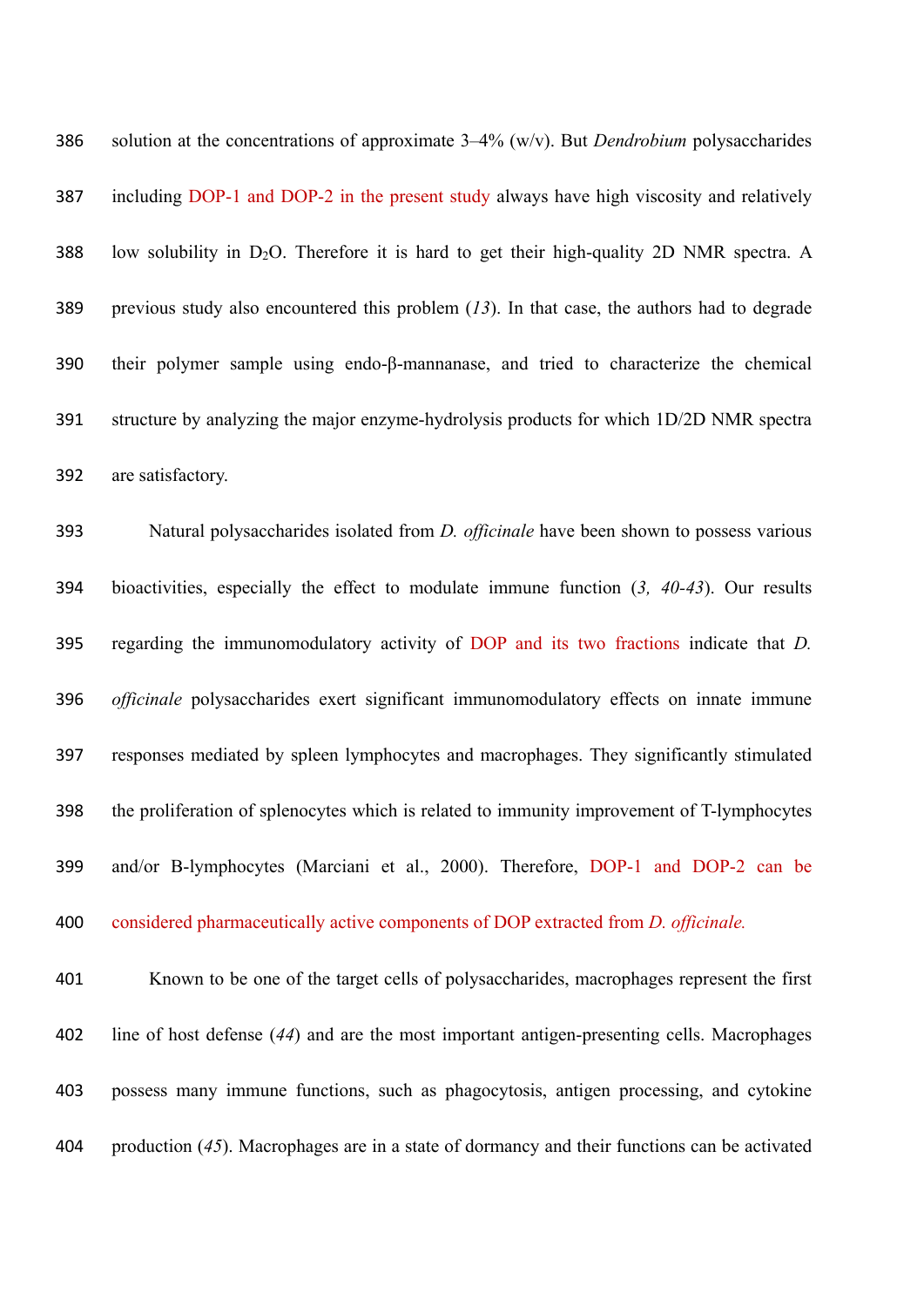| 405 | by immunoenhancers (46). One of the most useful indicators of macrophage activation would                |
|-----|----------------------------------------------------------------------------------------------------------|
| 406 | be an enhancement of phagocytic activity, which represents a vital step in the immunological             |
| 407 | defense system. Consistent with previous studies, our results demonstrate that all                       |
| 408 | polysaccharides in <i>D. officinale</i> increase macrophages' phagocytic activity significantly (42).    |
| 409 | Administration of DOP may result in the initiation of an immune reaction against foreign                 |
| 410 | pathogens and tumors. Apart from the phagocytosis, activated macrophages accompanied by                  |
| 411 | TNF- $\alpha$ production also play an important role in anti-tumor activity (47, 48). In this study, D.  |
| 412 | <i>officinale</i> polysaccharides induced production of TNF- $\alpha$ in macrophages in a dose-dependent |
| 413 | manner. This result is in agreement with the previous study $(40, 42)$ .                                 |
| 414 | Some reports in the literature have showed that polysaccharides in <i>D. officinale</i> induce           |
| 415 | NO production (40, 42) and IL-6 production (42); however, increase in NO and IL-6                        |
| 416 | production was not detected in our studies. The immunomodulating activities of                           |
| 417 | polysaccharides are associated with their chemical composition, molecular weight,                        |
| 418 | conformation, glycosidic linkage, degree of branching and so on (49, 50). From these aspects,            |
| 419 | our polysaccharides should contain some differences from those of the previous studies. In               |
| 420 | this study, DOP and its two sub-fractions were found to contain the same monosaccharide                  |
| 421 | composition, identical linkage pattern, and similar degree of branching. This might explain              |
| 422 | why they showed similar effects on RAW264.7 cells and spleen lymphocytes.                                |
|     |                                                                                                          |

In conclusion, the unique polysaccharide marker DOP of *D. officinale* was separated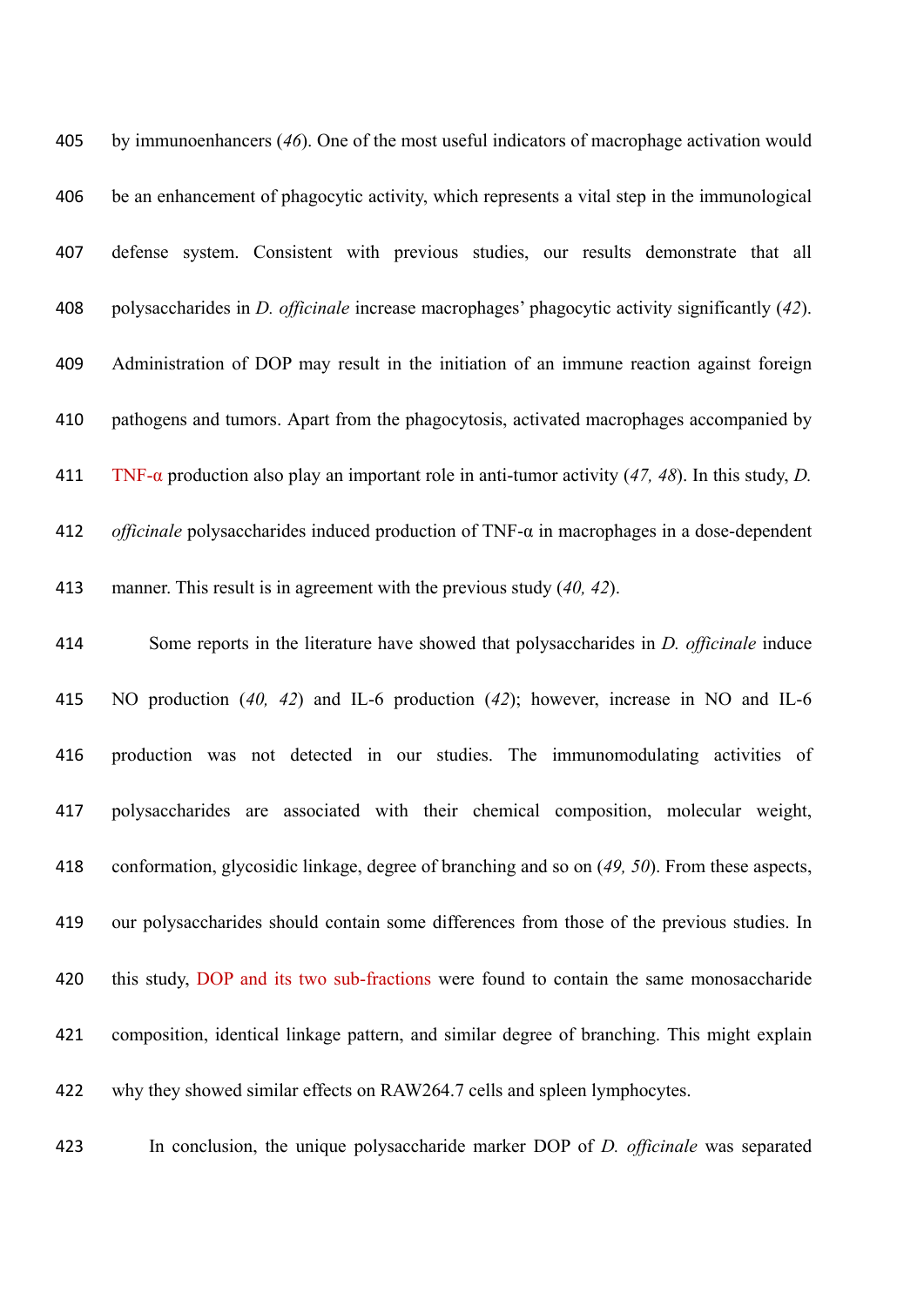| 429 | <b>Acknowledgements</b>                                                                        |
|-----|------------------------------------------------------------------------------------------------|
| 428 | markers of $D$ . <i>officinale</i> .                                                           |
| 427 | and lymphocytes. DOP-1 and DOP-2 are thus proven to be major, active polysaccharide QC         |
| 426 | have significant immunomodulatory activity in vitro, including activation of macrophages       |
| 425 | identical chemical structures with slightly different molecular weights. Furthermore, they all |
| 424 | into two purified polysaccharides DOP-1 and DOP-2. DOP and its two sub-fractions showed        |

 This study was supported by HKSAR Innovation and Technology Fund (ITF), Tier 3, ITS/311/09, and Hong Kong Baptist University (RC-start up grant, MPCF-001-2014/2015, and FRG2/14-15/028).

# **Conflict of Interest**

The authors declare no conflict of interest.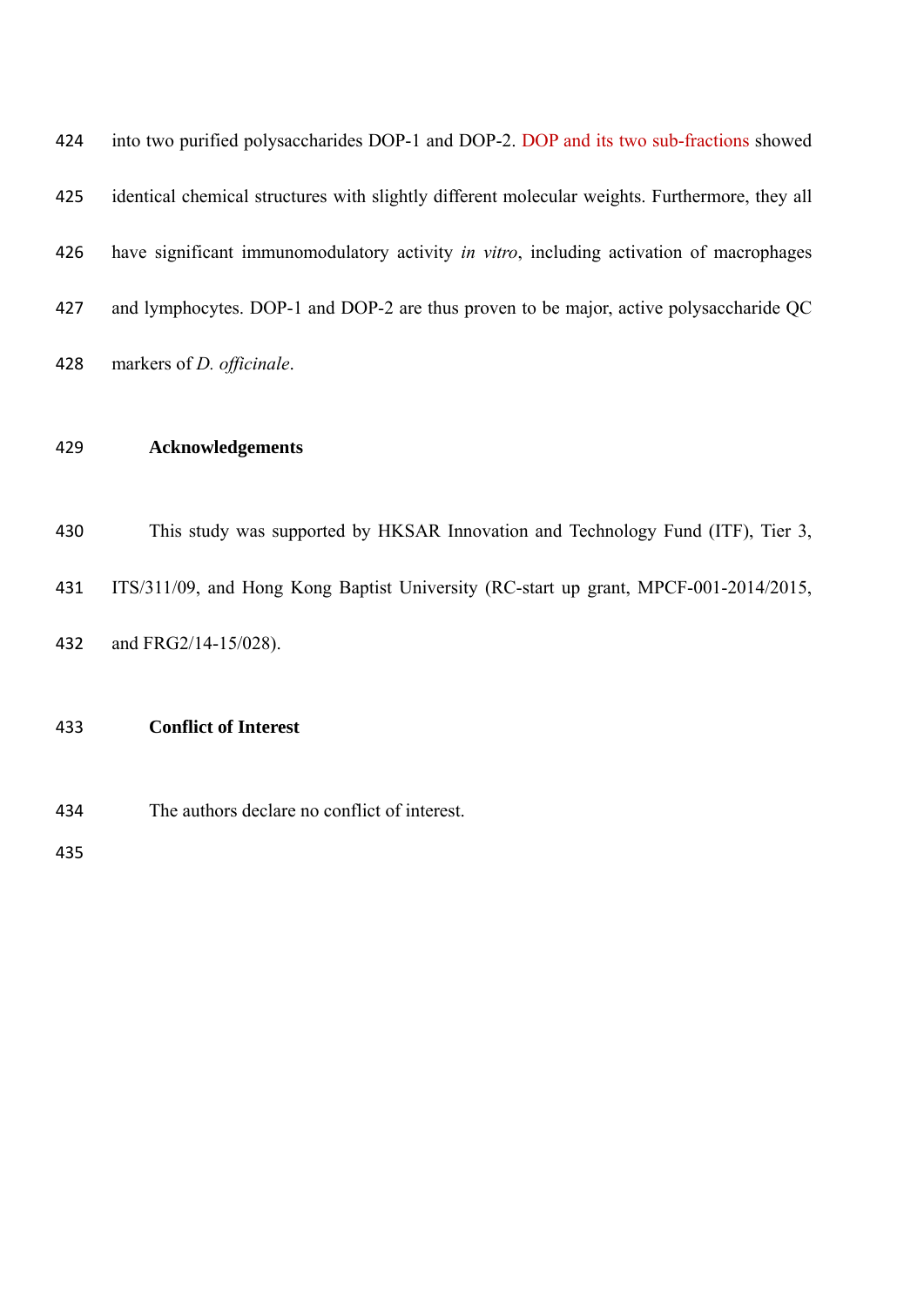#### **References**

- 1. Zhang, G. N.; Bi, Z. M.; Wang, Z. T.; Xu, L. S.; Xu, G. J. Advances in studies on chemical constitutents from plants of *Dendrobium* Sw.. *Chin. Tradit. Herb. Drugs* **2003,** *6*, 041.
- 2. Deng, Y.; Xu, K.; Tan, G. Advances in studies on chemical constitutents and pharmacological activities of plants of *Dendrobium* Sw. *Chin. Tradit. Herb. Drugs* **2002,** *25*, 677‐680.
- 3. Ng, T. B.; Liu, J.; Wong, J. H.; Ye, X.; Wing Sze, S. C.; Tong, Y.; Zhang, K. Y. Review of research on *Dendrobium*, a prized folk medicine. *Appl. Microbiol. Biotechnol.* **2012,** *93*, 1795‐803.
- 445 4. Sun H. F. A Study on the Principles of the Prescription of Antipyretic and Heat-relieving Medicated Diets and Food Therapy and Their Cooking Characteristics. *Cuisine J. of Yangzhou University* **2005,** *2*, 009.
- 5. Wang, W.; Zou, H.; Chen, Y.; Lin, J. Utilization and prospection of *Dendrobium officinale*. *Chin. Horticulture Abstracts* **2011,** *1*, 189‐192.
- 6. Zhang, Y. B.; But, P. P. H.; Wang, Z. T.; Shaw, P. C. Current approaches for the authentication of medicinal *Dendrobium* species and its products. *Plant Genetic Resources: Characterization and Utilization* **2005,** *3*, 144‐148.
- 7. Kuang, H.; Xia, Y.; Liang, J.; Yang, B.; Wang, Q.; Sun, Y. Fast classification and compositional analysis of polysaccharides from TCMs by ultra‐performance liquid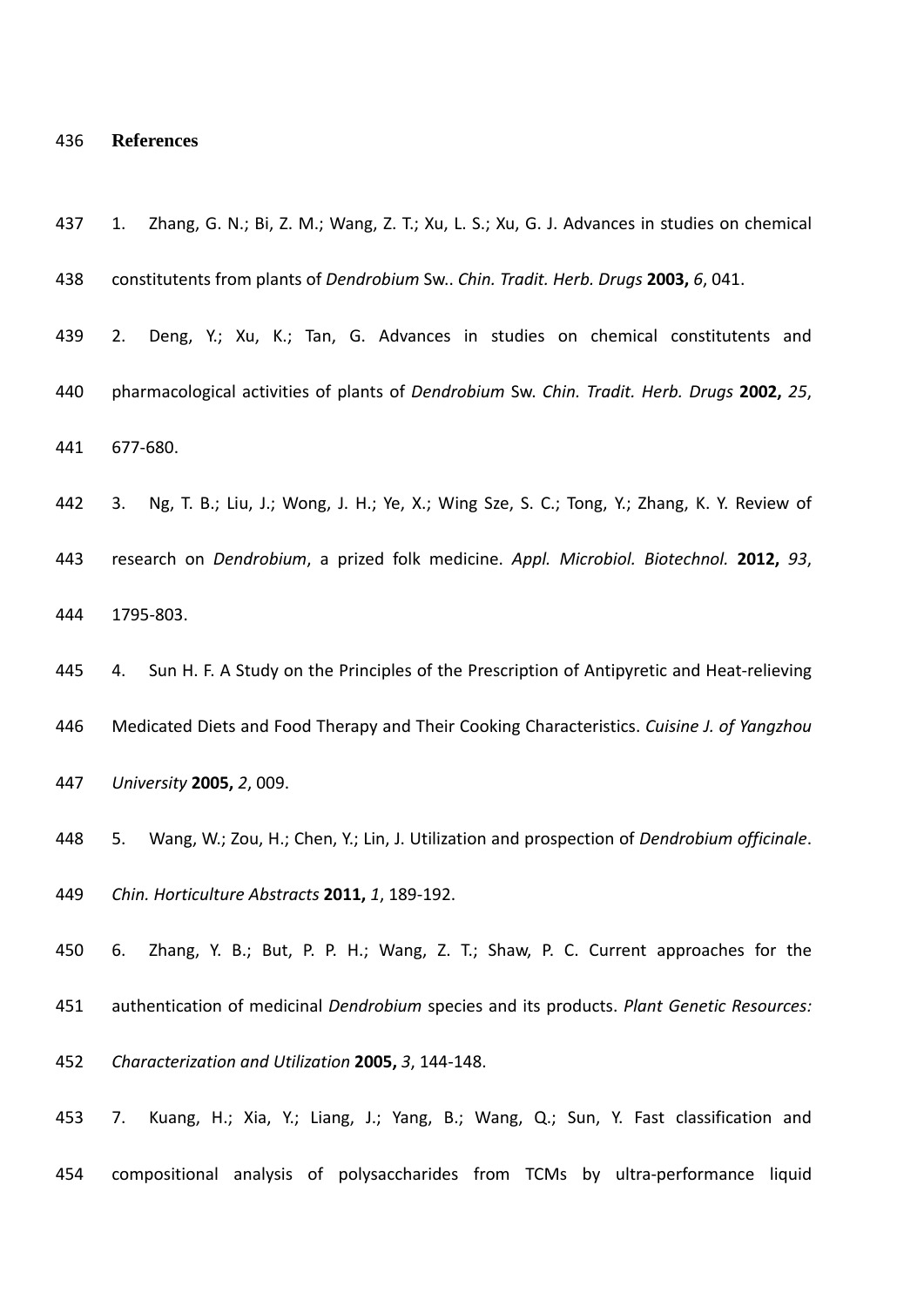chromatography coupled with multivariate analysis. *Carbohydr. Polym.* **2011,** *84*, 1258‐1266.

- 8. Zha, X. Q.; Luo, J. P.; Wei, P. Identification and classification of *Dendrobium candidum* species by fingerprint technology with capillary electrophoresis. *South African J. Botany* **2009,** *75*, 276‐282.
- 9. Wang, L.; Wang, C.; Pan, Z.; Sun, Y.; Zhu, X. Application of pyrolysis‐gas chromatography
- and hierarchical cluster analysis to the discrimination of the Chinese traditional medicine
- *Dendrobium candidum* Wall. ex Lindl. *J. Anal. Applied Pyrolysis* **2011,** *90*, 13‐17.
- 10. Xu, J.; Guan, J.; Chen, X.; Zhao, J.; Li, S. Comparison of polysaccharides from different
- *Dendrobium* using saccharide mapping. *J. Pharmaceutical Biomedi. Anal.* **2011,** *55*, 977‐983.
- 11. Xu, J.; Zhao, W. M.; Qian, Z. M.; Guan, J.; Li, S. P. Fast determination of five components
- of coumarin, alkaloids and bibenzyls in *Dendrobium* spp. using pressurized liquid extraction
- and ultra‐performance liquid chromatography. *J. Separa. Sci.* **2010,** *33*, 1580‐1586.
- 12. Xu, J.; Li, S. L.; Yue, R. Q.; Ko, C. H.; Hu, J. M.; Liu, J.; Ho, H. M.; Yi, T.; Zhao, Z. Z.; Zhou, J.;
- Leung, P. C.; Chen, H. B.; Han, Q. B. A novel and rapid HPGPC‐based strategy for quality
- control of saccharide‐dominant herbal materials: *Dendrobium officinale*, a case study. *Anal.*
- *Bioanal. Chem.* **2014,** *406*, 6409‐17.
- 13. Xing, X.; Cui, S. W.; Nie, S.; Phillips, G. O.; Goff, H. D.; Wang, Q. Study on *Dendrobium* 472 officinale O-acetyl-glucomannan (Dendronan®): Part I. Extraction, purification, and partial
- structural characterization. *Bioactive Carbohydr. Dietary Fibre* **2014,** *4*, 74‐83.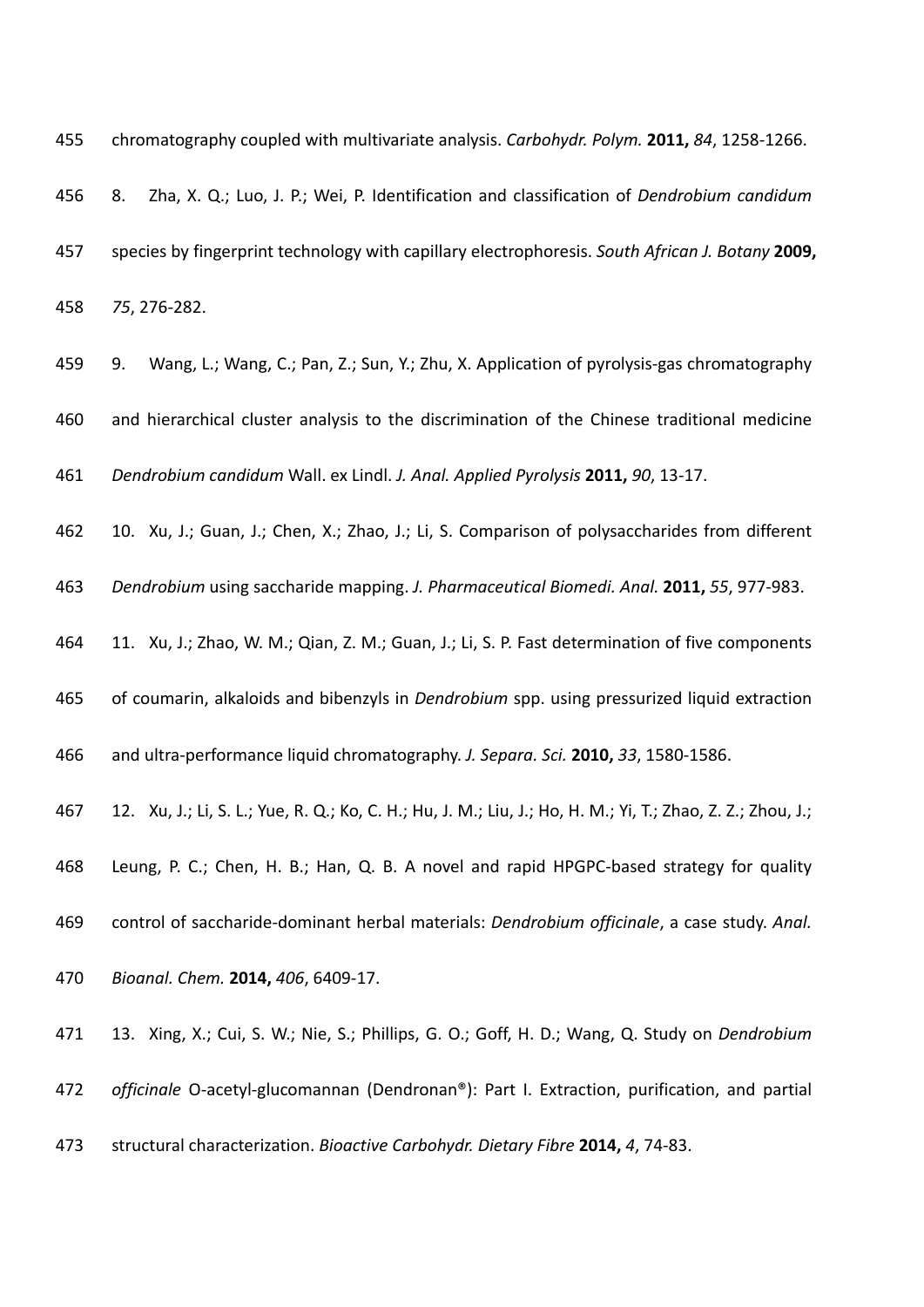- 14. Dubois, M.; Gilles, K. A.; Hamilton, J. K.; Rebers, P.; Smith, F. Colorimetric method for
- determination of sugars and related substances. *Anal. Chem.* **1956,** *28*, 350‐356.
- 15. Tang, Y.; Yang, S.; Yan, Q.; Zhou, P.; Cui, J.; Jiang, Z. Purification and characterization of a
- 477 novel  $\beta$ -1, 3–1, 4-glucanase (lichenase) from thermophilic Rhizomucor miehei with high
- specific activity and its gene sequence. *J. Agric. Food Chem.* **2012,** *60*, 2354‐2361.
- 479 16. McCready, R. M.; McComb, E. A. Enzymes, Course of Action of Polygalacturonase on
- Polygalacturonic Acids. *J. Agri. Food Chem.* **1953,** *1*, 1165‐1168.
- 17. Hou, W. C.; Lee, M. H.; Chen, H. J.; Liang, W. L.; Han, C. H.; Liu, Y. W.; Lin, Y. H.
- Antioxidant activities of dioscorin, the storage protein of yam (Dioscorea batatas Decne)
- tuber. *J. Agri. Food Chem.* **2001,** *49*, 4956‐4960.
- 484 18. Yang, N.; Ren, G. Determination of D-chiro-Inositol in tartary buckwheat using
- high‐performance liquid chromatography with an evaporative light‐scattering detector. *J.*
- *Agri. Food Chem.* **2008,** *56*, 757‐760.
- 19. Carre, B.; Brillouet, J. M.; Thibault, J. F. Characterization of polysaccharides from white lupine (Lupinus albus L.) cotyledons. *J. Agri. Food Chem.* **1985,** *33*, 285‐292.
- 20. Nie, S. P.; Cui, S. W.; Phillips, A. O.; Xie, M. Y.; Phillips, G. O.; Al‐Assaf, S.; Zhang, X. L. Elucidation of the structure of a bioactive hydrophilic polysaccharide from *Cordyceps sinensis* by methylation analysis and NMR spectroscopy. *Carbohydr. Polym.* **2011,** *84*, 894‐899.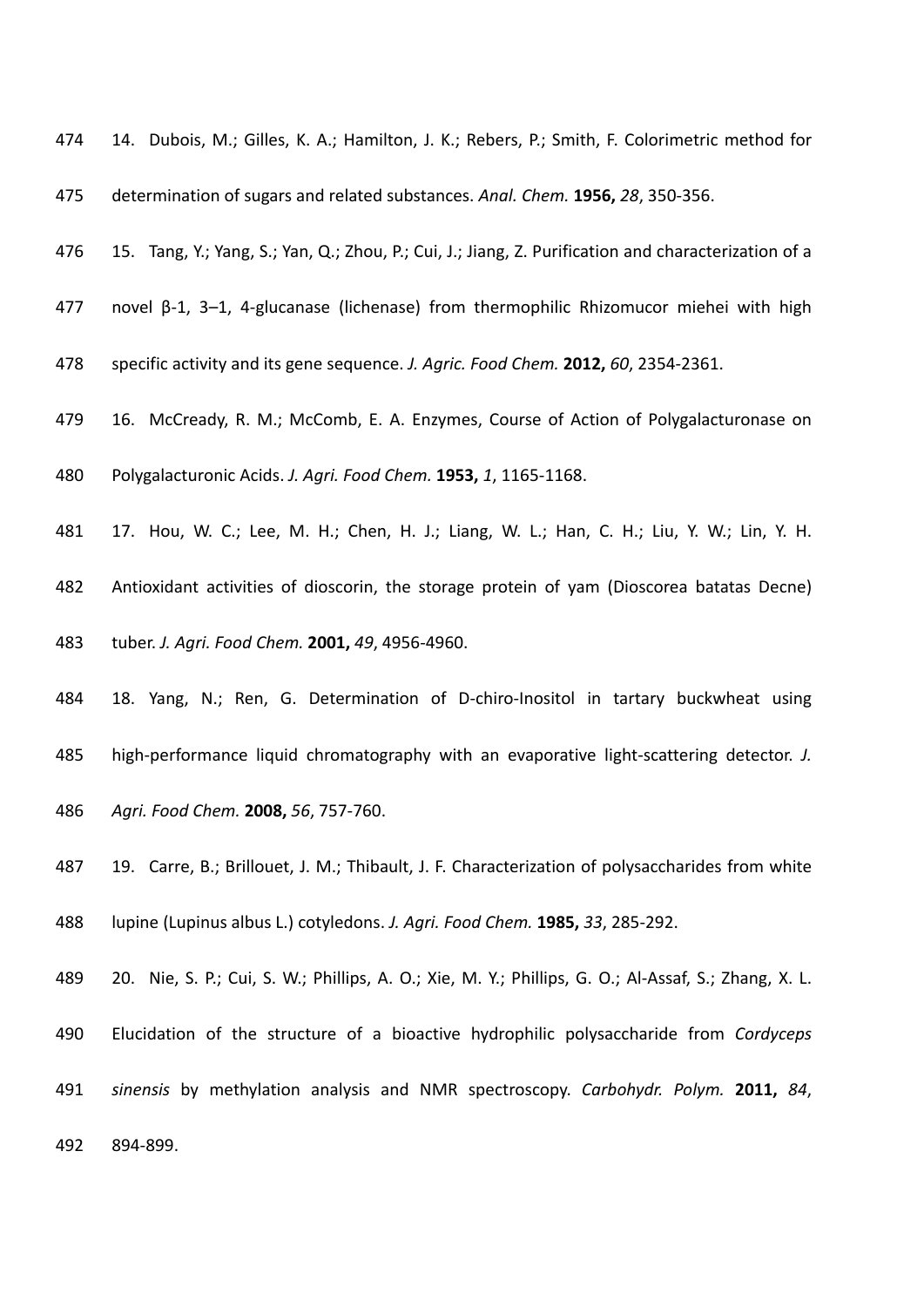- 21. Zhang, H.; Nie, S. P.; Yin, J. Y.; Wang, Y. X.; Xie, M. Y. Structural characterization of a heterogalactan purified from fruiting bodies of *Ganoderma atrum*. *Food Hydrocolloids* **2014,** *36*, 339‐347.
- 496 22. Li, E. W.; Mine, Y. Immunoenhancing effects of bovine glycomacropeptide and its derivatives on the proliferative response and phagocytic activities of human macrophagelike

cells, U937. *J. Agri. Food Chem.* **2004,** *52*, 2704‐2708.

 23. Chuang, W. C.; Ho, Y. C.; Liao, J. W.; Lu, F. J. *Dunaliella salina* exhibits an antileukemic immunity in a mouse model of WEHI‐3 leukemia cells. *J. Agri. Food Chem.* **2014,** *62*,

11479‐11487.

 24. Matsuzaki, C.; Hayakawa, A.; Matsumoto, K.; Katoh, T.; Yamamoto, K.; Hisa, K. Exopolysaccharides produced by leuconostoc mesenteroides strain NTM048 as an immunostimulant to enhance the mucosal barrier and influence the systemic immune eesponse. *J. Agri. Food Chem.* **2015,** *63*, 7009‐7015.

25. Schauss, A. G.; Wu, X.; Prior, R. L.; Ou, B.; Huang, D.; Owens, J.; Agarwal, A.; Jensen, G.

507 S.; Hart, A. N.; Shanbrom, E. Antioxidant capacity and other bioactivities of the freeze-dried Amazonian palm berry, Euterpe oleraceae mart.(acai). *J. Agri. Food Chem.* **2006,** *54*,

8604‐8610.

26. Tong, H.; Song, X.; Sun, X.; Sun, G.; Du, F. Immunomodulatory and antitumor activities

of grape seed proanthocyanidins. *J. Agri. Food Chem.* **2011,** *59*, 11543‐11547.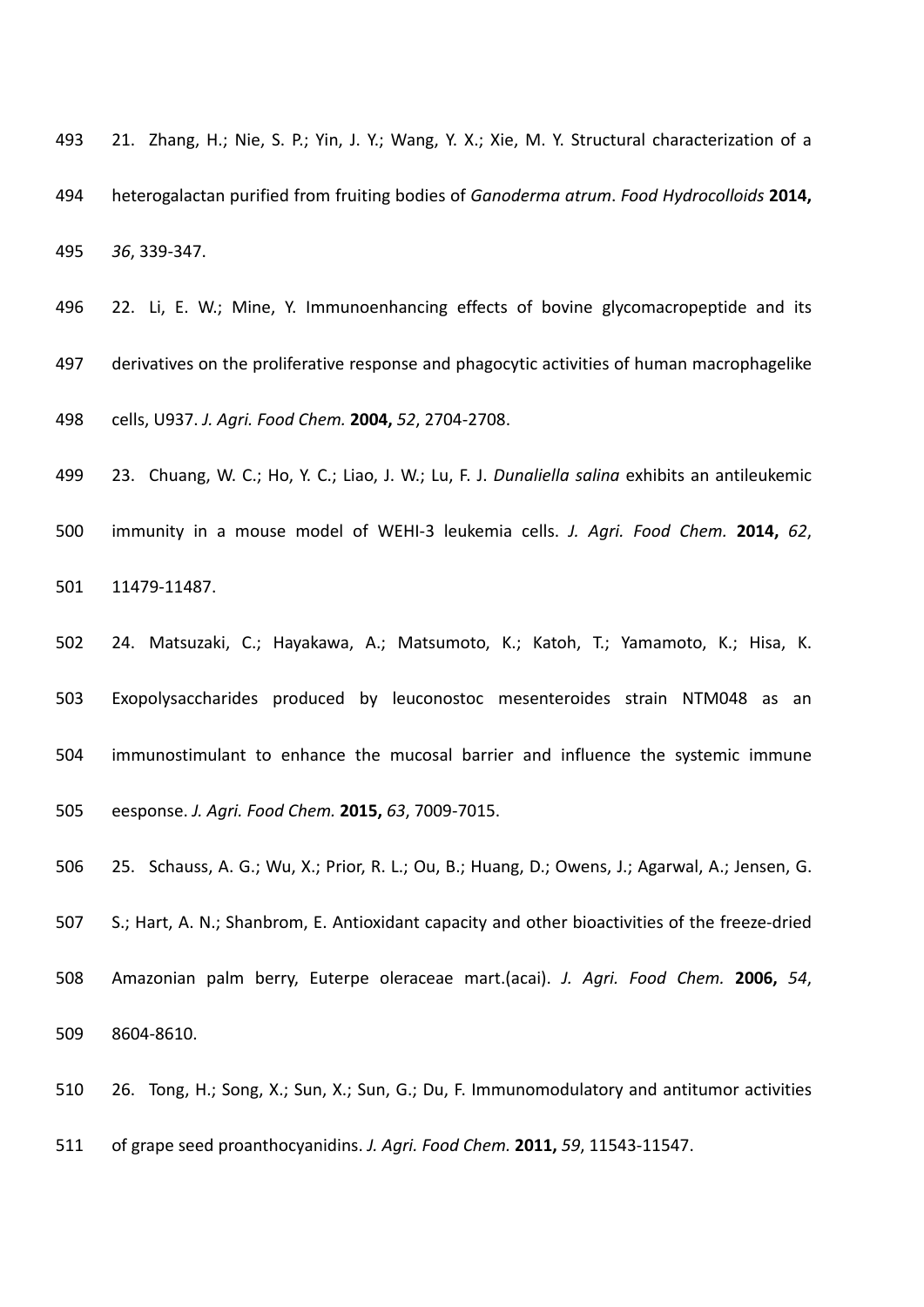- 512 27. Sun, Y. D.; Wang, Z. H.; Ye, Q. S. Composition analysis and anti-proliferation activity of
- polysaccharides from *Dendrobium chrysotoxum*. *Int. J. Biol. Macromol.* **2013,** *62*, 291‐5.
- 28. Kang, J.; Cui, S. W.; Chen, J.; Phillips, G. O.; Wu, Y.; Wang, Q. New studies on gum ghatti
- (Anogeissus latifolia) part I. Fractionation, chemical and physical characterization of the gum.
- *Food hydrocolloids* **2011,** *25*, 1984‐1990.
- 29. Buriti, F. C.; dos Santos, K. M.; Sombra, V. G.; Maciel, J. S.; Sá, D. M. T.; Salles, H. O.;
- Oliveira, G.; de Paula, R. C.; Feitosa, J. P.; Moreira, A. C. M. Characterisation of partially
- hydrolysed galactomannan from Caesalpinia pulcherrima seeds as a potential dietary fibre.
- *Food Hydrocolloids* **2014,** *35*, 512‐521.
- 30. Cerqueira, M. A.; Souza, B. W.; Simões, J.; Teixeira, J. A.; Domingues, M. R. M.; Coimbra,
- M. A.; Vicente, A. A. Structural and thermal characterization of galactomannans from
- non‐conventional sources. *Carbohydr. Polym.* **2011,** *83*, 179‐185.
- 31. Albuquerque, P. B.; Barros, W.; Santos, G. R.; Correia, M. T.; Mourão, P. A.; Teixeira, J. A.;
- 525 Carneiro-da-Cunha, M. G. Characterization and rheological study of the galactomannan
- extracted from seeds of *Cassia grandis*. *Carbohydr. Polym.* **2014,** *104*, 127‐134.
- 32. Carpita, N. C.; Shea, E. M., Linkage structure of carbohydrates by gas
- chromatography‐mass spectrometry (GC‐MS) of partially methylated alditol acetates. *Anal.*
- *Carbohydr. by GLC and MS* **1989**, 157‐216.
- 33. Hannuksela, T.; du Penhoat, C. H. NMR structural determination of dissolved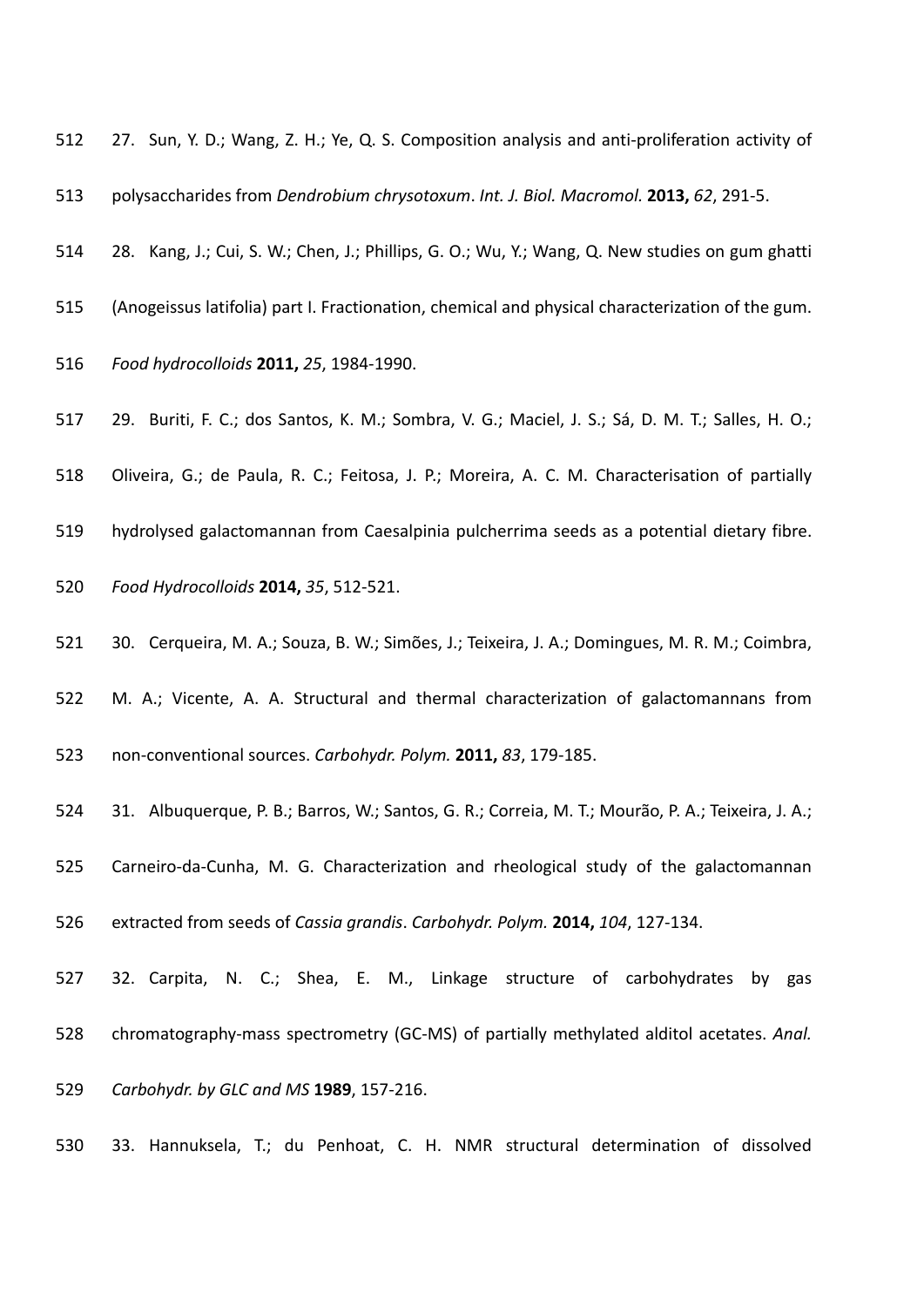- O‐acetylated galactoglucomannan isolated from spruce thermomechanical pulp. *Carbohydr. Res.* **2004,** *339*, 301‐312.
- 34. Lundqvist, J.; Teleman, A.; Junel, L.; Zacchi, G.; Dahlman, O.; Tjerneld, F.; Stålbrand, H.
- Isolation and characterization of galactoglucomannan from spruce (Picea abies). *Carbohydr.*
- *Polym.* **2002,** *48*, 29‐39.
- 35. Palacios, R. Concanavalin A triggers T lymphocytes by directly interacting with their receptors for activation. *J. Immunol.* **1982,** *128*, 337‐42.
- 36. Mamchak, A. A.; Hodgkin, P. D. Regulation of lipopolysaccharide‐induced B‐cell
- activation: evidence that surface immunoglobulin mediates two independently regulated
- signals. *Immunol. Cell Bio.* **2000,** *78*, 142‐8.
- 37. Xu, J.; Han, Q. B.; Li, S. L.; Chen, X. J.; Wang, X. N.; Zhao, Z. Z.; Chen, H. B. Chemistry,
- bioactivity and quality control of *Dendrobium*, a commonly used tonic herb in traditional
- Chinese medicine. *Phytochemistry Reviews* **2013,** *12*, 341‐367.
- 38. Xing, X.; Cui, S. W.; Nie, S.; Phillips, G. O.; Douglas Goff, H.; Wang, Q. A review of isolation process, structural characteristics, and bioactivities of water‐soluble polysaccharides from *Dendrobium* plants. *Bioactive Carbohydrates and Dietary Fibre* **2013,** *1*, 131‐147.
- 39. Hua, Y. F.; Zhang, M.; Fu, C. X.; Chen, Z. H.; Chan, G. Y. Structural characterization of a 2‐O‐acetylglucomannan from *Dendrobium officinale* stem. *Carbohydr. Res.* **2004,** *339*,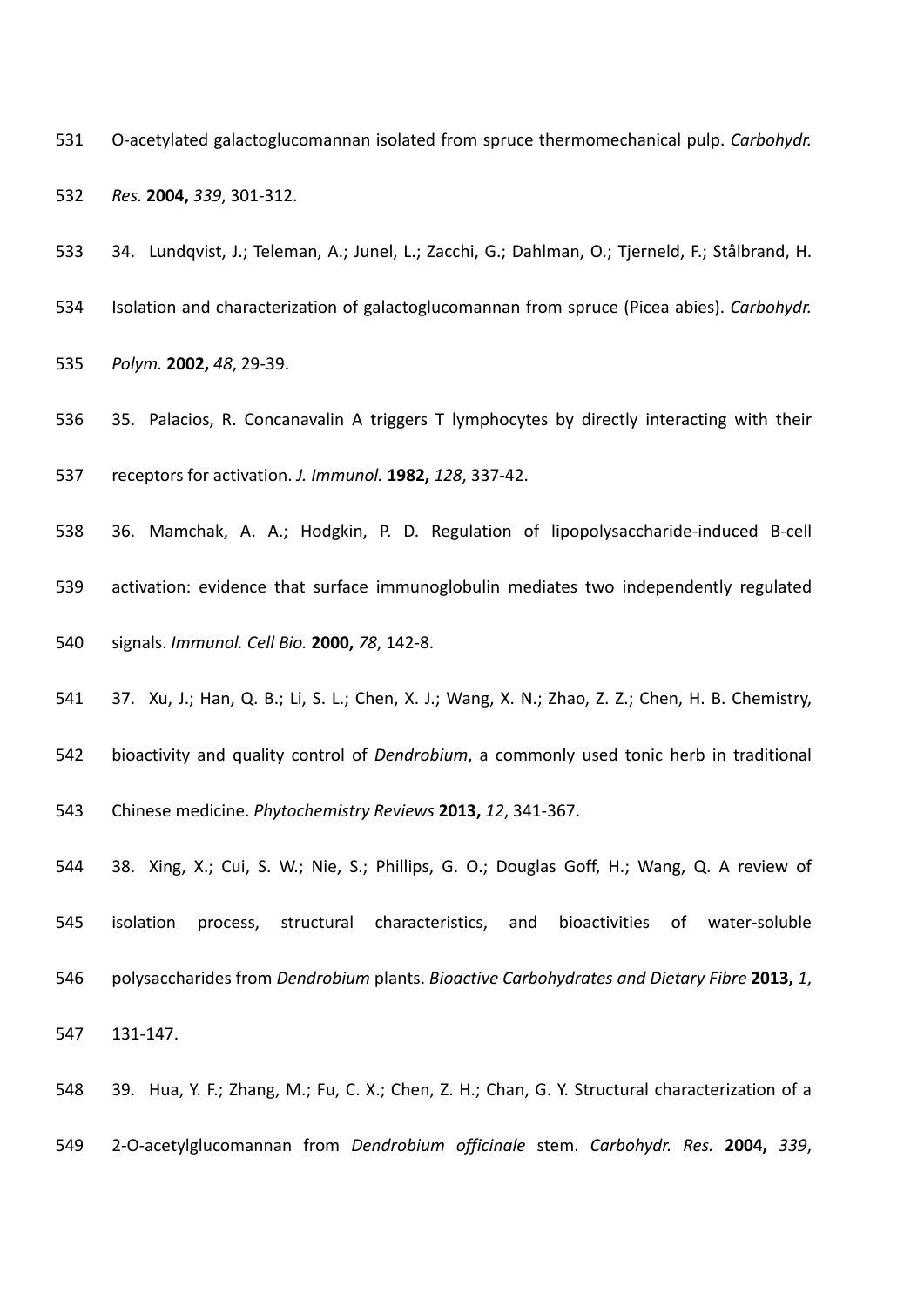2219‐24.

 40. Xia, L.; Liu, X.; Guo, H.; Zhang, H.; Zhu, J.; Ren, F. Partial characterization and immunomodulatory activity of polysaccharides from the stem of *Dendrobium officinale* (Tiepishihu) *in vitro*. *J. Func. Foods* **2012,** *4*, 294‐301.

- 41. Huang, X.; Nie, S.; Cai, H.; Zhang, G.; Cui, S. W.; Xie, M.; Phillips, G. O. Study on
- *Dendrobium officinale* O‐acetyl‐glucomannan (Dendronan): Part IV. Immunomodulatory
- activity *in vivo*. *J. Func. Foods* **2015,** *15*, 525‐532.
- 42. Cai, H. I.; Huang, X. J.; Nie, S. P.; Xie, M. Y.; Phillips, G. O.; Cui, S. W. Study on
- *Dendrobium officinale* O‐acetyl‐glucomannan (Dendronan®): Part III–Immunomodulatory
- activity *in vitro*. *Bioactive Carbohydrates and Dietary Fibre* **2015,** *5*, 99‐105.
- 43. Liu, X. F.; Zhu, J.; Ge, S. Y.; Xia, L. J.; Yang, H. Y.; Qian, Y. T.; Ren, F. Z. Orally administered
- *Dendrobium officinale* and its polysaccharides enhance immune functions in BALB/c mice.
- *Nat. Prod. Commun.* **2011,** *6*, 867‐70.
- 44. Schepetkin, I. A.; Quinn, M. T. Botanical polysaccharides: macrophage immunomodulation and therapeutic potential. *Int. Immunopharmacol.* **2006,** *6*, 317‐33.
- 45. Elhelu, M. A. The role of macrophages in immunology. *J. Natl. Med. Assoc.* **1983,** *75*, 314‐7.
- 46. Mosser, D. M. The many faces of macrophage activation. *J. Leukoc. Biol.* **2003,** *73*, 209‐12.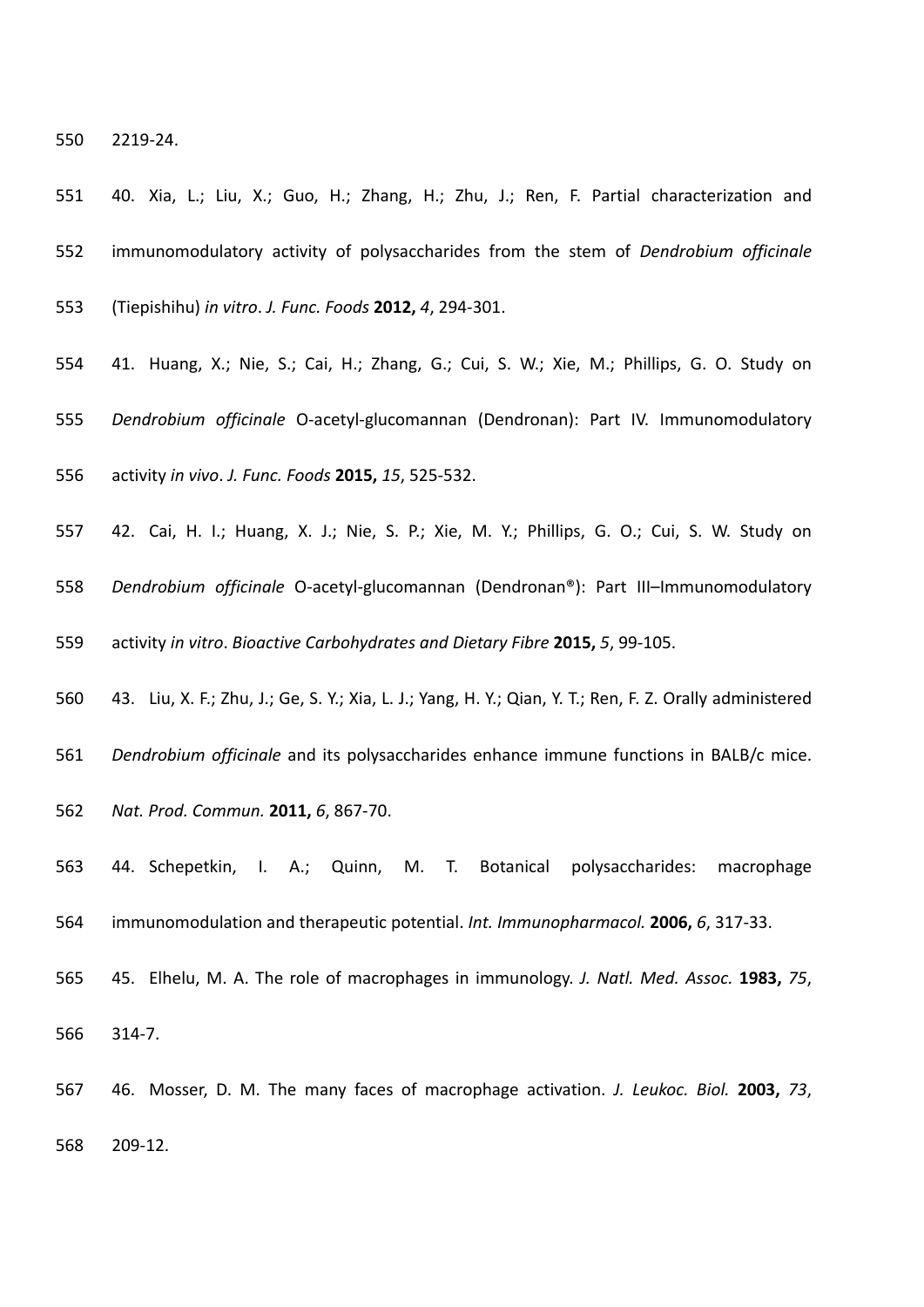| 569 | 47. Haranaka, K.; Satomi, N.; Sakurai, A. Antitumor activity of murine tumor necrosis factor    |
|-----|-------------------------------------------------------------------------------------------------|
| 570 | (TNF) against transplanted murine tumors and heterotransplanted human tumors in nude            |
| 571 | mice. Int. J. Cancer 1984, 34, 263-267.                                                         |
| 572 | 48. van Horssen, R.; ten Hagen, T. L.; Eggermont, A. M. TNF-α in cancer treatment:              |
| 573 | molecular insights, antitumor effects, and clinical utility. The oncologist 2006, 11, 397-408.  |
| 574 | 49. Methacanon, P.; Madla, S.; Kirtikara, K.; Prasitsil, M. Structural elucidation of bioactive |
| 575 | fungi-derived polymers. Carbohydr. Polym. 2005, 60, 199-203.                                    |
| 576 | 50. Yadomae, T.; Ohno, N., Structure-activity relationship of immunomodulating $(1 \rightarrow$ |
| 577 | 3)-beta-d-glucans. Recent Res. Dev. Chem. Pharm. Sci. 1996, 1, 23-33.                           |
|     |                                                                                                 |
| 578 |                                                                                                 |
| 579 |                                                                                                 |
| 580 | <b>Figure Captions</b>                                                                          |
| 581 |                                                                                                 |
| 582 | <b>Figure 1.</b> (A) Chromatogram of the polysaccharides from <i>Dendrobium officinale</i> on   |
| 583 | ion-exchange column (DEAE-650M). (B) HPGPC chromatogram of cDOP (crude DOP),                    |
| 584 | DOP (non-starch DOP), DOP-1 (non-starch DOP-1), and DOP-2 (non-starch DOP-2) (c=2.0)            |
| 585 | mg/mL). (C) HPLC-ELSD chromatogram of standard monosaccharide mixture and                       |
| 586 | hydrolysis products of mixed standards, DOP, DOP-1, and DOP-2. Black line: Standard             |

spectra of cDOP, DOP, DOP-1, and DOP-2.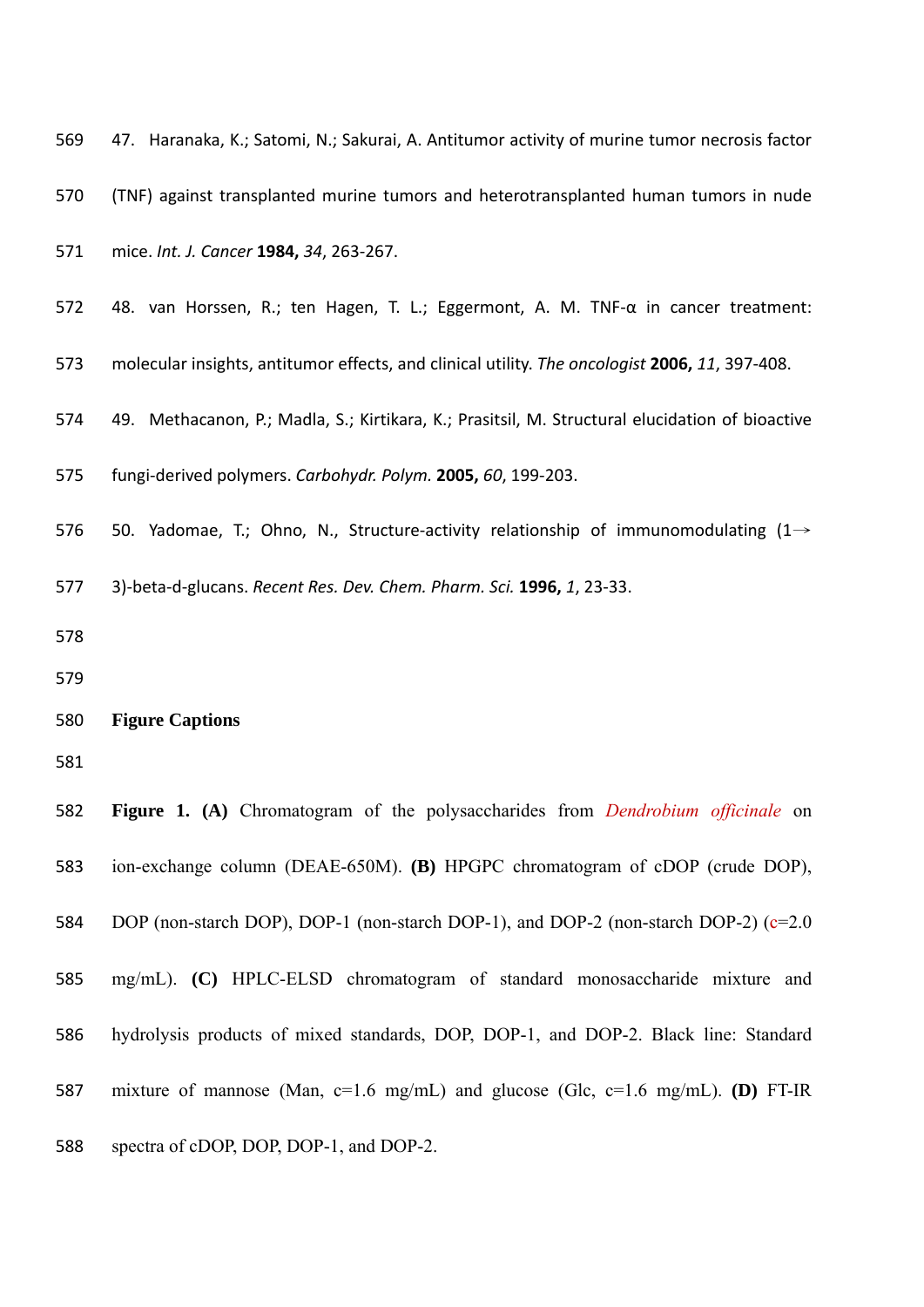**Figure 2.** <sup>1</sup>H (**A**) and <sup>13</sup>C (**B**) NMR spectra of DOP-1 and DOP-2, obtained at 298 K.

**Figure 3**. Effects of DOP, DOP-1, and DOP-2 on the cell viability (**A**), TNF-α production (**B**),

and phagocytosis activity (**C**) of RAW264.7 cells.

Mouse macrophages RAW264.7 cells were treated with different concentrations of DOP,

- DOP-1, and DOP-2, positive control LPS, LPS plus polymyxin B (10 μg/mL) or vehicle for
- 24 h. MTT method, ELISA assay, and FACScan flow cytometry were used for analyzing cell
- viability, TNF-α production, and phagocytosis rate, respectively. The data are presented as the
- mean±SD. \*p<0.05, \*\*p<0.01, \*\*\*p<0.0001, \*\*\*\*p<0.0001 compared with the control group.
- **Figure 4**. Proliferation of lymphocytes after stimulation by DOP, DOP-1, and DOP-2 at different concentrations and/or mitogen (LPS or Con A). (**A**) Lymphocytes (5×105 cells/well) in 96-well-plate were incubated with DOP, DOP-1, and DOP-2 at different concentrations for 48 h. Two positive controls were used: LPS (20 μg/mL), a lipopolysaccharide which is a mitogen of B cells, and Con A (1.25 μg/mL), a phytohemagglutinin which is a mitogen of T cells. (**B** and **C**) Lymphocytes (5×105 cells/well) were treated by LPS/Con A with or without DOP, DOP-1, and DOP-2 at the indicated concentrations for 48 h. The cell viability was measured with tetrazolium compound (MTS) method. The different DOP and mitogens were dissolved and applied in medium. Control cells were treated with medium. The data are 607 presented as the mean $\pm$ SD. \*p<0.05, \*\*p<0.01, \*\*\*p<0.001, \*\*\*\* p<0.0001 compared with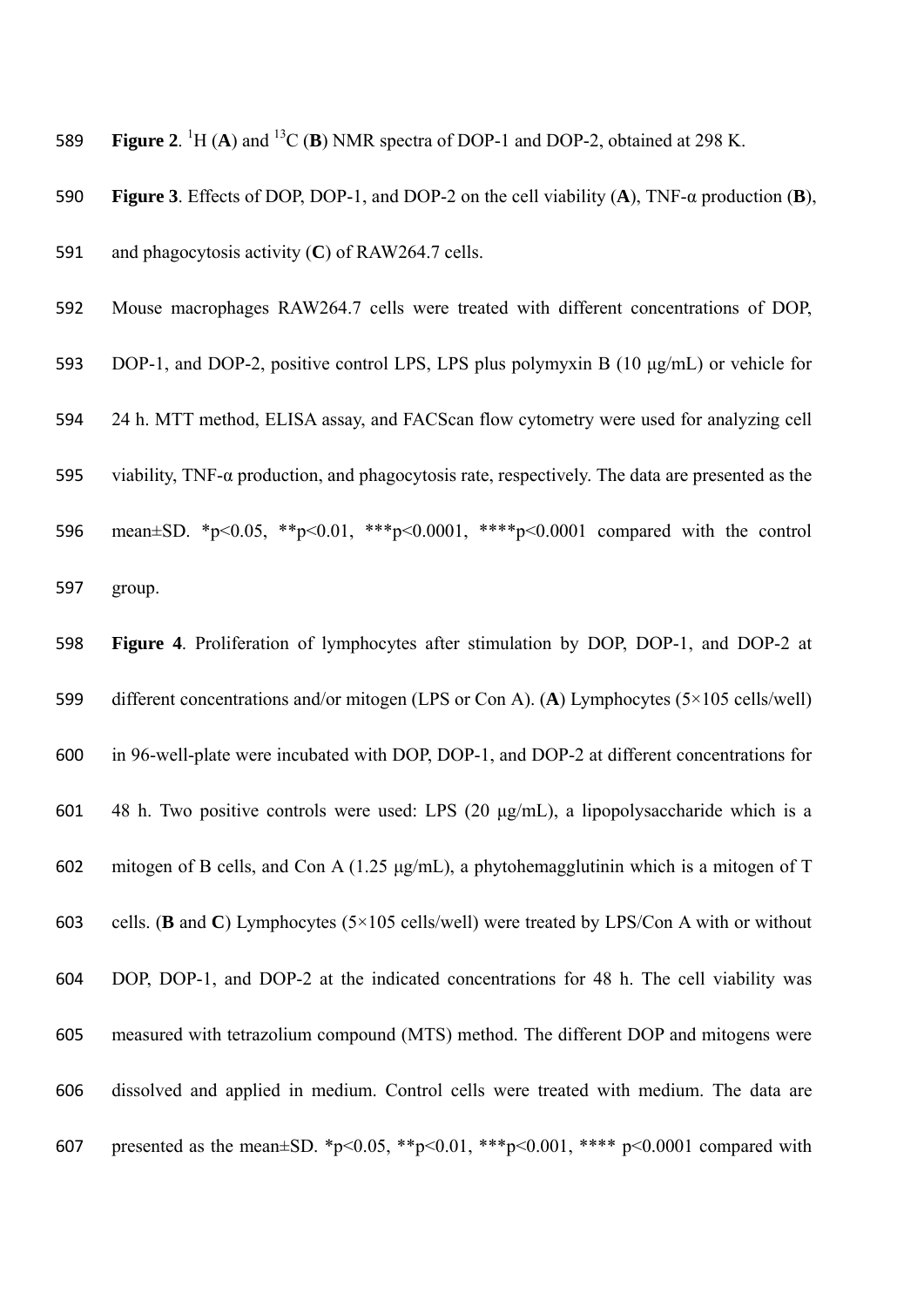- the control group.
- **Table 1** Chemical compositions of CDOP, DOP, DOP-1, and DOP-2.
- **Table 2** Monosaccharide analysis of DOP, DOP-1, and DOP-2.
- **Table 3** FT-IR spectra of DOP, DOP-1, and DOP-2: wave numbers and intensities of
- functional groups.
- **Table 4** Glycosyl-linkage analysis of DOP, DOP-1, and DOP-2.
-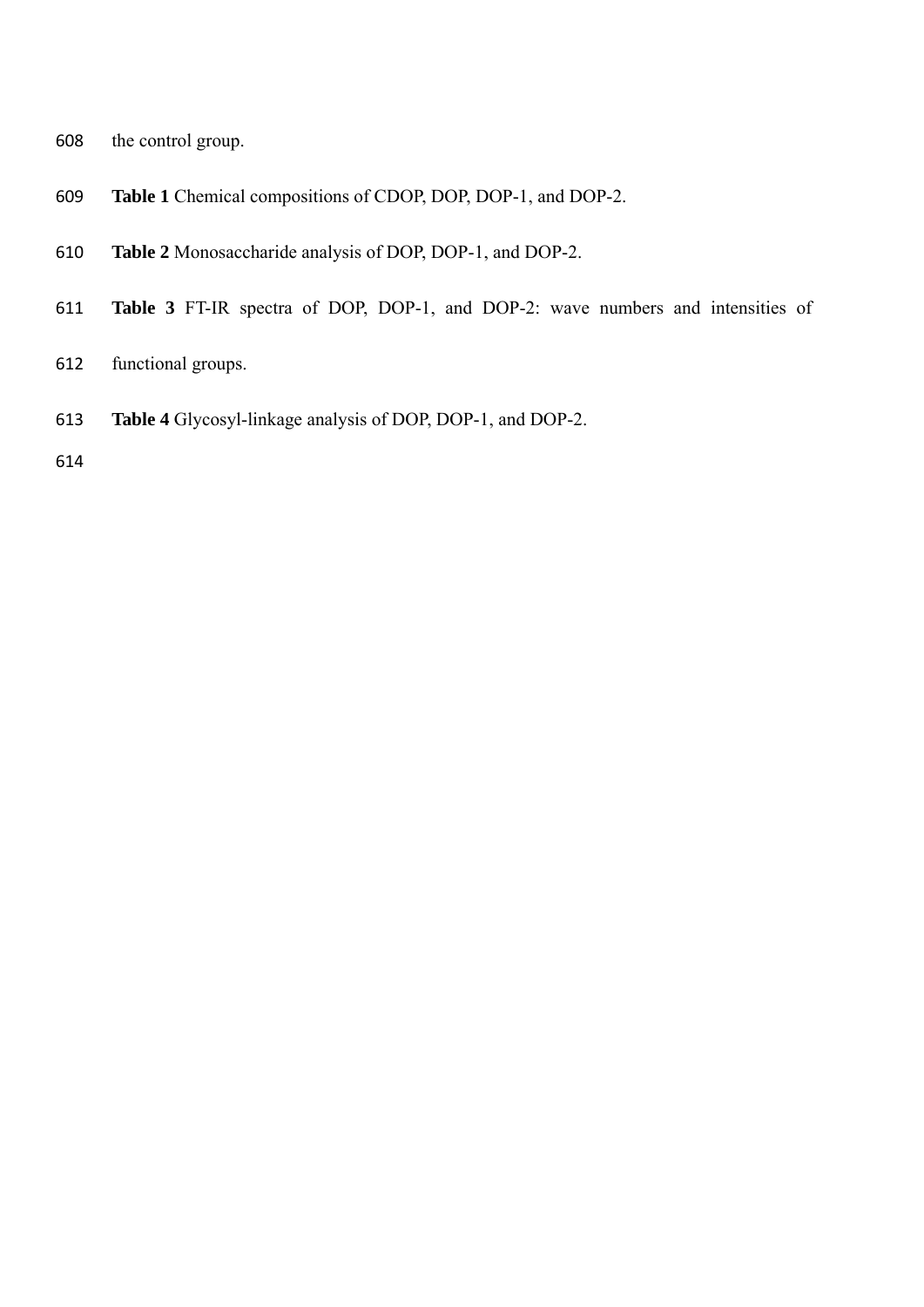

**Figure 1**. (**A**) Chromatogram of the polysaccharides from *Dendrobium officinale* on ion-exchange column (DEAE-650M). (**B**) HPGPC chromatogram of DOP, DOPa, and DOPb (C=2.0 mg/ml). (**C**) HPLC-ELSD chromatogram of standard monosaccharide mixture and hydrolysis products of DOP, DOPa, and DOPb. : Standard mixture of mannose (Man, c=1.6 mg/ml) and glucose (Glc, c=1.6 mg/ml); : DOPb; : DOPa; : DOP (D) FT-IR spectra of CDOP, DOP, DOPa, and DOPb.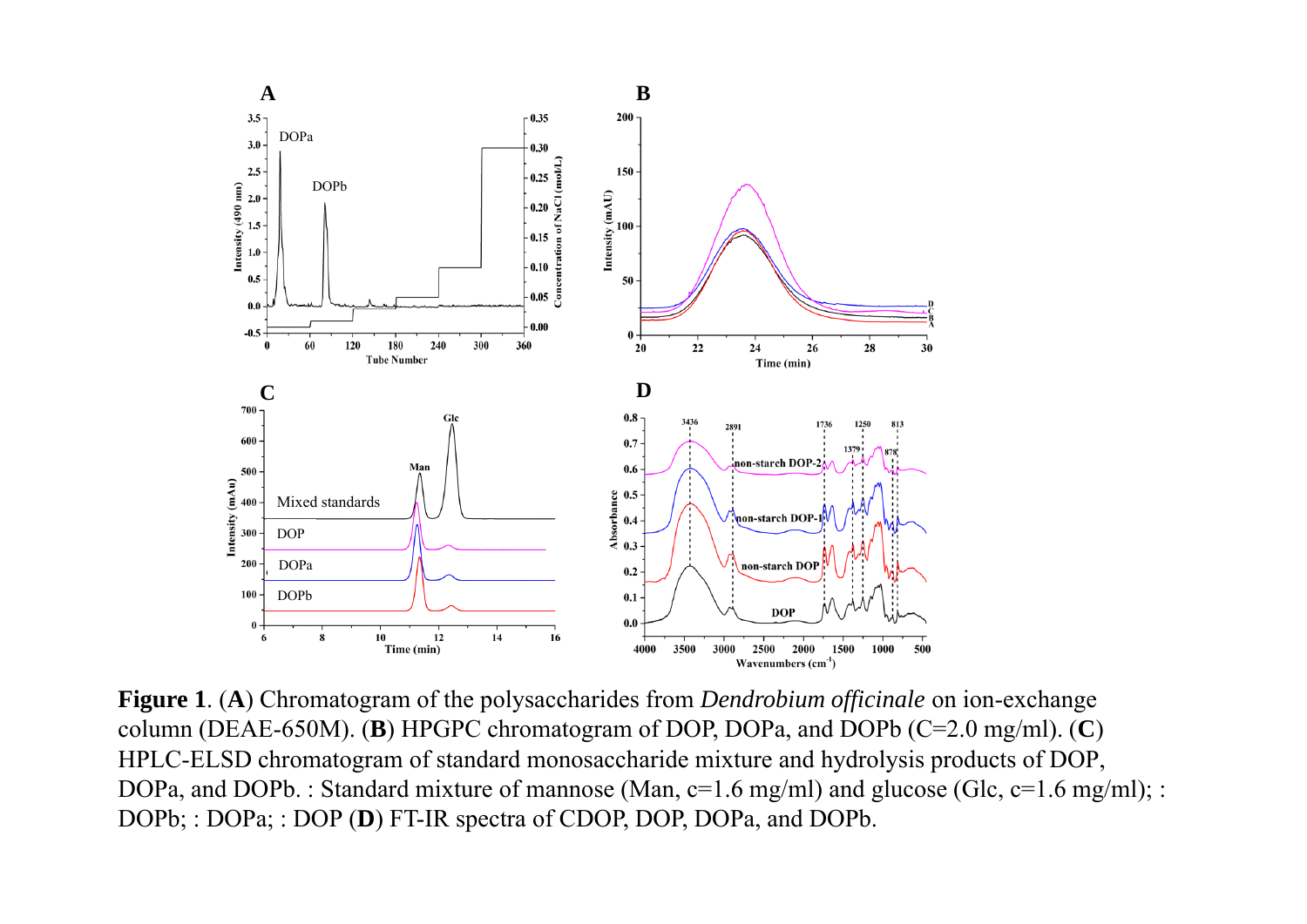

**Figure 2**. 1H (**A**) and 13C (**B**) NMR spectra of DOPa and DOPb, obtained at 298 K.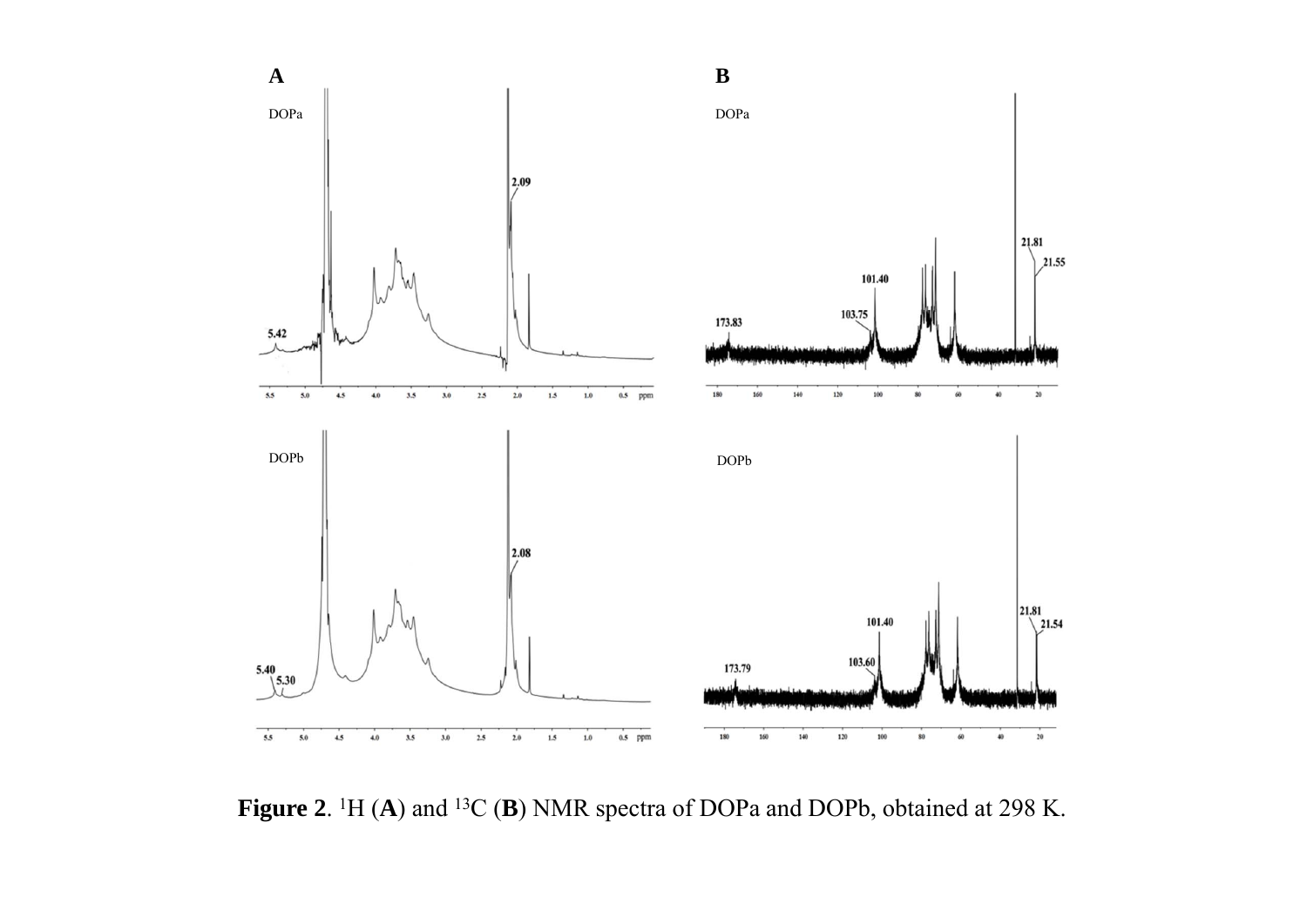

**Figure 3**. Effects of DOP, DOPa, and DOPb on the cell viability (**A**), TNF-α production (**B**), and phagocytosis activity (**C**) of RAW264.7 cells. Mouse macrophages RAW264.7 cells were treated with different concentrations of DOP, DOPa, and DOPb, positive control LPS, LPS plus polymyxin B (10 μg/ml) or vehicle for 24 h. MTT method, ELISA assay, and FACScan flow cytometry were used for analyzing cell viability,  $TNF-\alpha$  production, and phagocytosis rate, respectively. The data are presented as the mean $\pm$ SD.  $*_{p}$ <0.05,  $*_{p}$ solog  $\pm$ 0.01, \*\*\**p*<0.0001, \*\*\*\**p*<0.0001 compared with the control group.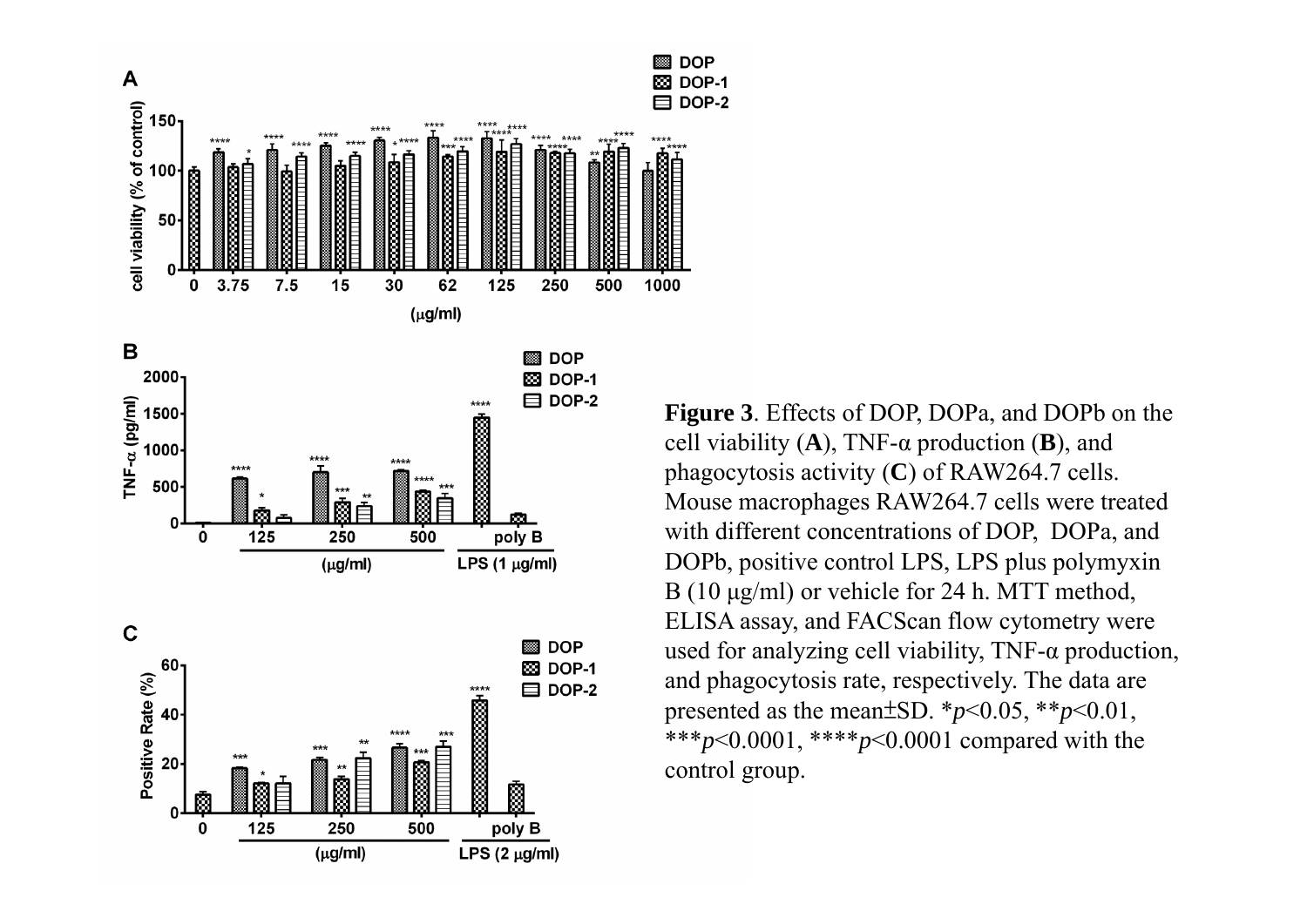

**Figure 4**. Proliferation of lymphocytes after stimulation by DOP, DOPa, and DOPb at different concentrations and/or mitogen (LPS or Con A). (**A**) Lymphocytes  $(5x10^5 \text{ cells/well})$  in 96-well-plate were incubated with DOP, DOPa, and DOPb at different concentrations for 48 h. Two positive controls were used: LPS (20 mg/ml), a lipopolysaccharide which is a mitogen of B cells, and Con A (1.25 mg/ml), a phytohemagglutinin which is a mitogen of T cells. (**B** and **C**) Lymphocytes  $(5x10^5 \text{ cells/well})$  were treated by LPS/Con A with or without DOP, DOPa, and DOPb at the indicated concentrations for 48 h. The cell viability were measured with tetrazolium compound (MTS) method. The different DOP and mitogens were dissolved and applied in medium. Control cells were treated with medium. The data are presented as the mean $\pm$ SD.  $*_{p}$ <0.05,  $*_{p}$ steps(0.01, \*\*\**p*<0.001, \*\*\*\* *p*<0.0001 compared with the control group.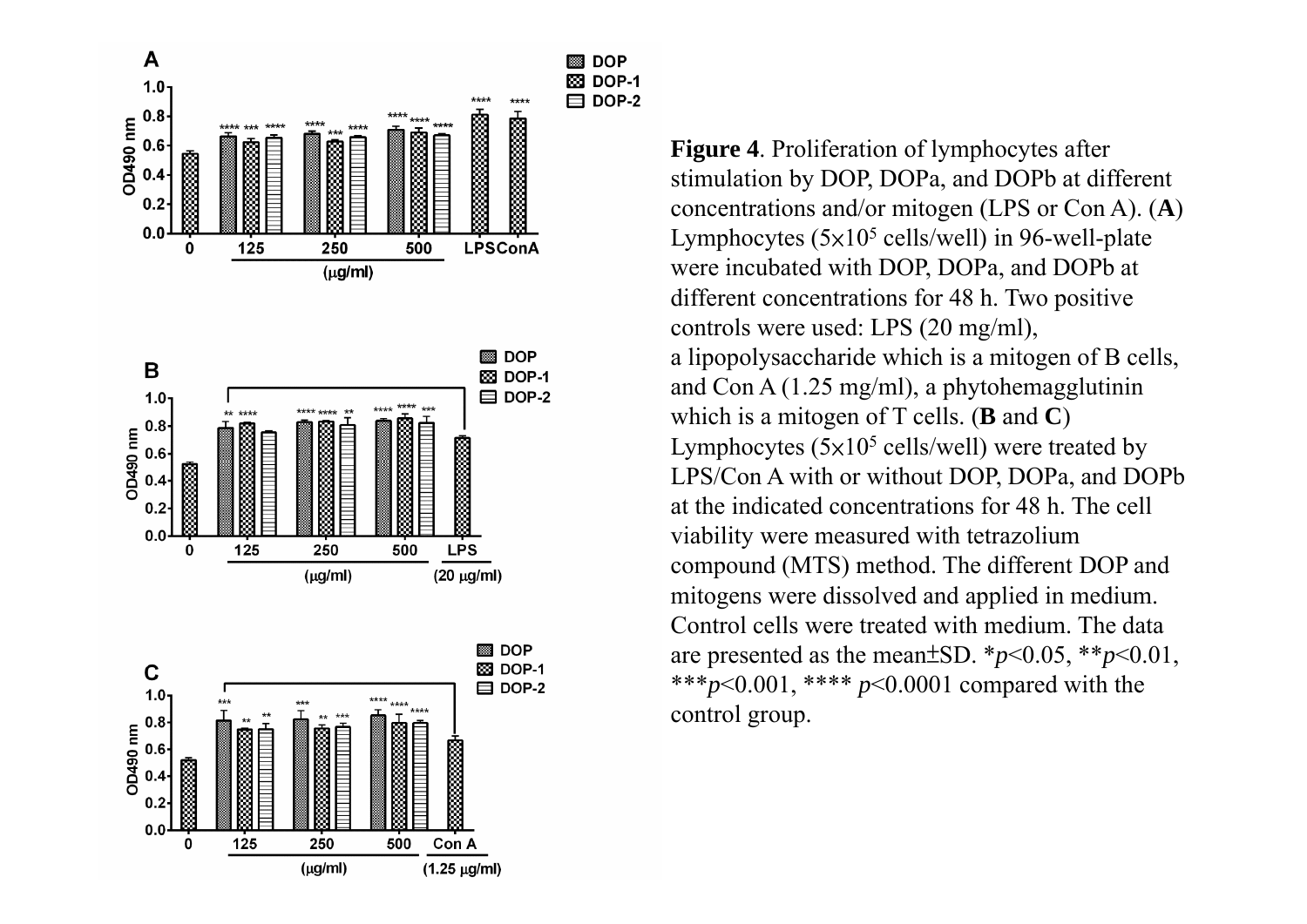|                                | CDOP                    | DOP             | DOPa            | DOPb            |
|--------------------------------|-------------------------|-----------------|-----------------|-----------------|
| Total starch $(\frac{6}{6})^a$ | $10.0 \pm 0.60^{\rm b}$ | $ND^c$          | ND              | ND              |
| Netural Sugar $(\%)$           | $76.5 \pm 6.9$          | $92.5 + 4.1$    | $93.4 \pm 8.0$  | $92.1 \pm 2.0$  |
| Protein $(\% )$                | $4.79 + 0.52$           | $1.49 \pm 0.50$ | $1.39 \pm 0.33$ | $1.66 \pm 0.12$ |
| Total uronic acid $(\% )$      | $2.31 \pm 0.01$         | $2.15 \pm 0.24$ | $2.04 \pm 0.10$ | $1.93 \pm 0.20$ |

**Table 1** Chemical compositions of CDOP, DOP, DOPa, and DOPb

<sup>a %</sup>: molar percentage

<sup>b</sup> Data was shown as mean  $\pm$  SD (n=3)

c ND: not detectable or lower than limits of quantification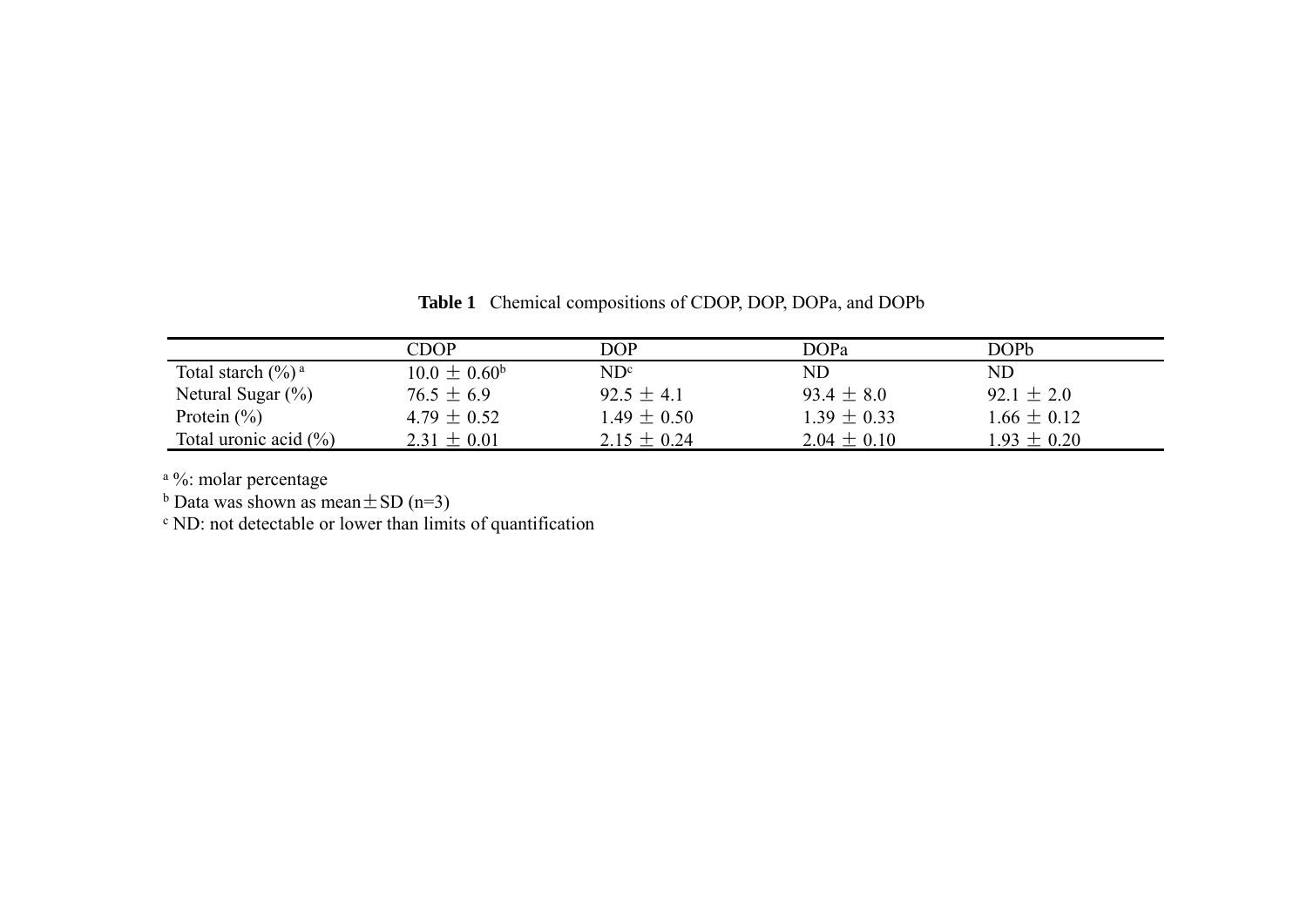| Sample           | Mannose $(\%$ , w/w) <sup>a</sup> | Glucose $(\%$ , w/w) | Mannose/Glucose |
|------------------|-----------------------------------|----------------------|-----------------|
| DOP              | $85.2 \pm 0.54$                   | $14.8 \pm 0.24$      | $578 + 011$     |
| DOP <sub>a</sub> | $84.8 \pm 0.16$                   | $15.2 \pm 0.06$      | $5.59 \pm 0.03$ |
| <b>DOPP</b>      | $85.5 + 0.62$                     | $14.5 \pm 0.02$      | $5.92 \pm 0.01$ |

**Table 2** Monosaccharide analysis of DOP, DOPa, and DOPb

<sup>a</sup>: Data were shown as mean  $\pm$  SD, (n=3)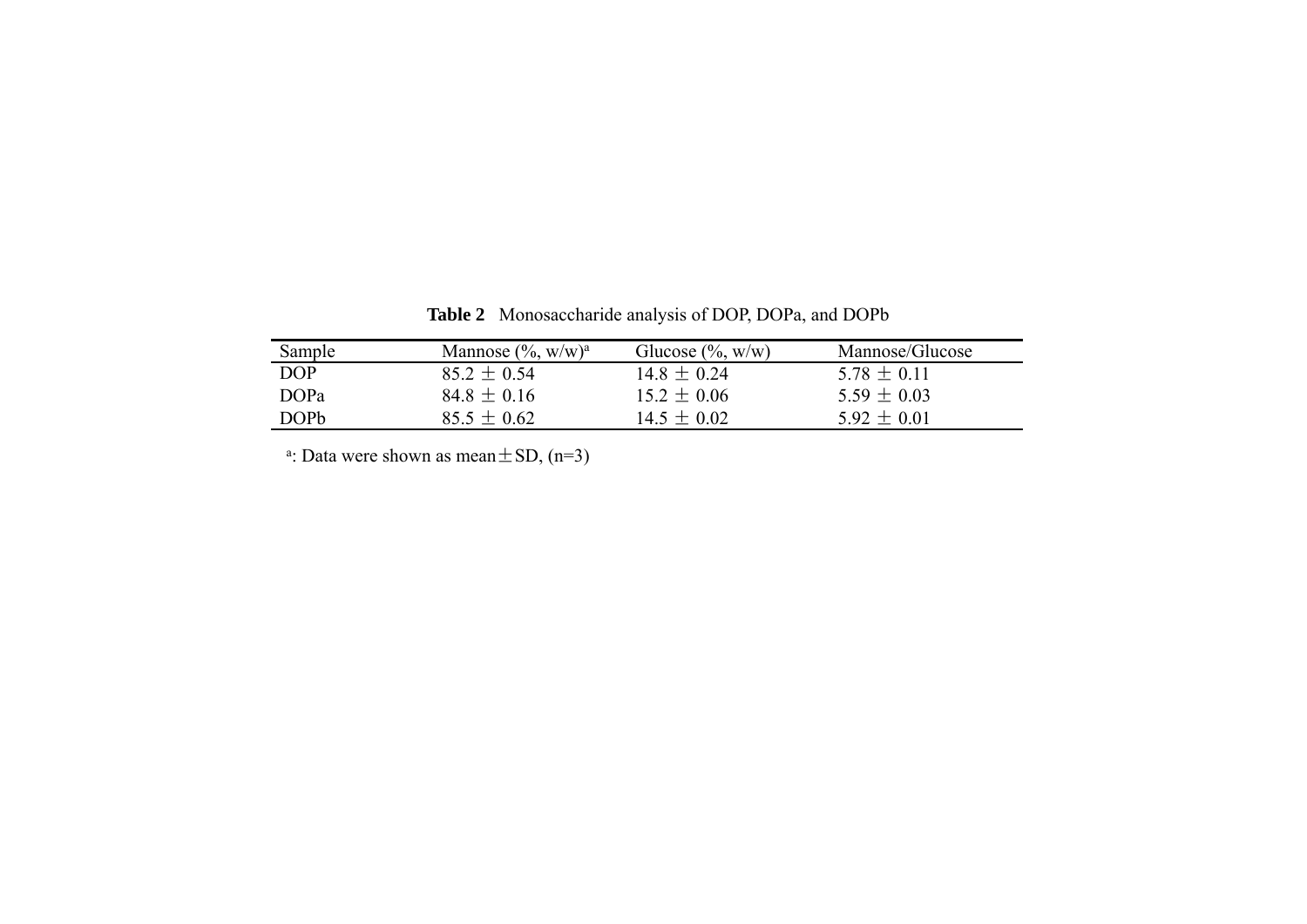**Table 3** FT-IR spectra of DOP, DOPa, and DOPb: wave numbers and intensities of functional groups.

| Wavenumbers $(cm^{-1})$ | Functional groups                 |
|-------------------------|-----------------------------------|
| 3436                    | Vibration of O-H                  |
| 2891                    | C-H stretching vibration of $CH3$ |
| 1736                    | Valence vibration of C=O          |
| 1379                    | C-H bending vibration of $CH3$    |
| 1250                    | C-O vibration of O-acetyl groups  |
| 878                     |                                   |
| 813                     | Mannose pyranosyl ring            |